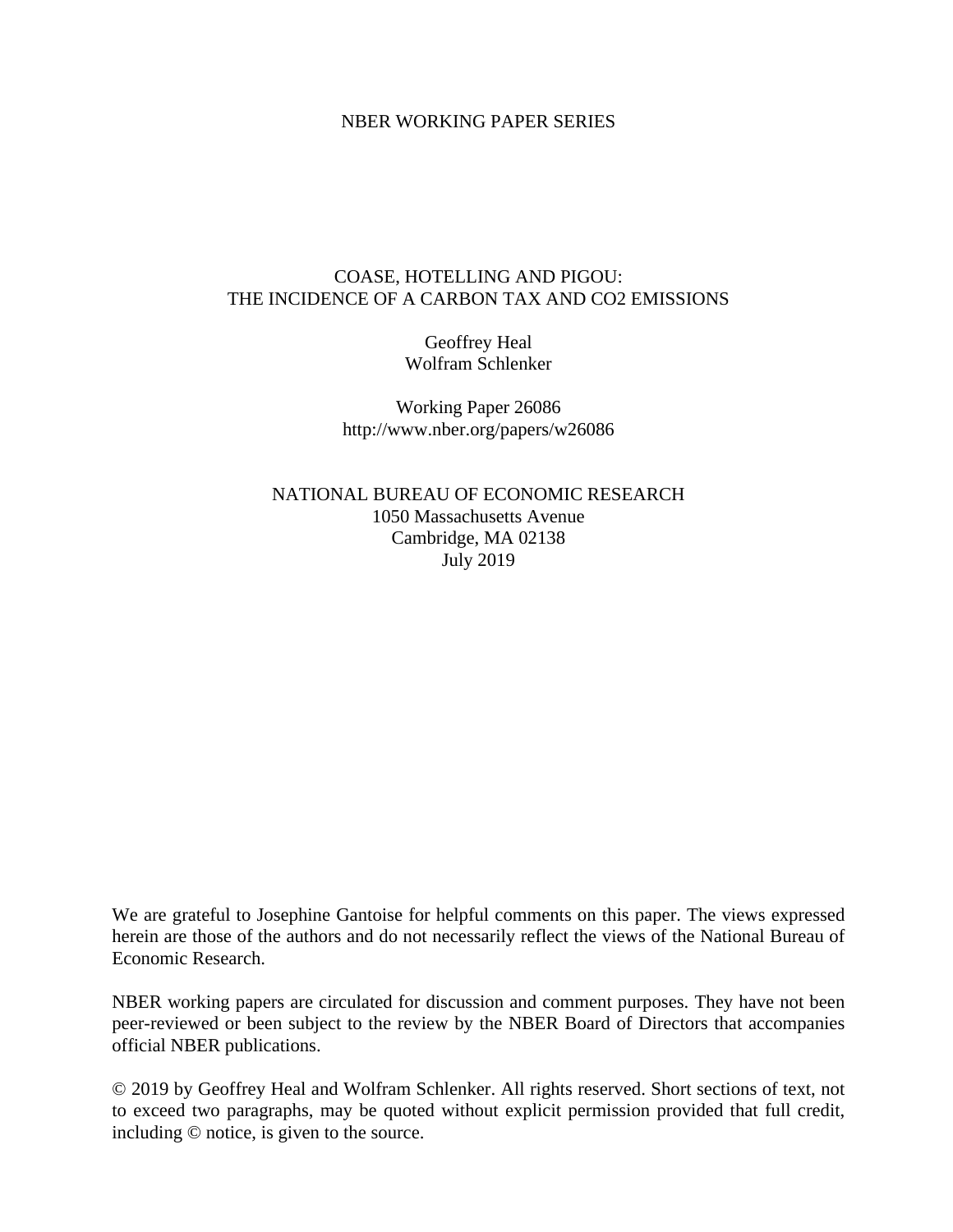Coase, Hotelling and Pigou: The Incidence of a Carbon Tax and CO2 Emissions Geoffrey Heal and Wolfram Schlenker NBER Working Paper No. 26086 July 2019 JEL No. Q41,Q54

#### **ABSTRACT**

A carbon tax has been widely discussed as a way of reducing fossil fuel use and mitigating climate change, generally in a static framework. Unlike standard goods that can be produced, oil is an exhaustible resource. Parts of its price reflects scarcity rents, i.e., the fact that there is limited availability. We highlight important dynamic aspects of a global carbon tax, which will reallocate consumption through time: some of the initial reduction in consumption will be offset through higher consumption later on. Only reserves with high enough extraction cost will be priced out of the market. Using data from a large proprietary database of field-level oil data, we show that carbon prices even as high as 200 dollars per ton of CO2 will only reduce cumulative emissions from oil by 4% as the supply curve is very steep for high oil prices and few reserves drop out. The supply curve flattens out for lower price, and the effect of an increased carbon tax becomes larger. For example, a carbon price of 600 dollars would reduce cumulative emissions by 60%. On the flip side, a global cap and trade system that limits global extraction by a modest amount like 4% expropriates a large fraction of scarcity rents and would imply a high permit price of \$200. The tax incidence varies over time: initially, about 75% of the carbon price will be passed on to consumers, but this share declines through time and even becomes negative as oil prices will drop in future years relative to a case of no carbon tax. The net present value of producer and consumer surplus decrease by roughly equal amounts, which are almost entirely offset by increased tax revenues.

Geoffrey Heal Graduate School of Business 516 Uris Hall Columbia University New York, NY 10027-6902 and NBER gmh1@columbia.edu

Wolfram Schlenker School of International and Public Affairs (SIPA) Columbia University 420 West 118th St New York, NY 10027 and NBER wolfram.schlenker@columbia.edu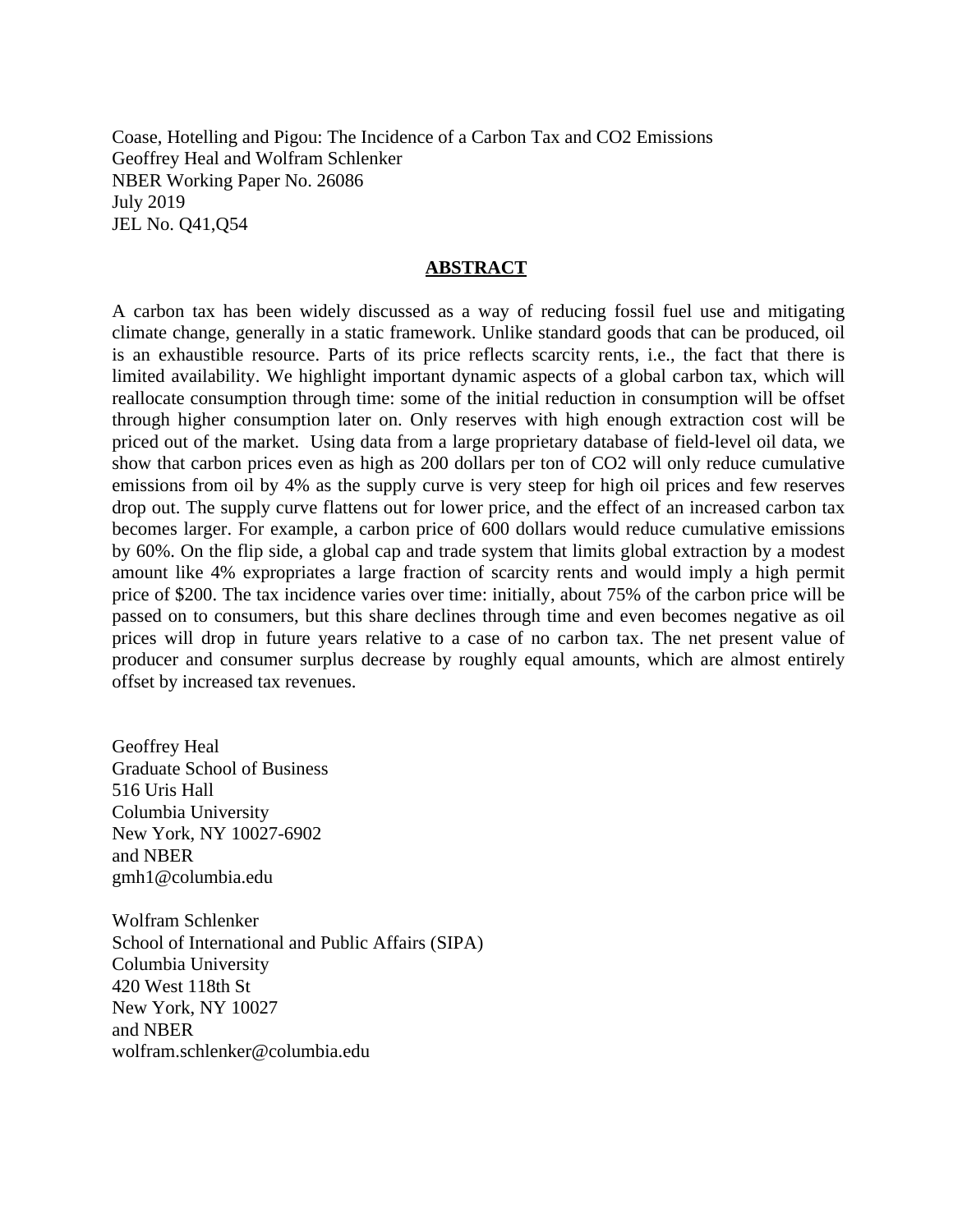# Coase, Hotelling and Pigou: The Incidence of a Carbon Tax and  $CO<sub>2</sub>$  Emissions

Geoffrey Heal<sup>∗</sup> and Wolfram Schlenker<sup>†</sup>

July 17, <sup>2019</sup>

#### **Abstract**

A arbon tax has been widely dis
ussed as a way of redu
ing fossil fuel use and mitigating limate hange, generally in a stati framework. Unlike standard goods that can be produced, oil is an exhaustible resource. Parts of its price reflects scarcity rents, i.e., the fact that there is limited availability. We highlight important dynamic aspects of a global arbon tax, whi
h will reallo
ate onsumption through time: some of the initial reduction in consumption will be offset through higher consumption later on. Only reserves with high enough extraction cost will be priced out of the market. Using data from a large proprietary database of field-level oil data, we show that carbon prices even as high as 200 dollars per ton of  $CO<sub>2</sub>$  will only reduce cumulative emissions from oil by  $4\%$  as the supply curve is very steep for high oil prices and few reserves drop out. The supply curve flattens out for lower price, and the effect of an increased carbon tax becomes larger. For example, a carbon price of 600 dollars would reduce cumulative emissions by  $60\%$ . On the flip side, a global cap and trade system that limits global extraction by a modest amount like  $4\%$  expropriates a large fraction of scarcity rents and would imply a high permit price of \$200. The tax incidence varies over time: initially, about 75% of the arbon pri
e will be passed on to onsumers, but this share de
lines through time and even be
omes negative as oil pri
es will drop in future years relative to a case of no carbon tax. The net present value of producer and consumer surplus decrease by roughly equal amounts, which are almost entirely offset by in
reased tax revenues.

Key Words: arbon tax, fossil fuel, renewable energy, limate hange, Coase, Hotelling, Pigou, green paradox, ap and trade, greenhouse gases.

We are grateful for financial support under a SIPA faculty grant and to Josephine Gantoise for helpful omments on this paper.

<sup>\*</sup>Columbia University, Graduate School of Business and School of International and Public Affairs and NBER: gmh1@columbia.edu

<sup>&</sup>lt;sup>†</sup>Columbia University, School of International and Public Affairs (SIPA) and NBER: wolfram.schlenker@columbia.edu.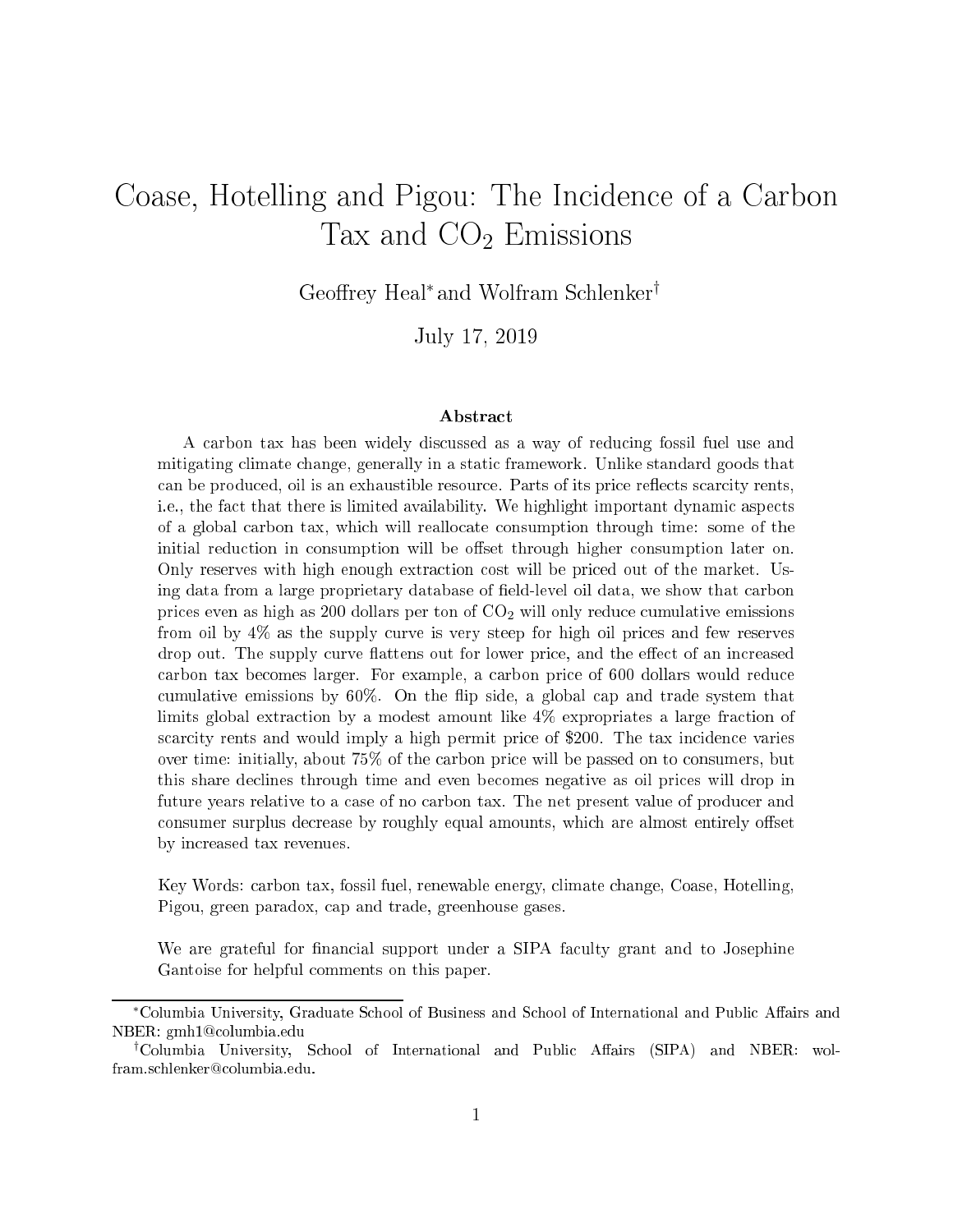There is almost universal agreement amongst e
onomists who write about limate hange that the introduction of a carbon tax would be a move in the right direction. The Brookings Institution has a publication entitled "The Many Benefits of a Carbon Tax" (Morris (Adele Morris n.d.)): the New York Times reported that "Republican Group Calls for Carbon Tax"  $(2/7/17)$ , and the Financial Times noted that "Leading Corporations Support US Carbon Tax (6/20/17). The Carbon Pri
ing Leadership Coalition1 is a oalition of international and national organizations and orporations dedi
ated to promoting a arbon tax. The thinking behind this is based on Pigou's work (Arthur Ce
il Pigou 1920): the aim is to internalize the external osts asso
iated with the release of greenhouse gases by ombustion of fossil fuels. Every environmental economics text sees the internalization of external costs as a necessary step on the road the efficiency. The Pigouvian framework is the default when it comes to thinking about environmental poli
y. But when it omes to thinking about exhaustible resources, which include all fossil fuels, there is another significant framework, introduced by Harold Hotelling (1931).

The point we are making in this paper is that these two frameworks lead to rather different conclusions when it comes to thinking about the effectiveness of a carbon tax. Pigou emphasizes the impact of a tax on substitution between commodities, in this case between energy sour
es. Hotelling on the other hand emphasizes the impa
t of a tax on an exhaustible resource on the time-path of consumption of that resource. It can lead to the substitution from present to future consumption, so that less of the resource is consumed by any date but the same amount is consumed overall. One of the clear conclusions of the Hotelling model of equilibrium in a resour
e market is that if there is a substitute for the resource - think of renewable energy - available at a price in excess of the marginal extraction cost of the resource, then all of the resource will be consumed eventually, and a carbon tax can only change this under rather stringent conditions. Carbon taxes appear less clearly beneficial in the Hotelling framework than in the Pigouvian

Ultimately, section 4 takes our model to data. As we briefly argue below, a carbon tax will make coal consumption unprofitable and hence eliminate  $CO<sub>2</sub>$  emissions. However, the effect on oil is less clear. We focus on the oil market, which includes large scarcity rents and is easily traded globally. We study the effect of a carbon tax using proprietary data on the cost structure of oil fields from Rystad Energy's UCube product and publicly available data on oil consumption from the Energy Information Agency.

The oil market by itself is interesting, as re
ent estimates have argued onsuming all oil

 $1$ www.carbonpricingleadership.org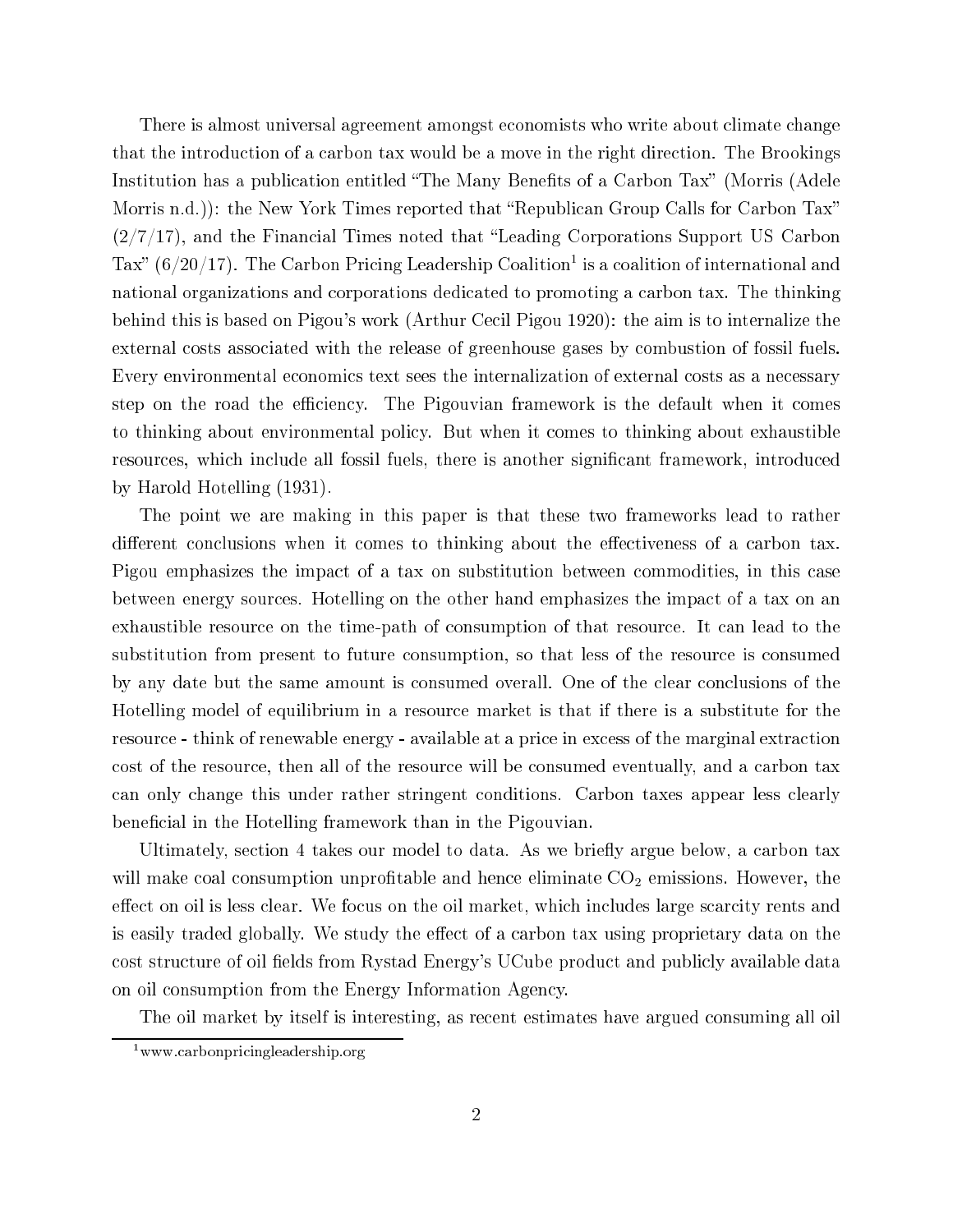would use up the entire carbon budget that is left to keep the world within 2<sup>°</sup>C warming (Ri
hard J. Millar, Jan S. Fuglestvedt, Pierre Friedlingstein, Joeri Rogelj, Mi
hael J. Grubb, H. Damon Matthews, Ragnhild B. Skeie, Piers M. Forster, David J. Frame & Myles R. Allen 2017). Scarcity rents for oil are so high that only few oil fields will drop out of the market for moderate arbon taxes. For example, a arbon tax as high as \$200 will eliminate only  $4\%$  of oil production. An oil field becomes no longer profitable if the extraction costs exceed the backstop (or choke) price minus the carbon tax. Lowering the backstop price (e.g., heaper renewables) is equivalent to a arbon tax and might be used in ombination with a carbon tax. About three quarters of tax will initially be passed on to consumers, but this in
iden
e de
lines over time and even be
omes negative as oil onsumption is shifted from the present to the future under a carbon tax, decreasing the price of oil by the end of the century compared to a case without a tax. This makes the political economy of a global carbon tax difficult, as the costs are highest on immediate users. In present value discounted terms, producers and consumers roughly split the cost of a carbon tax, i.e., they face similar declines in surplus. The limited response in cumulative oil consumption implies that almost all losses in consumer and producer surplus are offset by higher tax revenue. Net exporters of oil are predi
ted to see welfare de
lines, while net importers see welfare in
reases.

These empirical results are a direct result of exhaustible resource models. After a brief literature review in section 1 we review the underlying theory in section 2. We start in section 2.1 with a basic model in which we explore the impact of a carbon tax on the time pattern of use of a fossil fuel facing competition from a renewable energy source which is a perfect substitute and is available at a price in excess of the marginal extraction cost of the fuel, and show that one of two out
omes must hold: either the tax has no impa
t on umulative onsumption of the fossil fuel, though it does delay it; or it prevents any onsumption of the fuel at all. The two energy sour
es will never be used simultaneously. We then (section 2.2) modify the model to reflect the fact that the renewable resource is only an imperfect substitute for the fuel. In this case we find that the fossil fuel and the renewable resource are used simultaneously, but the earlier basic conclusion still holds: a tax will either stop the onsumption of the fuel altogether, or merely delays it. Se
tion 2.3 looks at the consequences of introducing fixed costs in the extraction of fossil fuels, as well as variable costs. In this case a carbon tax may lead to a reduction in the total consumption of fossil fuels because the net revenues from their sales no longer offer an adequate return on the investment in the fixed cost. In section 2.4 we consider the more realistic, yet also more complex, case of multiple grades of the fossil fuel differing in their extraction costs. Here we find that a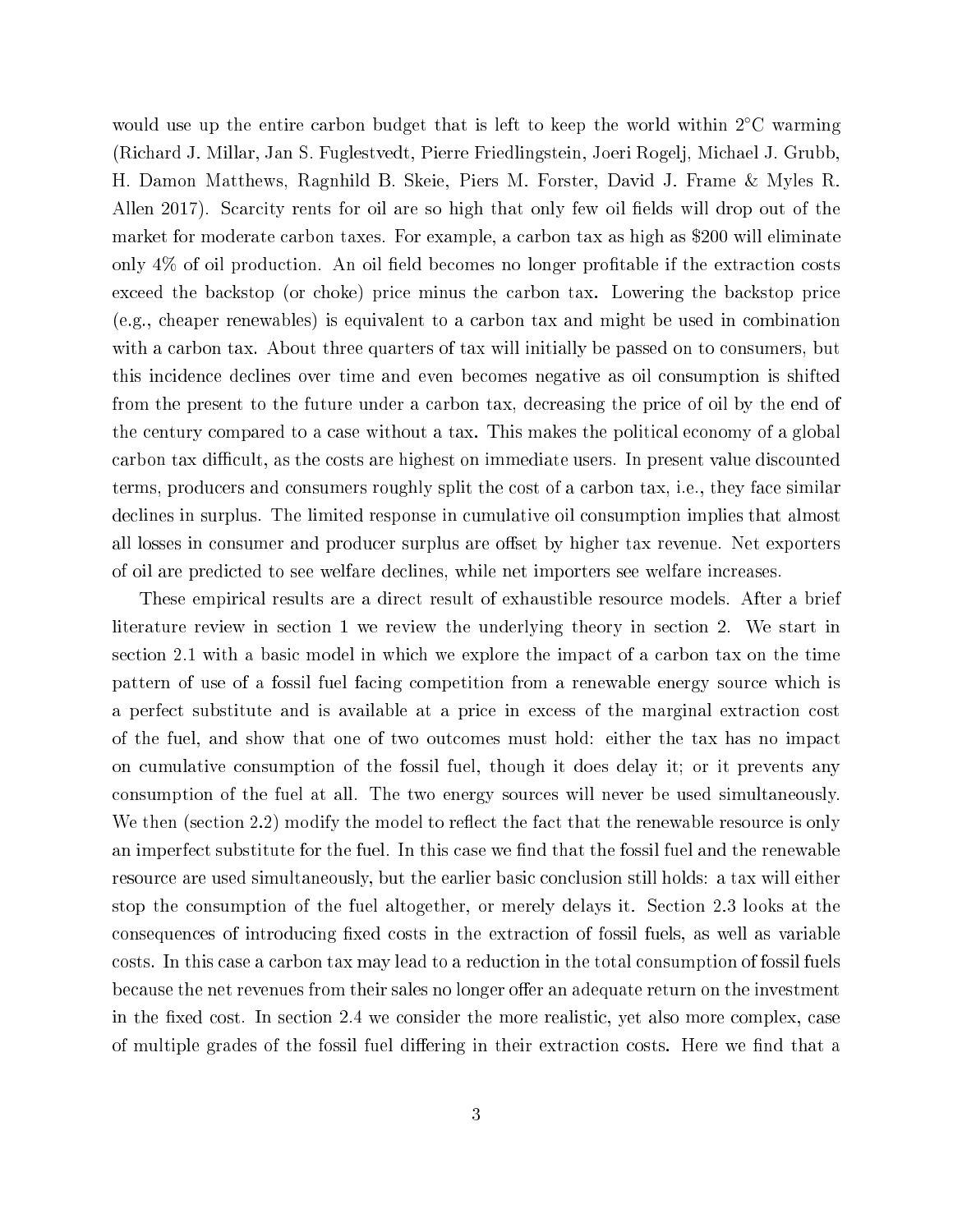rise in a arbon tax may delay the onsumption of the less expensive grades and eliminate from the market altogether the more expensive grades, thereby redu
ing greenhouse gas emissions. In section 2.5 we look at the case of a fossil fuel whose extraction costs today are a function of cumulative extraction to date, a framework that leads to conclusions similar to those of section 2.4: total extraction may be reduced. The overall conclusion is that there are two dimensions to the impact of a carbon tax: delaying the consumption of fossil fuels, and eliminating expensive fuels (expensive in either fixed or variable costs) from the market. Only the latter redu
es greenhouse gas emissions, and in some ases only the former mechanism will be effective. In section 3 we extend our model to consider the impact of a cap and trade system on emissions from fossil fuels (an approach based on the ideas of Coase (Ronald Coase 1960) about the role of property rights in ontrolling externalities), and show that by fixing the allowable quantity it attains the objective of reducing emissions. but even modest quantity reductions imply a steep permit price. If permits are auctioned off and not grandfathered, it has the effect of expropriating the scarcity rents associated with exhaustible fossil fuels.

# 1 Literature Review

The impa
t of taxation on the pattern of resour
e use was dis
ussed in the 1970s by Partha Dasgupta & Geoffrey Heal (1979) and Parth Dasgupta, Geoffrey Heal & Joseph Stiglitz (1980) using the Hotelling framework. These papers pre-date on
erns about limate hange and greenhouse gases, and focused on the impact of taxation on the time pattern of resource use in a continuous-time infinite-horizon competitive equilibrium. There was no specific discussion of a carbon tax, with the focus being on sales and profits taxes and depreciation and depletion regimes. These papers showed that, to quote, "there exists a pattern of taxation" which can generate essentially any desired pattern of resource usage" (Dasgupta, Heal  $\&$ Stiglitz 1980). In other words, an appropriate system of taxation an produ
e any time pattern of use of a fossil fuel. But in all of these patterns, all of the fuel will be used up: umulative use, and so emissions, will thus be the same in all. Only their distribution over time will differ from one case to the other. This is consistent with our finding that in the basi Hotelling model a arbon tax an hange the time pattern of fuel use but not alter the total use and therefore not alter umulative greenhouse gas emissions.

A later literature on the "green paradox" (Hans-Werner Sinn 2015, Hans-Werner Sinn 2012, Michael Hoel 2012, Michael Hoel 2010, Sven Jensen, Kristina Mohlin, Karen Pittel &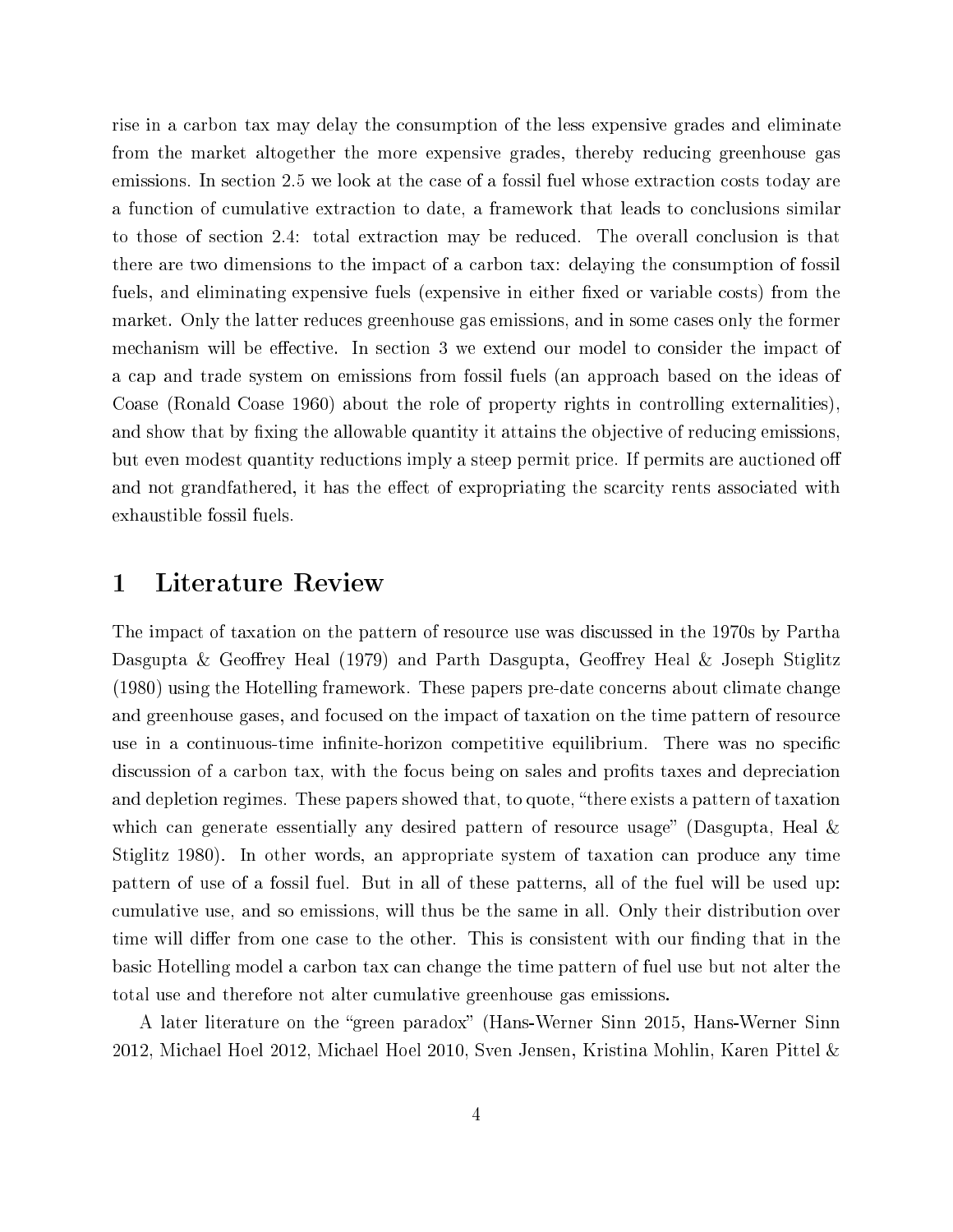Thomas Sterner 2015, Robert Cairns 2012) asks whether policies that are intended to reduce greenhouse gas emissions could in fact have the opposite effect: could they actually promote emissions? The literature arrives at a positive conclusion, noting that an expectation of rising taxes on fossil fuels will lead to an increase in the rate at which they are used (Sinn 2012). This is consistent with earlier findings: Dasgupta Heal and Stiglitz find that "...the effects of tax structure on patterns of extraction are critically dependent on expectations concerning future taxation." They show that a sales tax that rises over time will lead to more rapid use of an exhaustible resour
e, and vi
e versa, whi
h is essentially the green paradox.

Reyer Gerlagh (2010) distinguishes between weak and strong green paradoxes: the weak paradox occurs when policies increase near-term carbon emissions, but not total emissions. The strong paradox is used for cases when total emissions are increased. In the models considered in this paper there are no strong green paradoxes, and weak ones occur only if there is an increase in the tax rate over time. Carbon taxes either have no impact on total emissions or reduce them. Rick van der Ploeg & Cees Withagen (2010) and Rick van der Ploeg & Cees Withagen  $(2015)$  show that the anticipation of a drop in the price of renewable energy may also generate a green paradox, encouraging the more rapid use of fossil fuels. Hoel (2012) considers a model in which the cost of extraction of a fossil fuel depends on the cumulative extraction to date using the formulation of Geoffrey Heal (1976), and shows that in this ase a arbon tax an redu
e total greenhouse gas emissions. This is analogous to our results in sections 2.4 and 2.5, where we consider multiple grades of a fossil fuel differing in their extraction costs.

# 2 Model

## 2.1 Basi Model

There is a stock  $S_0 > 0$  of a fossil fuel, selling at a market price  $p_t$  at date t in a competitive market. Its marginal extraction cost is constant at  $m > 0$  and its price  $p_t$  is given by

$$
p_t = h_t + m + \tau \tag{2.1}
$$

where  $\tau$  is a per unit tax rate that must be paid on sales of the fuel. This is a carbon tax, meaning that it is calculated from the carbon released when the fuel is burned: it does not depend on the value of the product.  $h_t$  is the scarcity rent or Hotelling rent on the fuel, or its net price after extraction and paying the tax, and we know that in a competitive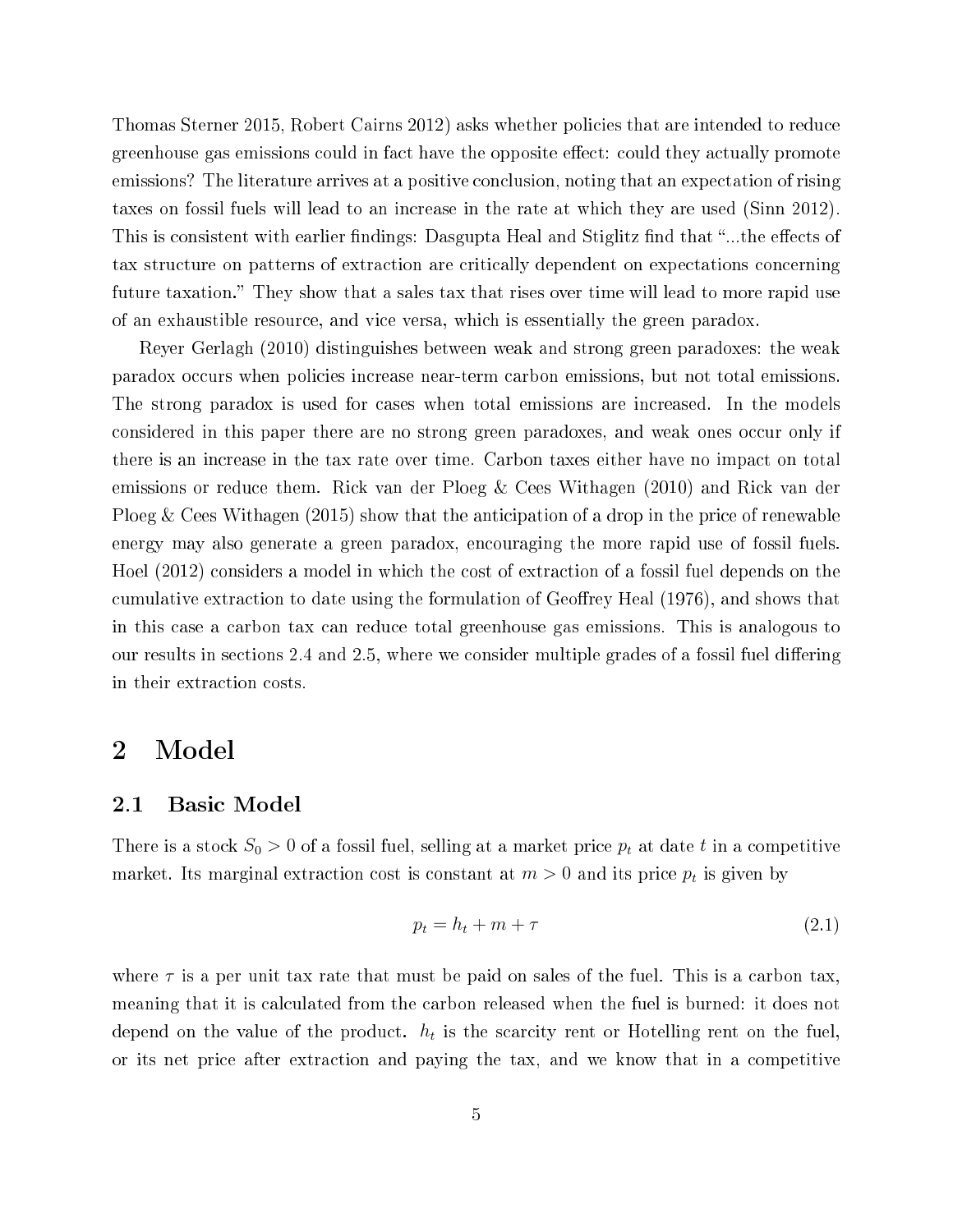market equilibrium this will rise exponentially at the prevailing interest rate r (Dasgupta  $\&$ Heal 1979, hapter 6). Hen
e

$$
p_t = h_0 e^{rt} + m + \tau \tag{2.2}
$$

In addition to the fossil fuel there is a renewable resour
e available in unlimited amounts at a marginal and average cost of  $R > m$ . This is a perfect substitute for the fossil fuel (it is a "backstop technology" in the terminology of Dasgupta & Heal  $(1979)$ ), so that if the fuel is onsumed we must have

$$
p_t \leqq R \tag{2.3}
$$

Demand for the fuel is given by the demand function  $D(p_t)$ . We are interested in the ompetitive equilibrium dynami
s of pri
es and demand for the fuel, and how these are affected by the carbon tax. We know that the market price of the fuel will rise exponentially away from  $m + \tau$  at rate r, as given in (2.2), and that  $p_t = h_0 e^{rt} + m + \tau \leq R$  if the fuel is sold.

**Proposition 1.** Assuming perfect substitutability between the fossil fuel and renewable energy, a dynamic competitive equilibrium with a carbon tax  $\tau$ ,  $m + \tau < R$ , is characterized by the equations (2.4) and (2.5). These determine the initial rental rate  $h_0$  and the date T at which  $p_t = R$  and the fossil fuel is exhausted. There is no interval of time over which the fossil fuel and the renewable energy sour
e are both used. If the tax rate is raised to  $\tau' > \tau$ ,  $m + \tau' < R$ , then the above remains true so that total fossil fuel consumption is not changed. Such a tax increase decreases the initial rental rate  $h_0$  and increases the date T at which the fossil fuel is exhausted. If the tax is so high that  $m + \tau > R$  then the fossil fuel is never consumed.

*Proof.* For all markets for the fuel to clear it is necessary and sufficient that the time  $T$  at which  $p_t = R$  and the initial Hotelling rent  $h_0$  satisfy the following two equations:

$$
\int_{0}^{T} D(p_{t}) dt = \int_{0}^{T} D(p_{0}e^{rt} + m + \tau) dt = S_{0}
$$
\n(2.4)

and

$$
p_T = h_0 e^{rT} + m + \tau = R \tag{2.5}
$$

Equation (2.4) tells us that demand equals supply umulatively over time, and equation (2.5) tells us that the pri
e of the fuel never ex
eeds that of the renewable energy sour
e and be
omes equal to it just as the total amount of the fossil fuel is used up. Continuity of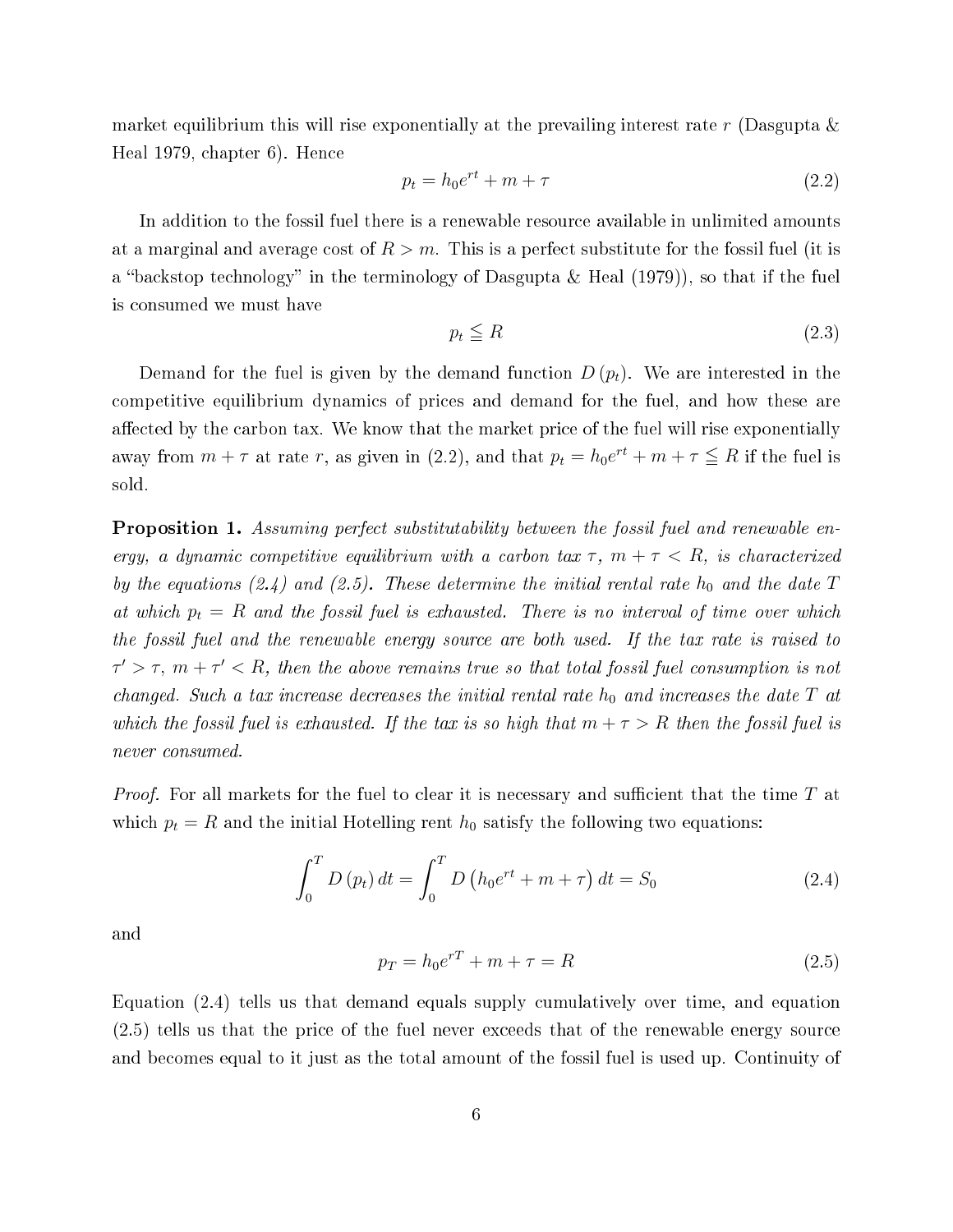the price over the transition from the fossil fuel to the renewable energy source is necessary for competitive equilibrium: if there were a jump in price sellers would withhold supply in anticipation of capital gains, meaning that the path with a jump was not an equilibrium. These two equations can be solved for the two unknowns  $h_0$  and T, the initial resource rent and the date at whi
h the resour
e is exhausted and the e
onomy transits to renewable energy. Equation (2.5) gives

$$
h_0 = (R - m - \tau) e^{-rT}
$$
\n(2.6)

and we can use this in equation  $(2.4)$  to solve for T.

It is clear that as long as  $m + \tau < R$  the competitive equilibrium will involve a period  $[0, T]$  during which only the fossil fuel is consumed and then a period from T onwards during which only renewable energy is used, and that over the interval  $[0, T]$  all of the fossil fuel will be consumed.

An alternative is that the tax  $\tau$  is so high that  $m + \tau > R$ , in which case the fossil fuel will never be consumed.<sup>2</sup> Hence we conclude that a carbon tax either delays consumption of the fossil fuel but does not hange total umulative onsumption, or alternatively redu
es the consumption of the fossil fuel to zero. There is no intermediate case in which the tax redu
es the total onsumption of the fossil fuel but not to zero.

We can use  $(2.6)$  in  $(2.4)$  to get

$$
\int_{0}^{T} D\left( [R - m - \tau] e^{r(\tau - T)} + m + \tau \right) = S_{0}
$$
\n(2.7)

and from this we can compute comparative statics with respect to the tax rate  $\tau$ . It is clear from this that  $\partial T/\partial \tau > 0$  and from (2.6) that  $\partial h_0/\partial \tau < 0$ , as asserted in the proposition. This means that an increase in the carbon tax rate will extend the economic life of the fossil fuel, reducing its consumption rate at any date, and will reduce the rent it earns at all  $\Box$ dates.

There is a simple intuition behind this result. Suppose to the contrary that at time  $T$ we have  $p_T = R$  and  $\int_0^T D(p_t) dt < S_0$ , so that a stock of unsold fuel remains. Its price is now constant so that the rate of return to holding it is zero. But agents will only hold this stock if it offers a return equal to the available elsewhere  $- r -$  so the stock will be dumped on the market, meaning that the market was not originally in equilibrium. Hence there annot be a market equilibrium in whi
h sto
ks of the fossil fuel remain unsold, as long as

<sup>-</sup>See also Hoel (2012) for a discussion of this case: he refers to such a tax as a -nigh tax.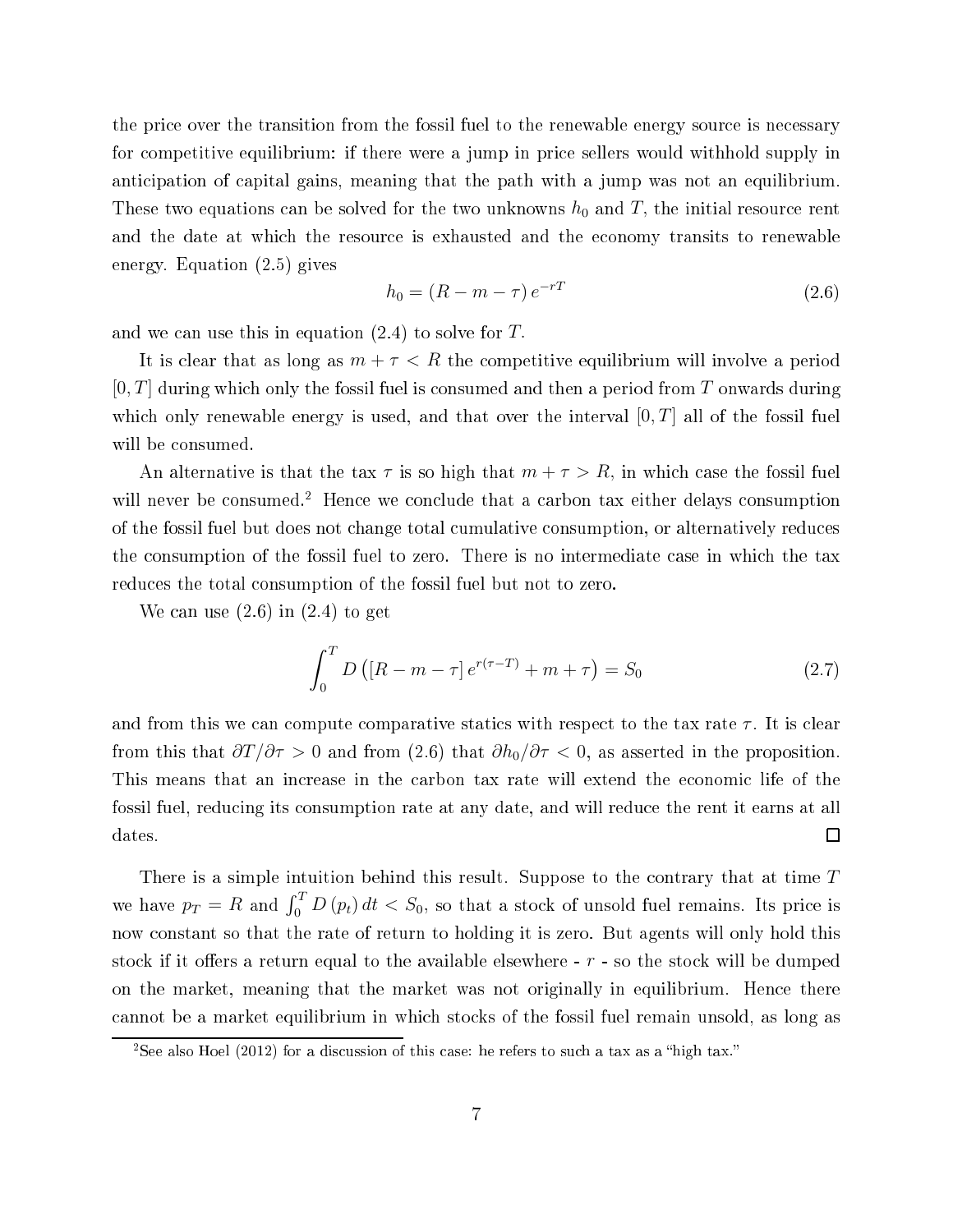$m + \tau < R$ . If the reverse inequality holds then the fuel is valueless and stocks will never be purchased in the first place. Provided that the marginal extraction cost plus tax is less than the pri
e of the renewable energy sour
e, all of the fossil fuel will be onsumed, as it will always be profitable to extract and sell it. No change in the tax rate - as long as it satisfies the condition  $m + \tau < R$  - will alter this. Another way of thinking about this is that with a normal produced good, a tax would reduce the net price received by the maker and reduce output along the supply urve. With an exhaustible resour
e there is no supply urve: the resource is there whatever the price and is profitable as long as  $m + \tau < R$ .

# 2.2 Imperfe
t Substitutability

Given what we observe in the world around us, the results above seem surprising: we see both renewable energy and fossil fuels in the market at the same time, rather than the abrupt switch from one to the other that the model predicts. There are several possible reasons for this discrepancy. Principal amongst them is that we have assumed that fossil fuels and renewable resources are perfect substitutes, so that demand switches completely from one to the other as the ordering of their prices changes. In reality this is not the case: renewable energy is intermittent, whi
h is a disadvantage relative to fossil energy, but is lean, produ
ing no pollutants that damage the lo
al environment and no greenhouse gases. Because of these factors we can imagine situations where renewable energy is used even if it is more expensive (situations where there is a need to redu
e lo
al pollution, or to redu
e greenhouse gas emissions) and onversely situations where a fossil energy su
h as natural gas is used even though it is more ostly (for example gas is used to ba
k up intermittent renewable energy). To try to capture these possibilities, we now modify the demand for fossil fuels to show that it depends not only on its own price  $p_t$  but also on the price of renewable energy R:  $D\left(p_t,R\right),\ \partial D/\partial R\,>\,0.$  This admits the possible co-existence of both energy sour
es in the market simultaneously, with demand transferring from one to the other as the price difference changes. We assume the demand function to have a "choke price"  $\bar{p}(R)$  such that demand for the fossil fuel falls to zero when its price reaches  $\bar{p}(R)$ . So  $D(\bar{p}(R), R) = 0$ . Obviously, the hoke pri
e depends on the pri
e of the substitute. In the previous analysis  $\bar{p}(R) = R$ . Clearly we expect that  $\bar{p}(R)$  is increasing in R.

It is still the ase that in equilibrium the pri
e of the fossil fuel will be given by 2.2, with the Hotelling rent rising exponentially at the interest rate. For all markets for the fuel to clear it is now necessary and sufficient that the time  $T$  at which the price of the fuel equals its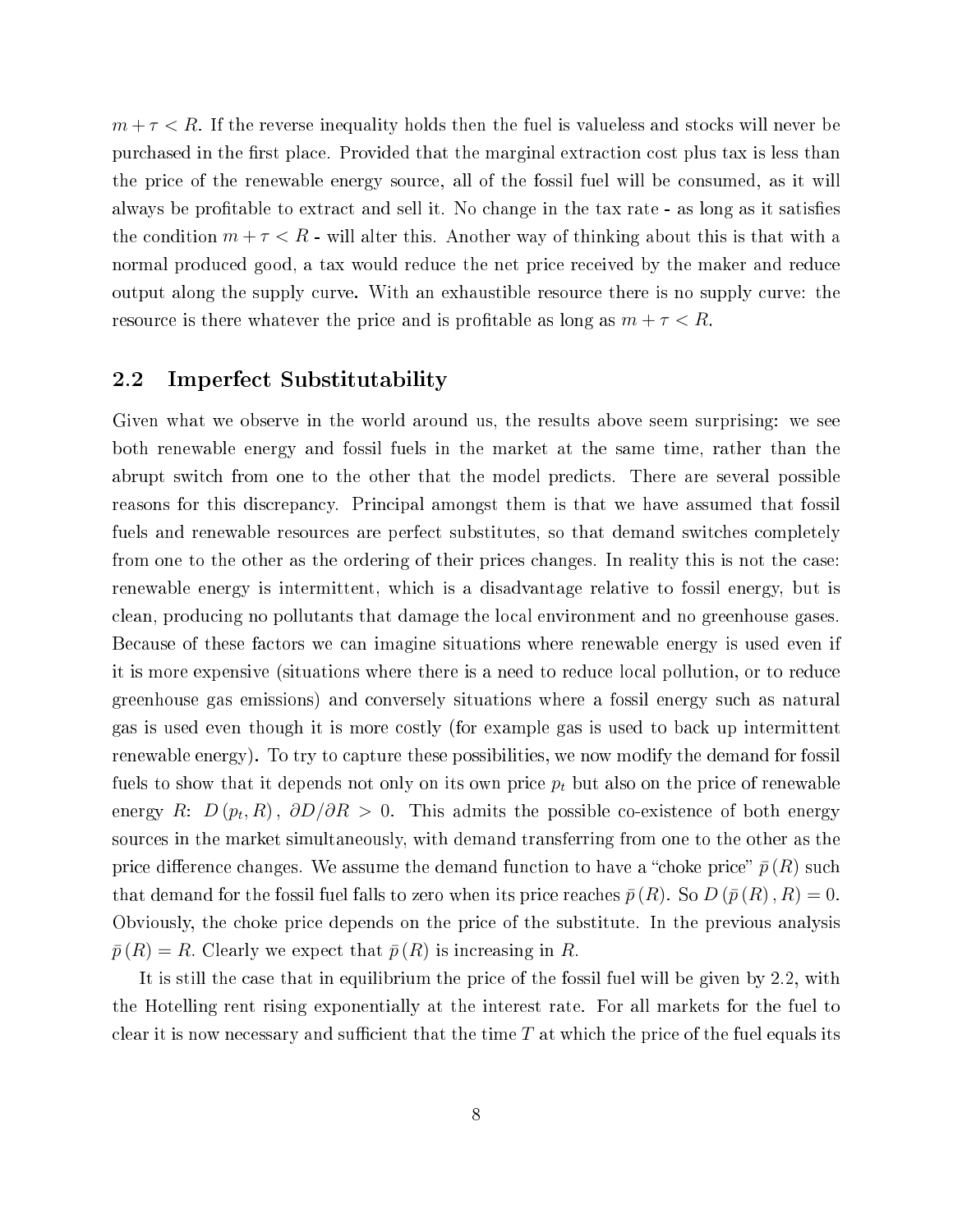choke price,  $p_T = \bar{p}(R)$ , and the initial Hotelling rent  $h_0$  satisfy the following two equations:

$$
\int_{0}^{T} D(p_{t}) dt = \int_{0}^{T} D(p_{0}e^{rt} + m + \tau) dt = S_{0}
$$
\n(2.8)

$$
p_T = h_0 e^{rT} + m + \tau = \bar{p}(R)
$$
\n
$$
(2.9)
$$

These equations are the same as 2.4 and 2.5 except that the price of the renewable resource has been replaced by the choke price, a function of the price of the renewable resource.<sup>3</sup> As in the earlier case, these two equations have two unknowns,  $h_0$  and T, and can be solved for these.

This framework leads to similar conclusions to the previous one, except that the transition from the fossil fuel to the renewable resour
e is now smooth rather than abrupt.

**Proposition 2.** Assuming imperfect substitutability between the fossil fuel and renewable energy reflected in the demand function  $D(p_t, R)$  with choke price  $\bar{p}(R)$ , a dynamic competitive equilibrium with a carbon tax  $\tau$ ,  $m + \tau < \bar{p}(R)$ , is characterized by the equations 2.10 and 2.11. These determine the initial rental rate  $h_0$  and the date T at which  $p_t = \bar{p}(R)$  and the fossil fuel is exhausted. If the tax rate is raised to  $\tau' > \tau$ ,  $m + \tau' < \bar{p}(R)$ , then the above remains true so that total fossil fuel consumption is not changed. If the tax is so high that  $m + \tau > \bar{p}(R)$  then the fossil fuel is never consumed.

*Proof.* For all markets for the fuel to clear it is necessary and sufficient that the time  $T$ at which  $p_t = \bar{p}(R)$  and the initial Hotelling rent  $h_0$  satisfy the following two equations analogous to 2.4 and 2.5:

$$
\int_{0}^{T} D(p_t, R) dt = \int_{0}^{T} D(p_0 e^{rt} + m + \tau, R) dt = S_0
$$
\n(2.10)

$$
p_T = h_0 e^{rT} + m + \tau = \bar{p}(R)
$$
\n(2.11)

The rest of the argument is as in Proposition 1, ex
ept that it is now possible that the fossil fuel and renewable energy are used simultaneously.  $\Box$ 

The important point here is that even with imperfect substitutability and the co-existence of both products in the market, a carbon tax will not affect the total cumulative consumption of the fossil fuel. The intuition is exa
tly as before. Renewable energy may be substituted for the fossil fuel, but this will merely spread out the onsumption of the fuel over time and

<sup>&</sup>lt;sup>3</sup>Depletion of the fuel before its choke price is reached is inconsistent with profit-maximization.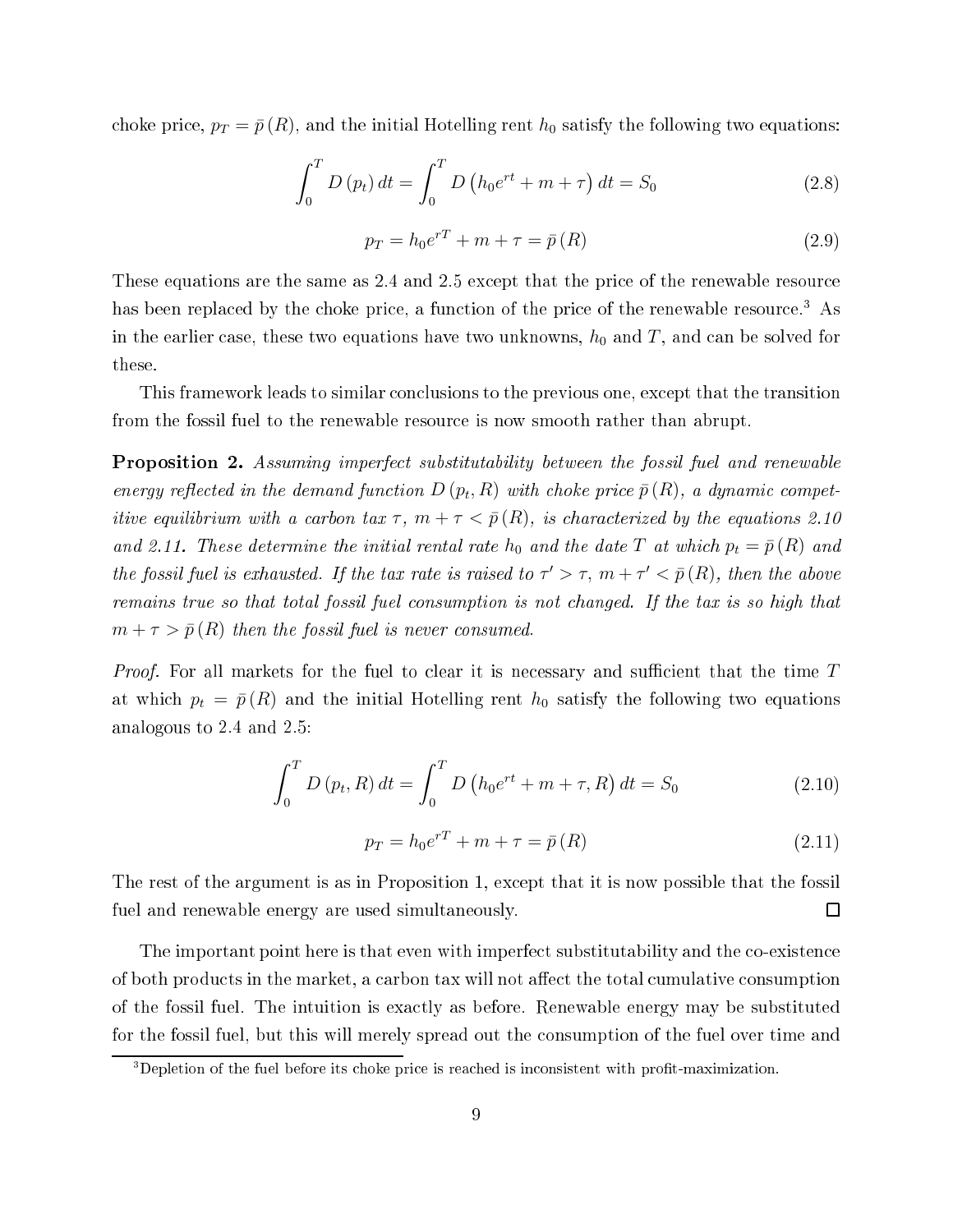will not reduce total consumption. We can also show, as in Proposition 1, that an increase in the tax rate will increase  $T$  and lower the initial rent  $h_0$ .

## 2.3 Fixed Costs of Extra
tion

So far, we have assumed that all the costs of extracting the fossil fuel are variable costs. with a marginal extraction cost of  $m > 0$ . Suppose in addition that there is a fixed cost  $F > 0$  that must be incurred before the fuel can be extracted at a marginal cost of m. This could be the cost of finding and developing an oil or gas field, a cost that in practice can be substantial. Could this alter our conclusions?

In this case the fuel will only be produced if the price is high enough to cover the tax. extraction cost and fixed cost. The time path of the fuel price will still be given by 2.2, so now we require that

$$
\int_0^T (p_t - m - \tau) dt = \int_0^T h_0 e^{rt} \ge F \tag{2.12}
$$

Market clearing conditions are still given by equations 2.10 and 2.11, and the constraint 2.12 introdu
es the possibility that an in
rease in the tax rate ould make it impossible to satisfy the onstraint 2.12. Integrating 2.12 gives

$$
e^{rT} \ge \frac{rF}{h_0} + 1\tag{2.13}
$$

and in this inequality F and r are exogenously given and T and  $h_0$  are given by market clearing equations 2.10 and 2.11. It is clear that these values of the variables and parameters need not satisfy 2.13. The introduction of fixed costs in the extraction technology therefore gives another me
hanism via whi
h a arbon tax might prevent the extra
tion of the fossil fuel, but once again if the fuel is extracted at all then it will all be extracted. If there is an initial tax rate at which extraction is profitable - i.e. 2.13 is satisfied - but after extraction has begun the tax is increased to a point where this is no longer true, extraction will continue provided that  $m + \tau < \bar{p}(R)$ .

# 2.4 Multiple Grades of Fossil Fuel

Another case of interest is that of multiple sources of the fossil fuel, with different extraction costs. Suppose we modify the model of section 2.1 so that there are I different fuel sources each with marginal extraction cost  $m_i$  and let them be numbered in increasing order of extraction costs, so that  $m_1 < m_2 < m_3 < \ldots < m_I$  and further assume that  $m_I < R$  so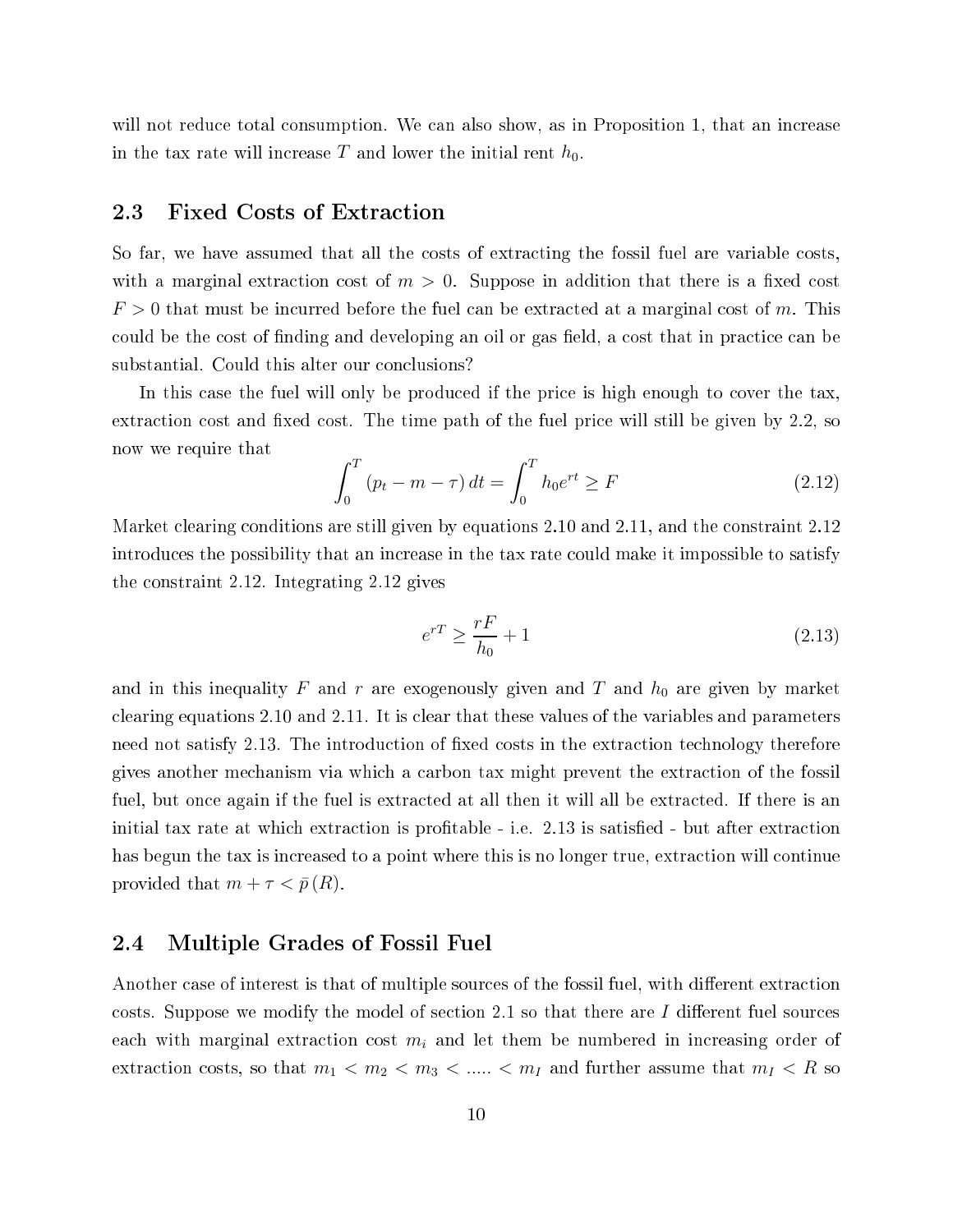all are less expensive than the renewable resour
e. (Others will never be used and an be neglected.) The initial stock of the  $i-th$  fuel is  $S_{i,0}$ . The competitive equilibrium outcome is that there exist dates  $T_i$ ,  $i = 1, 2, .... I$ ,  $T_i < T_{i+1}$ , and initial rents  $h_{0,i}$ ,  $i = 1, 2, ..., I$  such that for all  $i$ ,

$$
p_{i,t} = m_i + \tau + h_{i,0}e^{rt}, \ T_{i-1} \le t \le T_i \tag{2.14}
$$

and

$$
\int_{T_{i-1}}^{T_i} D(p_{i,t}) dt = S_{i,0}
$$
\n(2.15)

So each grade of fuel i is used over the interval  $T_{i-1} \leq t \leq T_i$  and is used only during this interval and is used up by the end of this interval. The least expensive fuel is used up first and the most expensive last (Dasgupta & Heal 1979, page 172 section (iii)). This reference also shows that the pri
e moves ontinuously so that

$$
p_{i,T_i} = m_i + \tau + h_{i,0} e^{rT_i} = p_{i+1,T_i} = m_{i+1} + \tau + h_{i+1,0} e^{rT_i} \ \forall i \tag{2.16}
$$

and we must have the last pri
e of the fuel equal to that of renewable energy:

$$
p_{I,T_I} = R \tag{2.17}
$$

In this case the impacts of a carbon tax are essentially the same as before: provided that  $m_i + \tau < R$ , a tax increase will merely delay the consumption of the fossil fuel, but will not alter cumulative consumption. However if there are many grades of fossil fuel with different costs, it is possible that the more expensive of them have costs close to  $R$ , in which case a tax increase could lead to  $m_j + \tau > R$  for some grade j, in which case fuel of grade j will not be produ
ed and umulative emissions will fall. Be
ause of the existen
e of multiple grade of fuel we no longer have the earlier all-or-nothing impa
t of a tax rise: it an now lead to the elimination of some but not all of greenhouse gas emissions by pushing out of the market the more ostly fossil fuels.

Clearly we can combine the results of proposition 2 of section 2.2 on imperfect substitutability with those of this section to consider the effect of taxation when there are multiple grades of fossil fuel, all of whi
h are perfe
t substitutes for ea
h other but imperfe
t substitutes for renewable energy, as in section 2.2. Because the different grades are perfect substitutes for each other, they must sell at the same price, which means that only one can be on the market at any time. As in section 2.2 there is a choke price  $\bar{p}(R)$  for the fuel (the same for all grades as they are perfect substitutes). Now we have an equilibrium in which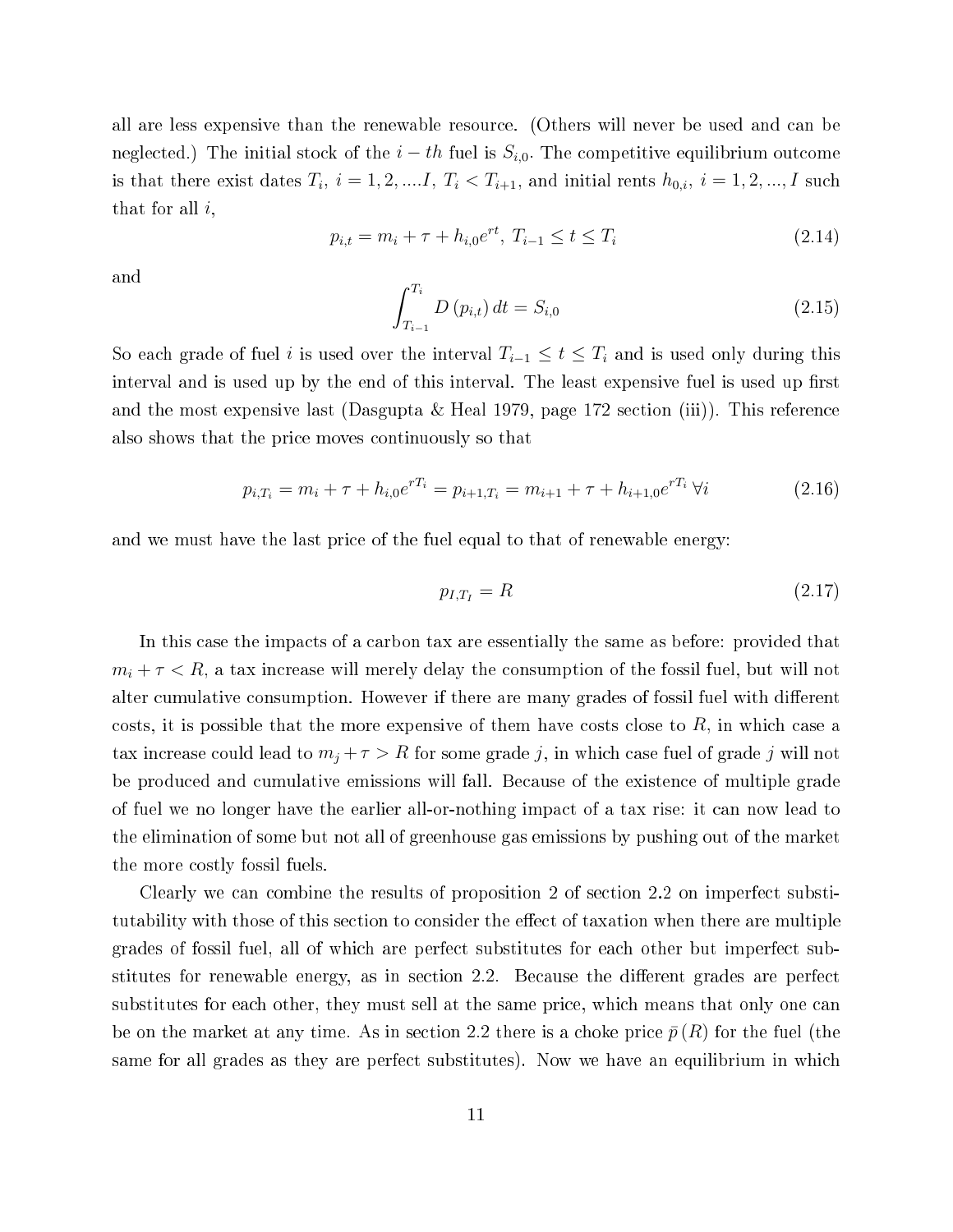different grades of the fuel are exhausted sequentially from least to most expensive, with the use of some of them overlapping with that of the renewable energy sour
e. So an equilibrium is characterized by dates  $T_i, i = 1, 2, .... I, T_i < T_{i+1}$ , and initial rents  $h_{0,i}, i = 1, 2, ..., I$  such that for all  $i$ ,

$$
p_{i,t} = m_i + \tau + h_{i,0}e^{rt}, \ T_{i-1} \le t \le T_i \tag{2.18}
$$

and

$$
\int_{T_{i-1}}^{T_i} D(p_{i,t}) dt = S_{i,0}
$$
\n(2.19)

and continuity of prices with the last price of the fuel being its choke price:

$$
p_{i,T_i} = m_i + \tau + h_{i,0} e^{rT_i} = p_{i+1,T_i} = m_{i+1} + \tau + h_{i+1,0} e^{rT_i} \,\forall i, \ p_{I,T_i} = \bar{p}(R) \tag{2.20}
$$

In this case the tax will lead to lower emissions at any date and to lower emissions in total over time if it displa
es one or more of the expensive grades of the fuel.

## 2.5 Extra
tion-Dependent Costs

The last case we will look at is that of a fuel whose extraction cost is a function of cumulative extraction to date. The motivation for such an assumption is clear: there are many grades of the resour
e that vary in extra
tion osts, and the lowest ost grades, those that are easiest to extract, are removed first, driving up costs as extraction increases. This is similar to the case considered in the last section, except that the problem is formulated in a continuously variable framework and there is an explicit dependence of current costs on past extraction. implying that current policies can alter future costs and this needs to be considered in deciding how much to extract now. We assume that the resource extraction at date t is given by  $E_t \geq 0$ , and that cumulative extraction is denoted  $z_t = \int_0^t E_{\kappa} d\kappa$ . The total amount of the resource is  $\hat{z}$ , so  $z_t \leq \hat{z}$ . As before R denotes the cost of a renewable substitute for the resource. Extraction costs at time  $t, c_t$ , are given as follows:

$$
c_{t} = g(z_{t}), g(z_{t}) \leq R : c_{t} = R, g(z) > R : g'(z) = \frac{dg}{dz} > 0
$$
\n(2.21)

So the cost of extraction is given by the increasing function  $q(z)$  as long as it is less than the ost of the renewable resour
e and after that only the renewable resour
e is used. This is the formulation used in Heal  $(1976)$ , and also in Hoel  $(2012)$ , who also studies the effect of a arbon tax in this framework, fo
using on the onsequen
es of a tax that hanges over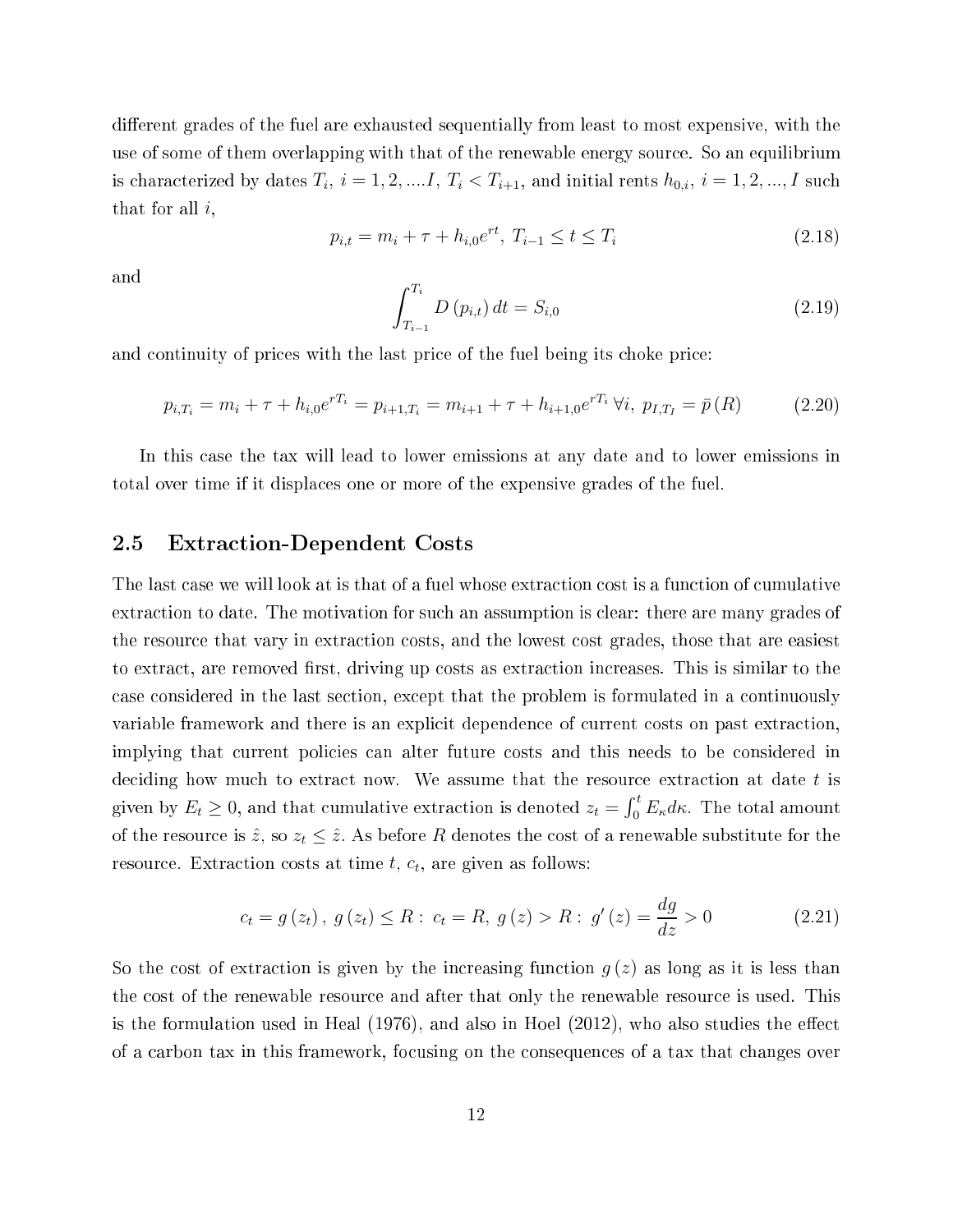time.

In a competitive equilibrium there are potentially two regimes: in the first the resource is extracted and its extraction cost is less than or equal to the cost of the renewable resource, which is not used, and in the second the resource is either exhausted (the case when  $g(\hat{z}) \leq$ R) and only the renewable resource is used, or alternatively the cost of the resource exceeds that of the renewable resource and again only the latter is used. The first regime will exist as long as  $q(0) < R$ .

As before let the carbon tax rate be  $\tau$ , so that the total cost of bringing the resource to market is  $c(z_t) = g(z_t) + \tau$ . Let p be the market price of the resource and  $p_o$  the price of a generi output good produ
ed from the resour
e. Then we an establish the following

**Proposition 3.** The market price of the resource in the first regime satisfies the following equation

$$
\frac{\dot{p}}{p} = \delta \left( \frac{p - c}{p} \right) + \frac{\dot{p}_o}{p_o} \frac{c}{p}
$$
\n(2.22)

Proof. An extension of the proof in (Heal 1976).

This proposition has a simple interpretation. The resource price rises at a rate which is a weighted average of the discount rate and the rate at which the output price is increasing. where the weight on the discount rate is the fraction of the price made up of rent and the weight on the rate of change of the output price is the fraction of price made up of costs. So if extraction costs are zero we have the pure Hotelling case, and if extraction costs are non-zero but onstant, as in se
tion 2.1, the output pri
e is onstant and we have the rent rising at the discount rate. The resource price will rise according to this rule until either the resource is exhausted or the price reaches that of the renewable resource and society switches to that: if this happens before resour
e exhaustion then unused sto
ks of the resour
e remain.

In this context the impact of a carbon tax is easily understood: it raises the extraction cost  $c(z_t)$ . The fossil fuel will cease to be used as soon as its cost including tax exceeds that of the renewable resour
e, i.e. as soon as

$$
c(z_t) = g(z_t) + \tau \ge R \tag{2.23}
$$

or

$$
z \ge z^* = g^{-1} [R - \tau]
$$
\n(2.24)

As g is increasing, so is  $g^{-1}$ , so an increase in the tax rate  $\tau$  may reduce  $z^*$  the level of umulative extra
tion at whi
h the fossil resour
e eases to be ompetitive. There are two

 $\Box$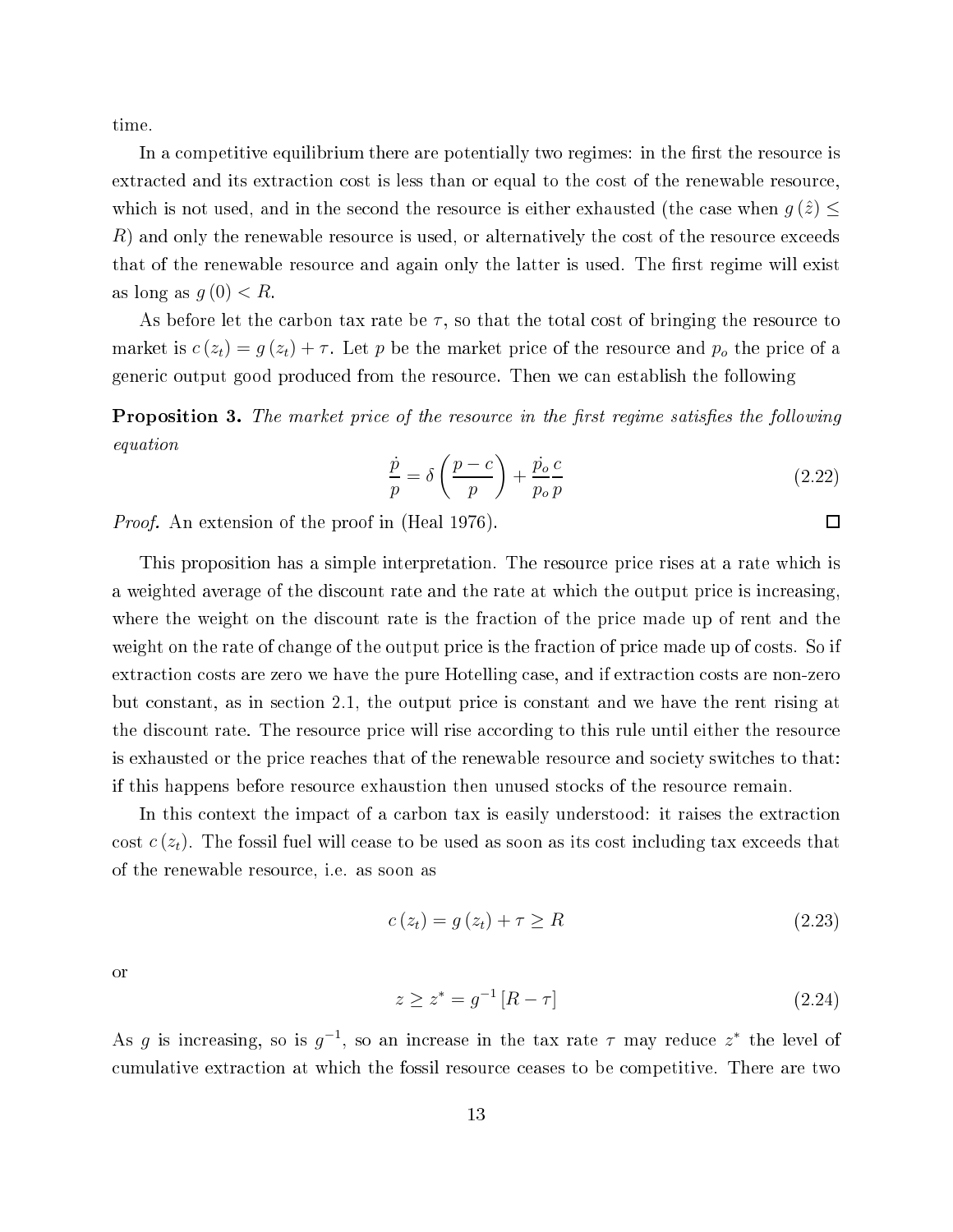cases: if  $g(\hat{z}) + \tau < R$  then the tax has no impact on the amount of the fossil fuel used, as it is not sufficient to raise the extraction cost above the cost of the renewable resource. If however  $g(\hat{z}) + \tau > R$  then the tax does reduce total consumption of the fossil resource, setting a bound on cumulative extraction at  $\tilde{z}$ ,  $g(\tilde{z}) = R - \tau$ ,  $\tilde{z} < \hat{z}$ .

# 3 Cap and Trade

The widely-considered alternative to a carbon tax is a cap-and-trade  $(C&T)$  system, and next we review the operation of such a system in the context of a Hotelling model. We first work with a simplified version of the basic model of section 2.1, and then consider the impact of various refinements. There is a stock  $S_0 > 0$  of a fossil fuel, selling at a market price  $p_t$ at date  $t$  in a competitive market. There is no carbon tax and we take marginal extraction costs to be zero for the moment. Hence the price satisfies  $p_t = p_0 e^{rt}$  where the initial price  $p_0$  satisfies

$$
\int_0^\infty D\left(p_0 e^{rt}\right) = S_0\tag{3.1}
$$

Consumption of a unit of the fossil fuel emits one unit of greenhouse gas, and an environmental authority imposes a cap of  $K_0$  units on the total cumulative emissions of greenhouse gases. This implies that

$$
\int_0^\infty D\left(p_0 e^{rt}\right) \le K_0\tag{3.2}
$$

This formulation means that permits can be banked, that is carried over freely from one period to the next, so that the onstraint is on total umulative emissions and not on periodby-period emissions. Clearly one of the equations 3.1 and 3.2 is redundant: if  $S_0 < K_0$  then the emissions onstraint is redundant, and in the more likely ase that the reverse is true, namely  $K_0 < S_0$ , some of the fossil fuel will be left unused and the binding constraint will be that  $\int_0^\infty D(p_0 e^{rt}) = K_0$ . In this case the scarcity rent associated with the constraint 3.1 will be zero, but a positive scarcity rent will be associated with the emissions constraint 3.2. So in a market equilibrium, the price of the fossil fuel will be zero but there will be a price for emissions permits. As such permits are an exhaustible resource, their price will move exactly as the price of such a resource. Letting the permit price be  $r_t$ , this will satisfy  $r_t = r_0 e^{rt}$  and  $\int_0^\infty D(r_0e^{rt}) = K_0$ . The key point to understand here is that the presence of a binding cap on emissions from the fossil fuel redu
es the rent on the resour
e to zero and all of the rent is now captured by the permit price. So the agency that auctions permits now captures all of the scarcity rent that previously accrued to the resource owners. Financially speaking,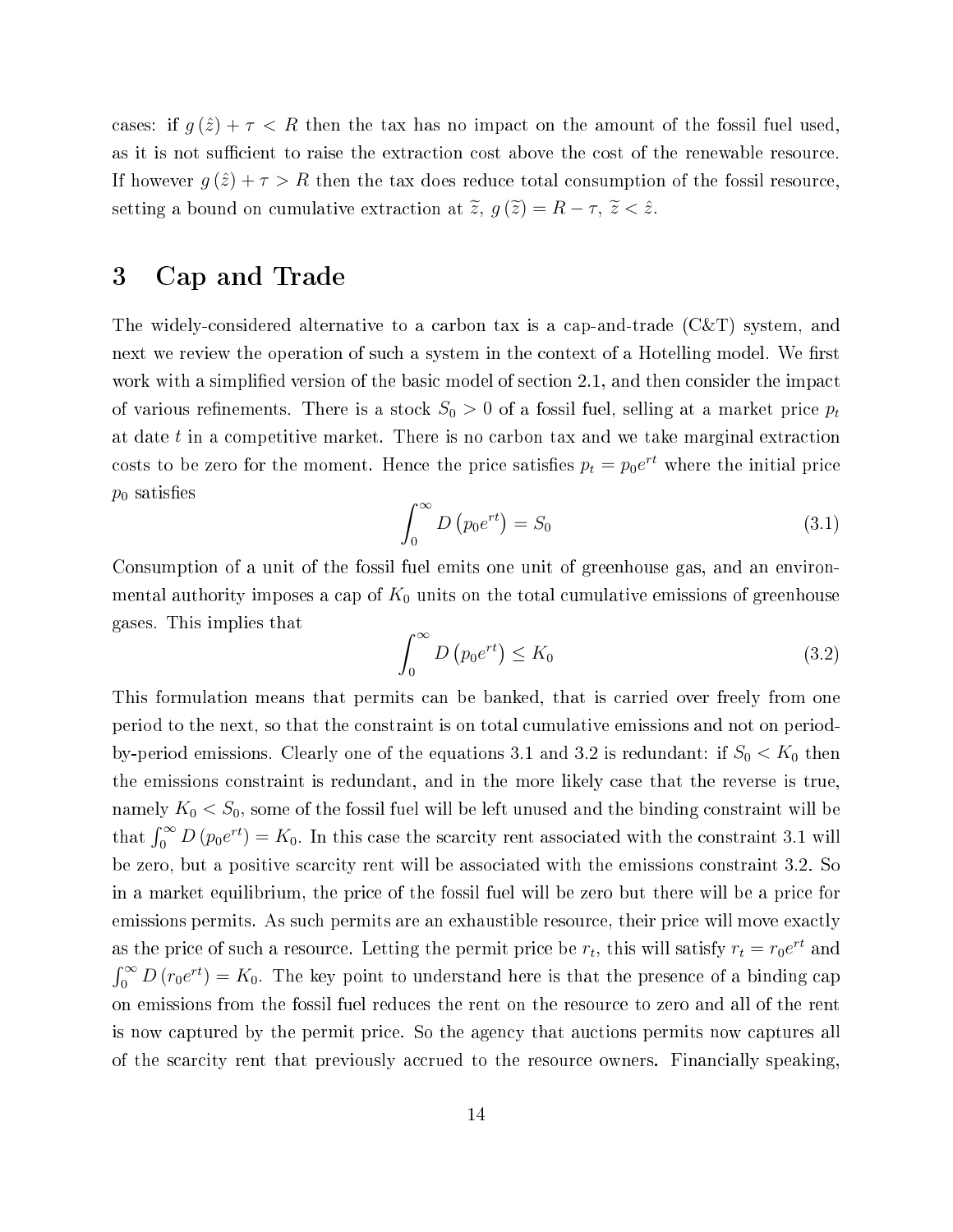the resour
e has been fully expropriated.

Now suppose that as in section 2.1 there is a positive cost  $m > 0$  to extracting the fossil fuel. In the absence of a cap and trade system, Proposition 1 would hold, and the rent on the resour
e would rise at the interest rate, with the sto
k of the resour
e being exhausted at exactly when the price first equals that of the backstop technology if there is one. But if as in the previous paragraph there is a ap and trade system with the ap on emissions tight enough that not all of the fossil fuel an be onsumed, matters are again more omplex. Letting  $r_t$  be as before the price of a permit at time t, in selling a unit of fossil fuel at time t the owner incurs costs of m to extract it and  $r_t$  to buy a permit, so that her cost is  $m + r_t$ . Permits are as before an exhaustible resource, so that their price will rise at the interest rate, so that the resource seller's costs move over time as  $m + r_0 e^{rt}$ , where the initial permit price  $r_0$  will as before be chosen so that  $\int_0^\infty D(r_0 e^{rt}) = K_0$ . Once again the scarcity rent on the fossil fuel is reduced to zero and is replaced by the scarcity value of the emission permits, so again the fuel is effectively expropriated.

If there is heterogeneity in extraction cost  $m_i$  among reserves (section 2.4), owners of the heaper reserves will retain some of their rents, as the pri
e of the permit is given by reserve owner who is on the margin between producing or not producing. As we will show in the empirical section below, the convexity of the marginal cost curve implies that a modest reduction in cumulative oil consumption would expropriate a significant share of the scarcity rents.

Finally, we consider a more complex case: above the emissions permits were infinitely bankable, that is ould be used at any point in time. In reality permits generally have a finite life, so we analyze the outcome in this case. To be precise, we assume that the environmental authority issues two sets of permits: one set are valid from time zero to time  $T$ , and the others from  $T$  onwards forever. Permits issued at time zero lose all value at time T, and cover in total  $K_0$  units of emissions. The permits issued at date T cover a total of  $K_T$  units of emissions. We will take the marginal extraction cost to be zero, so that  $m = 0$ . Let  $q_t^*$  be the competitive equilibrium consumption of the fuel at date t in the absence of any policy interventions, i.e. with no cap and trade system or tax, and let  $Q_0^T = \int_0^T q_t^* dt$ ,  $Q_T^{\infty} = \int_T^{\infty} q_t^* dt$ . We will for the moment take it that  $K_0 = \infty$ , and  $K_T < Q_T^{\infty}$ , so that there is no constraint on emissions from zero to  $T$  and the cap on emissions after T is less than would be consumed on the competitive path from that date onwards. In this situation, what is the competitive path of consumption (and emissions) from zero to  $T$ , assuming that all players in the market at date zero are aware of the cap that comes into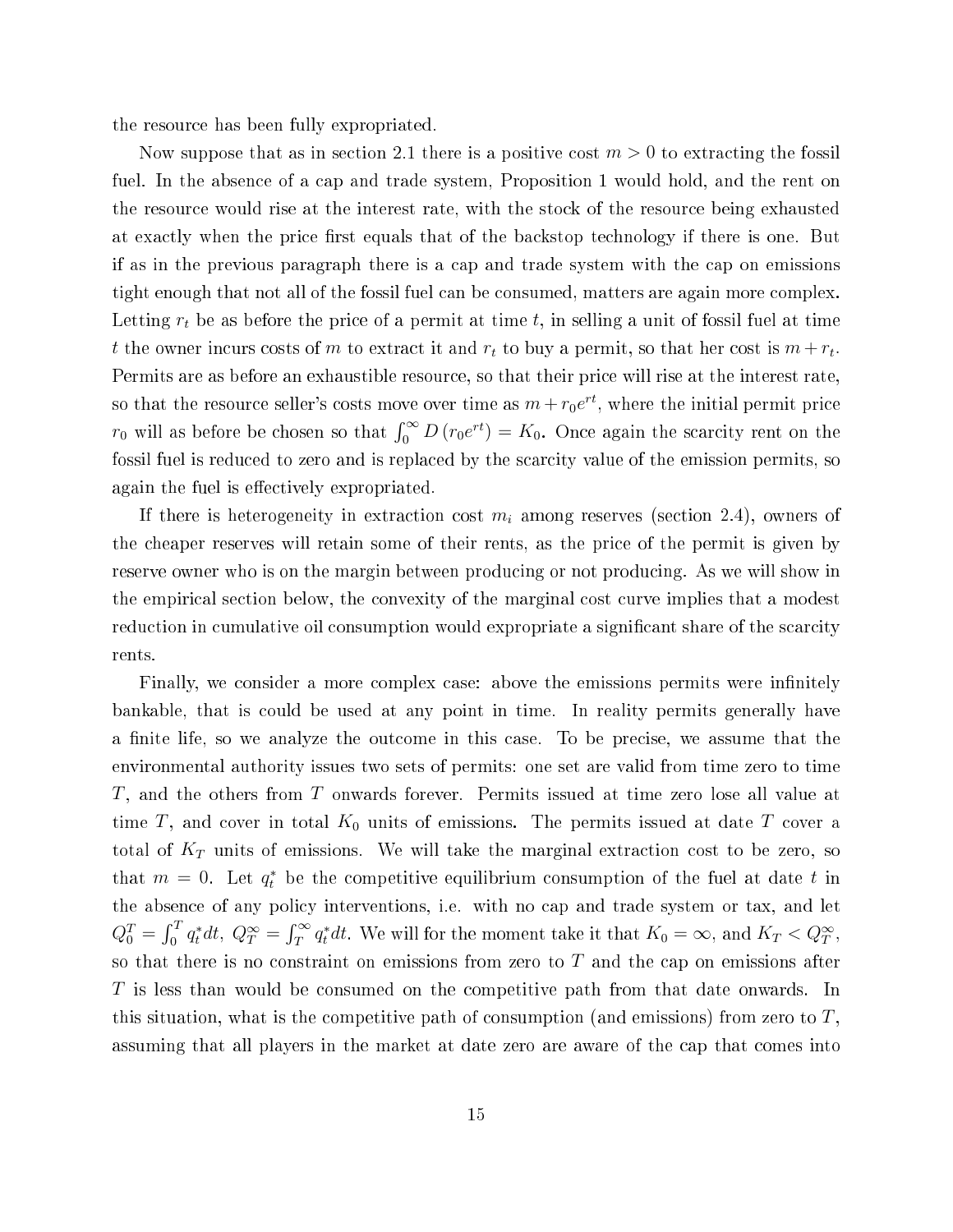effect at T? The total amount of fuel available for consumption over [0, T] is  $S_0 - K_T$  and the competitive path is one on which just this amount is consumed over that time period. So the price path  $\tilde{p}_t$  satisfies

$$
\int_0^T D\left(\tilde{p_0}e^{rt}\right) dt = S_0 - K_T \tag{3.3}
$$

 $(\tilde{p}_0)$  is the only unknown in this equation, which we assume to have a solution.) In this case the amount left at time  $T$  is exactly equal to the cap under the  $C\&T$  system and the price of the fuel post-T will rise at the interest rate as in a competitive equilibrium. There will be a drop in consumption and a jump in the price at  $T$ , which will be fully anticipated but will not give rise to arbitrage as no fuel can be transferred from before to after T because of the ap.

Now suppose that  $K_0\,<\,S_0\,-\,K_T$  so that the solution we have just described is not permitted. In the earlier period  $[0, T]$  the permit constraint is binding, not the resource onstraint. In this ase the resour
e pri
e will be zero and the permit pri
e will be positive. Permits for the period  $[0, T]$  are an exhaustible resource over that period, and their competitive price will rise at the interest rate from  $0$  to  $T$  from an initial level such that the stock  $K_0$  of  $[0,T]$  permits is just exhausted at T. Once again, the C&T system transfers value from the resource market to the permit market. After  $T$  the emissions constraint is again binding, as  $K_T < S_0 - K_0$ , so that again the price of the resource is zero and all scarcity rent is aptured in the permit market.

# 4 Numeri
al Analysis: Extra
tion Costs and Tax Rates

We now simulate the effect of a carbon tax on long-term oil consumption and prices. Earlier studies have used short-term variation in the price ratios between natural gas and coal to estimate the reduction in  $CO<sub>2</sub>$  emissions from the electricity sector as prices rise and found a very inelastic short-term elasticity (Joseph A. Cullen & Erin T. Mansur 2017). Similarly imperfe
t ompetition in the railway market might imply that not all the ost of a arbon tax will be passed on to coal purchases (Louis Preonas 2019). Our paper focuses on longterm impli
ations of a arbon tax, abstra
ting from market imperfe
tions in the oil market. We also abstract from short-term influences, e.g., political unrest or demand shocks. For example, Soren T. Anderson, Ryan Kellogg & Stephen W. Salant (2018) have shown that once an oil field is set up for production, it is often costly to halt production, violating one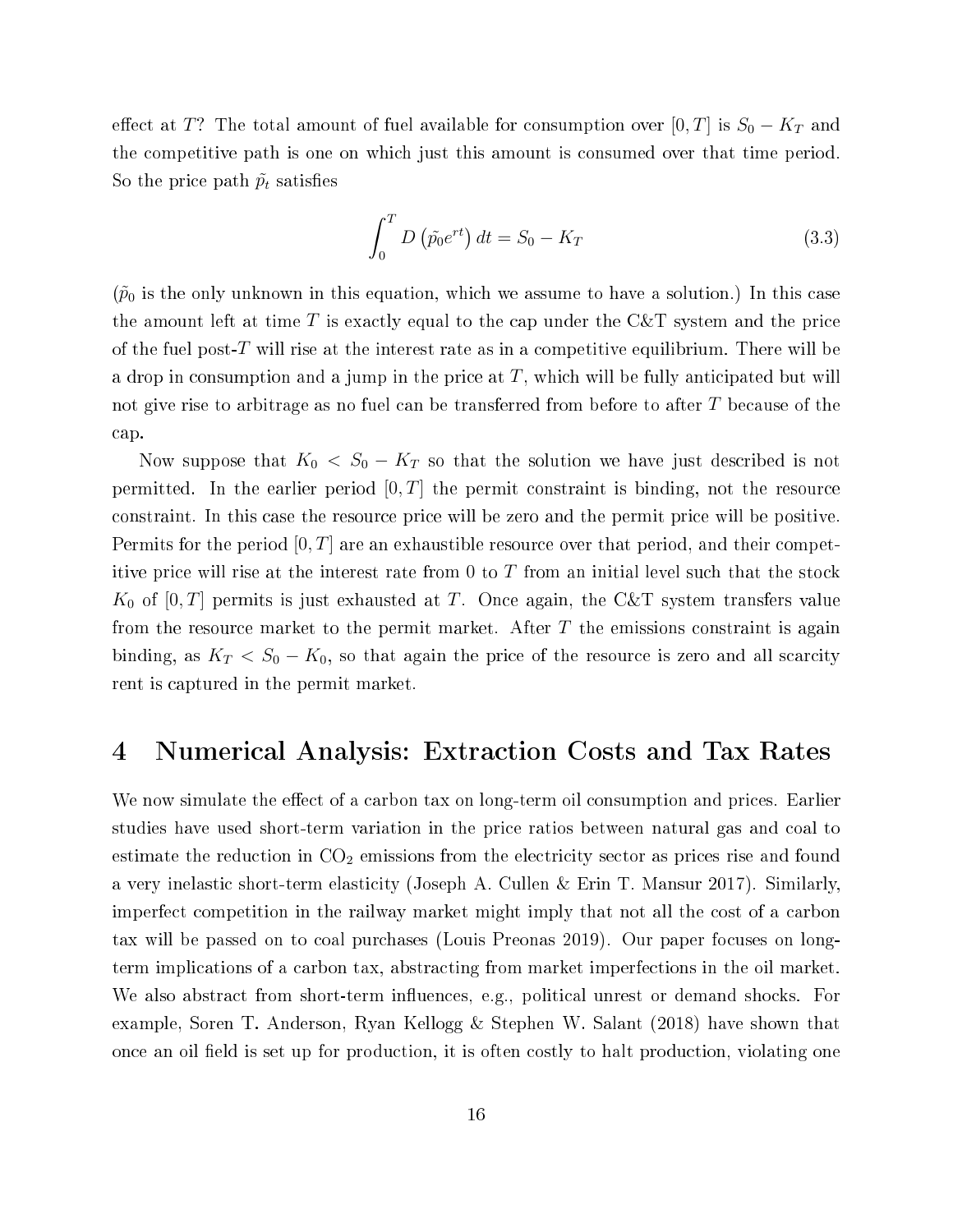of the assumptions of the lassi
al Hotelling model that oil an be produ
ed at any time. Development of new wells respond to prices, but production of existing wells does so to a lesser degree. This can lead to different short-term dynamics. Since we are interested in the optimal exploration path over the next 100 years under various arbon taxes, we abstra
t from these short-term influences.

To get a sense of the empirical significance of our analysis and understand the impact of a carbon tax on fossil fuels, we need to know how much  $CO<sub>2</sub>$  each type of fuel releases when burned. Table 1 gives this data for coal, gas and crude oil. For one metric ton of coal  $(MT)$ , one million BTU of gas  $(MMBTU)$ , and one barrel of oil  $(BBL)$ , it shows how much  $\cup$ O<sub>2</sub> is emitted when this is burned. There is a range of estimates for how much  $\cup$ O<sub>2</sub> will be released when one barrel of oil is burned. It depends on the exact composition of the fuel and the pro
ess by whi
h it is burned. We give the baseline number underlying the Canadian arbon tax. The table also gives the urrent US pri
e in dollars, and the amount that a \$50 arbon tax would raise per unit of the fuel.

Looking at the numbers in Table 1, it is very clear that the effect of a \$50 carbon tax is potentially mu
h greater in relative terms on oal than on oil: for oal the tax is \$143 per metric ton of coal, while the current price is around \$50. The tax is almost three times the urrent pri
e. The tax on natural gas is \$2.65 million BTU, while the wholesale pri
e that is just under \$3, i.e., the tax almost equals the pri
e. For oil, however, the tax is about \$17.6 per barrel and the market pri
e around \$65, i.e., the tax equals around a third of the urrent pri
e.

All three of these fuels are exhaustible resour
es, so that the earlier analysis is appli
able to all of them. Whether reserves drop out of the market depends on the price of the backstop or choke price, whichever is lower. We therefore need to assess whether a carbon tax will increase the MEC - regarding the tax as a part of the MEC - to the point where it is unprofitable to extract the resource. For coal, adding a \$50 carbon tax would roughly quadruple the urrent pri
e, very likely deeming it un
ompetitive, espe
ially relative to natural gas. For natural gas, the answer depends on the circumstances. It is widely assumed in the oil and gas industry that most gas producers are losing money at the current price of \$3 per MMBTU, implying that average osts ex
eed \$3, though the marginal osts of

The exact carbon content depends on the composition of the fuel. We quote some estimates to highlight the order of magnitude. For gas see https://www.eia.gov/tools/faqs/faq.php?id=73&t=11, for coal see https://www.eia.gov/coal/production/quarterly/co2 article/co2.html, and for gasoline see https://www.canada.ca/en/department-finance/news/2018/10/backgrounder-fuel-charge-rates-in-listedprovin
es-and-territories.html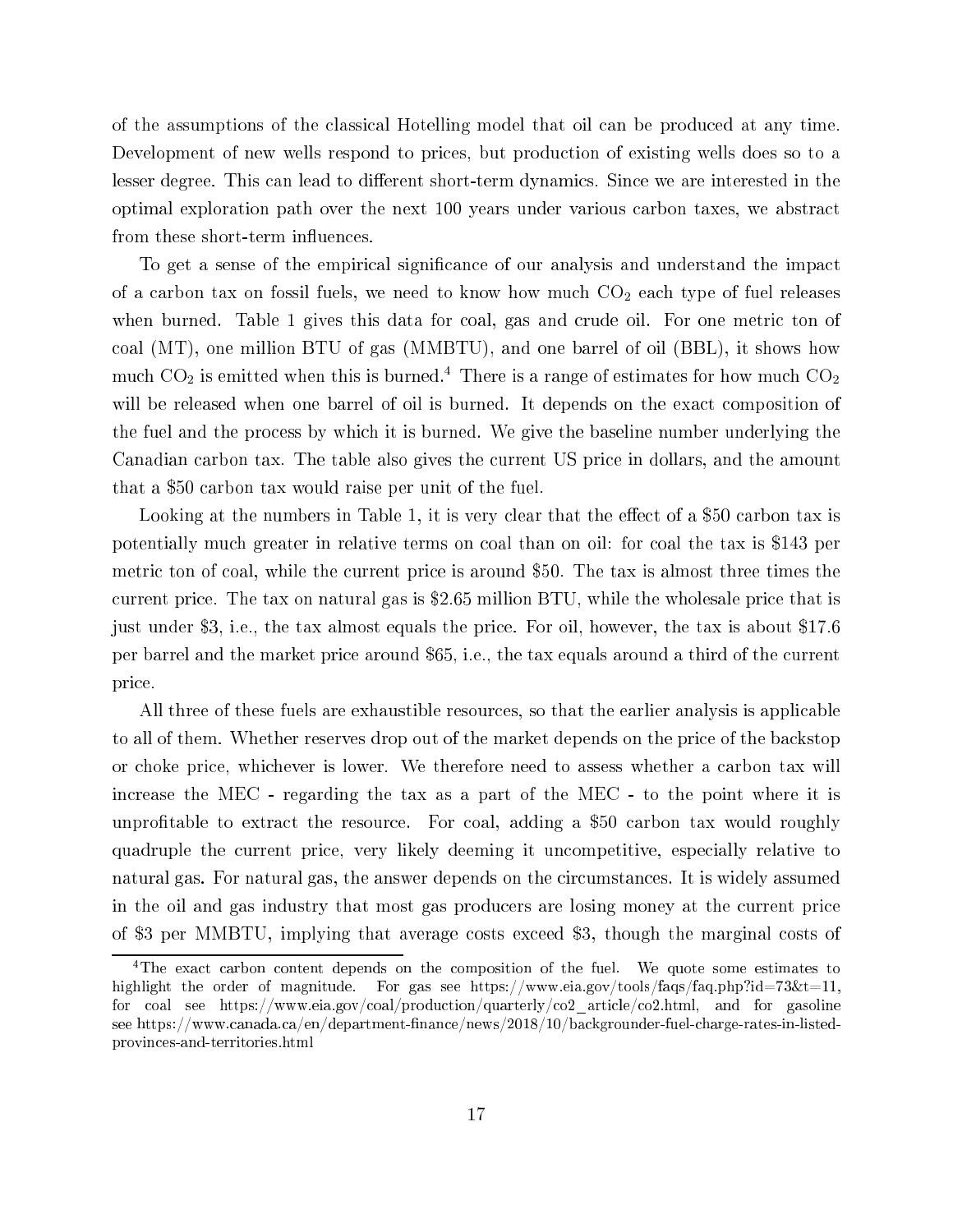gas are generally low. One sour
e gives operating osts as 34% of total osts for an average shale gas field, and if this field is breaking even at \$3 then we have an operating or marginal  $\cos$ t of  $\mathfrak{g}_1$ . In those few cases in which gas is an unintended byproduct of on production ("associated gas"), one could make an argument that the gas effectively has a zero marginal cost. About 20% of US gas is associated gas4. Gas prices in Europe tend to be much higher, as they used to be in the US before the shale boom. Some natural gas might still be used even under carbon tax, but the transportation cost are higher than for oil and hence the market seems to be more regional.

Oil is an interesting case study. The world price (the price of Brent marker crude) is in the mid \$60s per barrel, and the US marker crude, West Texas Intermediate (WTI) is in the high  $$50s$  (as of  $6/28/2019$ ). A \$50 carbon tax would imply a per-barrel charge that is roughly one third of the urrent pri
e. The ommodity is easily tradable, and hen
e the basi Hotelling framework of one global market applies.

## 4.1 Oil Market

Our empirical simulation of optimal oil extraction over time requires three important inputs: the marginal extraction cost of various oil field (producer side), the price of the backstop technology or choke price  $(R$  in the modeling sections above), and the demand function (demand elasticity).

For the produ
tion side, we use the proprietary data from Rystad Energy, a prominent source of micro-level data set of various oil fields around the globe. For example, it has recently been used by John Asker, Allan Collard-Wexler & Jan De Loecker (2019) to study the misallo
ation of oil produ
tion around the world. The data set gives estimates for roughly 15,000 discovered and 27,000 undiscovered oil "assets" around the world. An asset is the smallest geographic scale in the data. For example, portions of an oil field can be owned by different firms, and each one of the owners will be listed as separate asset. Importantly for us, Rystad gives estimates of a breakeven price for each asset. For discovered oil fields. this only in
ludes the variable operating ost as marginal ost, as investments in exploration and development are sunk. For undiscovered assets, it does include these costs, as initial investments are required to access these assets.<sup>7</sup>

<sup>&</sup>quot;http://www.insightenergy.org/system/publication\_files/files/000/007/original/RREB\_Shale\_Gas\_final\_20170315\_published.pdf?1494419889 f See Intips://www.forbes.com/sites/judeclemente/2018/06/03/the-rise-of-u-s-associated-natural-gas/#73e287c04bd7

<sup>&</sup>lt;sup>7</sup>More precisely, Rystad models production by each asset in future years. It assumes that oil prices are rising 2.5% per year. Rystad estimates extraction cost for all future periods, and in case for undiscovered assets, the exploration and development ost, whi
h are sunk and not in
luded for produ
ing assets. Future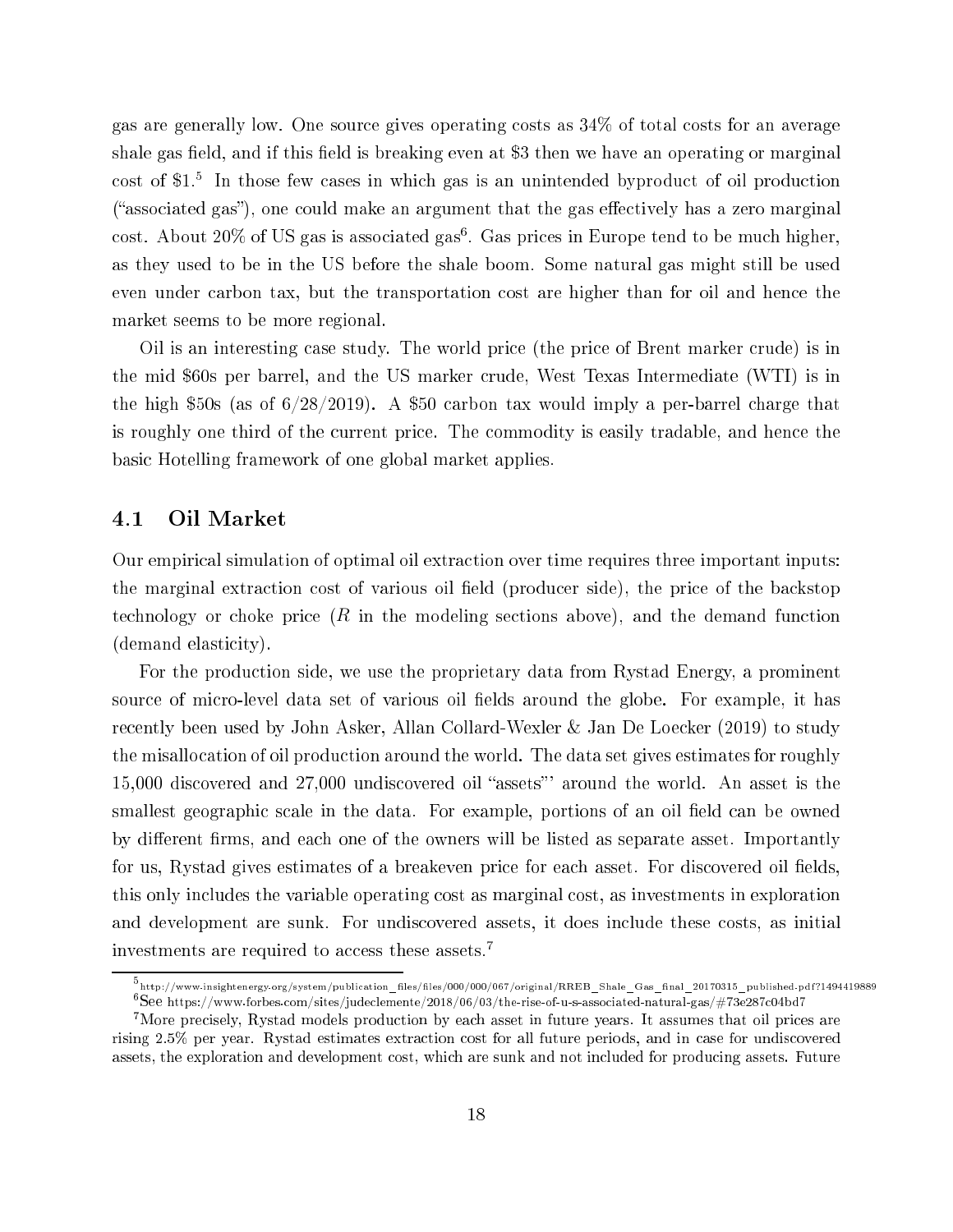Figure 1 shows the supply curves for these two categories of crude oil, those already disovered and in operation are shown in dark blue, and those not yet dis
overed but presumed to exists in light blue. We focus first on the assets already discovered and in operation. The supply curve becomes essentially vertical at a cost of around \$65 and a quantity of just under 1 trillion barrels. Annual global oil onsumption is about 36 billion barrels, so the world has about 30 years of oil available at an MEC of \$65 or less.

There are roughly an additional 0.8 trillion barrels available in undiscovered crude oil. These tend to be higher cost. As modeling section 2.4 has shown, the optimal extraction path should first extract the cheaper oil fields, while more expensive ones are developed later. Estimates by Rystad list resour
es with ost up to \$250 per barrel as viable for future extraction, suggesting the backstop price  $R$  is roughly four times the current price. In our simulation, we therefore assume in our baseline that  $R = 250$ .

We follow James D. Hamilton (2009, Table 3) for the demand function and use a baseline long-term elasticity of  $-0.6$ , the average long-term elasticity given in the table, assuming iso-elasti demand urves. In sensitivity he
ks in Appendix Figure A1 we use the range of long-term elasticities that were listed in Hamilton (2009), ranging from -0.21 to -0.86. The elasticity has implications on the timeline of prices and quantity consumed, but not the total amount of oil that will be extracted, which only depends on the extraction cost, carbon tax, and the ost of the ba
kstop te
hnology.

Combining the three data sets allows us to construct the optimal extraction profile over time. We follow the theory of reserves with heterogenous cost of section 2.4. We know that the most costly reserves will be used last and that the price in the final period has to equal the cost of the backstop  $R = 250$ . This allows us to solve the problem backwards. going from the mostly costly to the least costly reserves (which will produce first in time). We use a daily time step.<sup>8</sup> Rents have to rise at the rate of interest for reserves with the same marginal cost. Once reserves of a particular quality (marginal cost) are exhausted, the price stays continuous, but the rent  $h()$  jumps discontinuously by the difference in marginal extraction cost. The exact steps of this backward analysis are given in Appendix section A1.

There is one free parameter in our simulations. The parameter  $\alpha$  of the iso-elastic demand function  $q_t = \alpha p_t^{\eta}$  $_t$ . Once we iix the parameter, we simulate the problem backwards to obtain estimates for both the equilibrium price  $p_{2019}$  and quantity  $q_{2109}$ . We iterate over  $\alpha$  to match urrent global onsumption at 100 million barrels a day. Sin
e we have two equilibrium

costs are discounted to the present using a 10% interest rate. The breakeven price is the current price that makes an asset profitable.

<sup>8</sup> For simpli
ity every year is assumed to have 365 days.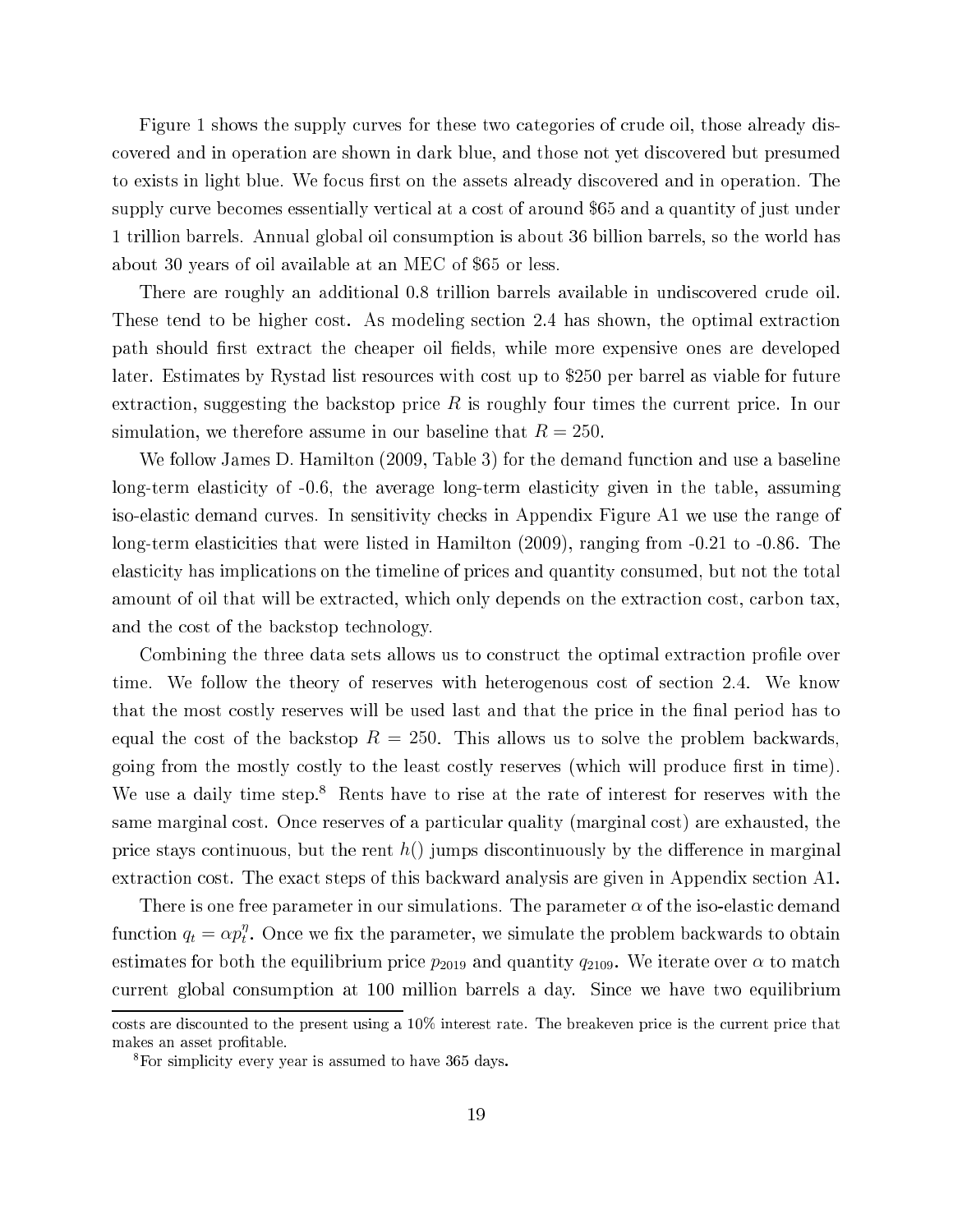outcomes but only one parameter, there is an implicit test of the other parameter assumptions of the model: they should give us a price  $p_{2019}$  that matches the current equilibrium price. For our baseline model, i.e. a demand elasticity of  $-0.6$ , interest rate of  $r = 0.03$  and backstop price of  $R = 250$ , the equilibrium price of 63.22 closely aligns with current market price of oil. Using parameters from the literature gives results that are internally consistent. On the other hand, if we choose the lower bound of the elasticities  $\eta = -0.21$ , the simulated price of 80.42 seems too high, while the upper bound of the elasticities  $\eta = -0.86$ , the simulated pri
e of 52.69 seems too low.9

The baseline case showing the price and production path is shown as short dashed line  $(\text{carbon tax} = 0)$  in Figure 2. The dashed red line shows the increasing price path over time, rising from 63.22 a barrel to 250 when the price equals the backstop price in the final period in the year 2097, at whi
h point the produ
tion quantity, shown in blue, falls to zero. Demand after 2097 would only ome from the ba
kstop te
hnology (i.e., renewables). Alternative scenarios for carbon taxes ranging from \$50 to \$400 per ton of  $CO<sub>2</sub>$  are added as well. Higher taxes are shown in a darker shade of blue and red as shown in the legend. Not surprisingly, a arbon tax raises the pri
e in 2019, as a portion of it is passed on to consumers. The higher price for consumers implies lower production, while the lower price for producers (consumer price minus the tax) lower resource rents  $h()$  to producers. These lower resource rents now rise at the rate of interest, implying that oil prices grow more slowly than in the baseline ase under no arbon tax. Interestingly, there is a point towards the end of the entury when pri
es under the arbon tax be
ome lower than in the baseline case without a carbon tax. The reason is that the carbon tax shifts some of the production from the present to later periods, implying a lower equilibrium price and higher production quantity. As shown in the theoretical section, the lifetime can be extended under a carbon tax, i.e., the final period will be 2100 under a \$50 carbon tax, and 2107 under a \$400 carbon tax, w3hen produ
tion again falls to zero.

The relative change in prices is shown in Figure 3. It plots the share of the carbon tax that is passed on to onsumers at ea
h point in time by omparing onsumer pri
es under a particular carbon tax (the color coding corresponds to the price path in Figure 2) to the price path without a carbon tax. This share is initially fairly high (between 70-80% in 2019). but de
lines ontinuously as oil pri
es under the new equilibrium path rise more slowly than under no arbon tax. The ratio eventually be
omes negative towards the end of the 21st

<sup>&</sup>lt;sup>9</sup>There might of course be other combinations of  $\alpha, r, R$  that give pairs for  $(p_{2019}, q_{2019})$  that are consistent with the current market outcome, but we find it reassuring that the parameters from the literature seem to align with the urrent equilibrium.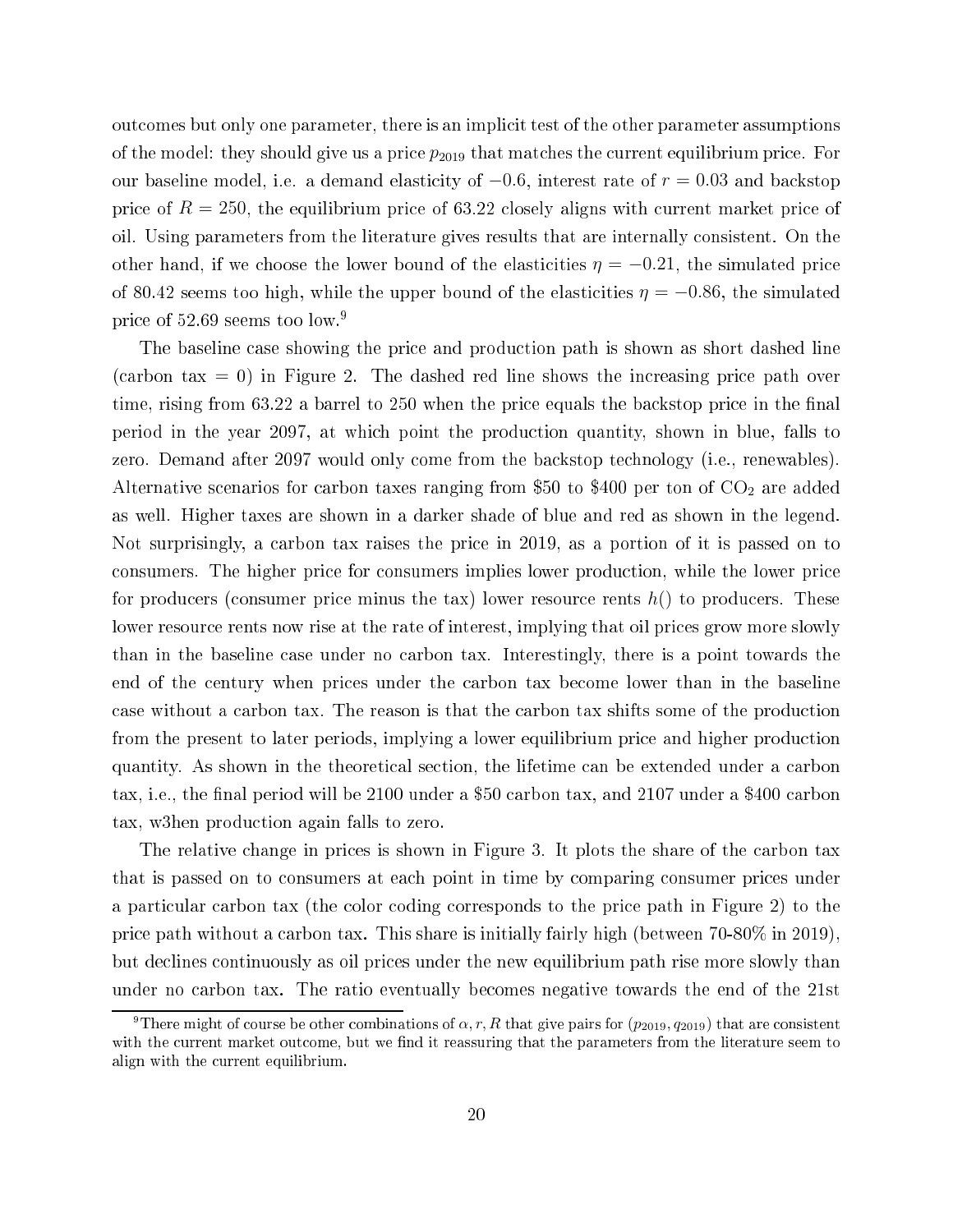entury when oil pri
es fall below the level they would have been without a arbon tax. In summary, the carbon tax will initially be passed through to consumers, leading to an immediate increase in oil prices, but the passthrough declines over time and even becomes negative in later years. The cost of a carbon tax would hence be felt most significantly right away, while future generations would even see a decline in prices.

The resulting reduction in quantity extracted is shown in Figure 4. The color coding again corresponds to various quantity paths in Figure 2. The figure shows the cumulative reduction in oil use up to a given year. Since production initially declines, the curves show how cumulative extraction declines, i.e., the y-values are negative. However, prices under the arbon tax rise at a slower rate and hen
e the produ
tion de
line be
omes less over time. As a result, the cumulative savings start to level off. Towards the end of the century, when prices under a carbon tax are lower than under the counterfactual of no carbon tax. some of the cumulative reductions will be offset through higher production, i.e., the curve bends upward. Finally, the arbon tax extends the lifetime beyond 2097, the last year of extra
tion under no arbon tax. The urves hen
e show an almost linear upward trend for the additional years of production, which offset the majority of the initial cumulative savings. For example, a significant carbon tax of \$200 would decrease cumulative emissions by 13% in 2080, but these savings are offset through a prolonged production period. By the end, only  $4\%$  of the cumulative emissions are avoided. We find that the reallocation of current onsumption into future periods in not only a theoreti
al on
ern, but empiri
ally relevant.

Cumulative savings are small as the ombined supply urve in Figure 1 is very steep. Any oil field will eventually be extracted under a carbon tax as long as the marginal extraction cost plus the carbon tax falls below the backstop price. In other words, only oil fields with a marginal cost higher than the backstop price minus the carbon tax will find it no longer profitable to extract oil. The convexity of the supply curve implies that as the carbon tax increases, the number of oil reserves that become no longer profitable increases non-linearly. This is shown in Figure 5. Carbon taxes that have been proposed in the past (up to \$100 a ton of  $CO<sub>2</sub>$ ) are projected to have very small reductions in cumulative oil use. For example, a \$100 tax redu
es emissions by 1.6%. On the other hand, in
reasing the tax from \$500 to \$600 would reduce emissions by an additional 30%. Significant emission reductions are required if the world is to omply with the Paris Climate Agreement. The umulative emissions are 200GT of arbon (Millar et al. 2017), whi
h is equivalent to roughly 2.1 trillion barrels of oil.10 So if the world were to use all of the 1.8 trillion barrels of oil, it would have almost

<sup>&</sup>lt;sup>10</sup>200 GT of carbon are equivalent to 733 billion tons of  $CO<sub>2</sub>$  given the atomic mass of carbon (12) and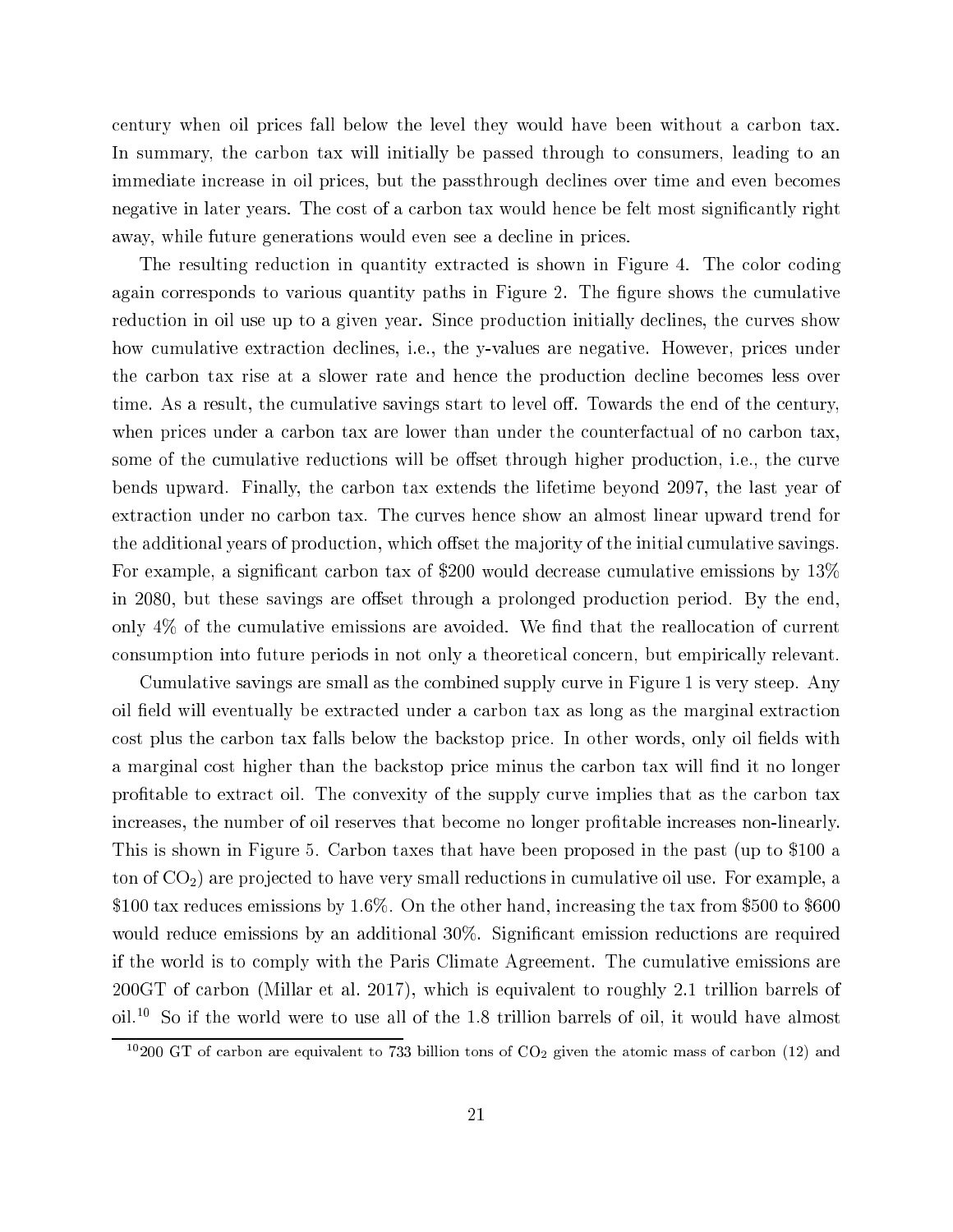entirely used up the carbon budget. This does not count emissions from coal and natural gas, methane, et
. Meeting the Paris target an only be a
hieved if oil onsumption is significantly reduced.

We present sensitivity checks under different demand elasticities in Appendix Figure A1. Note how the overall emission changes do not depend on the demand elasticity, but the time path does. A larger demand elasticity leads to temporarily larger cumulative emissions reductions as the per-period consumption drops, but these are again offset through a further extension of the time period when the resour
e is used. For example, under a demand elasticity of -0.86 (right column), the cumulative emission reductions under a \$200 carbon tax reach  $20\%$  instead of the 13% in our baseline using an elasticity of -0.6, but in the end only 4% less of the oil is consumed in both cases. The demand elasticity is not an important driver of our overall results.

One other important lever that we have held onstant in our analysis so far is the pri
e of the ba
kstop R. If this ba
kstop pri
e be
omes lower (e.g., as renewables be
ome heaper and storage becomes available), it would be equivalent to a carbon tax. Recall that fields will be extracted if marginal cost are less than  $R-\tau$ . Increasing the tax  $\tau$  or decreasing R have equivalent effects. Each \$1 tax per ton of  $CO<sub>2</sub>$  implies a tax of roughly 35cents per barrel, so a reduction of  $R = 250$  to  $R = 145$  for  $\Delta R = 105$  is equivalent to an additional \$300 carbon tax. For example, a \$100 carbon tax as well as lowering the backstop from  $R = 250$ to  $R = 145$ , would be equivalent to a \$400 carbon tax. There are hence alternative scenarios that would combine a carbon tax with investments in alternative energy to decrease  $R - \tau$ .

## 4.2 Welfare Effects

We have argued that only a sizable carbon tax, or a carbon tax with advances in alternative energy that lower the cost of the backstop  $R$  have the potential to meaningfully lower oil consumption. What are the welfare consequences of various taxes? Below, we only count the direct welfare impacts in the oil market, not counting the externality reduction through limiting greenhouse gas emissions. In principle, the carbon tax should be set to equal the social cost of carbon. We are interested in the ramifications for consumers and producers on top of that. We highlight that aggregate welfare impacts are limited even without the benefit of  $CO<sub>2</sub>$  reductions. Figure 3 has shown that while consumers initially feel a significant price increase, over time much of the tax is paid by producers.

oxygen (16). Using the estimate from Table 1 that each barrel of oil is emits  $0.35$ tons of  $CO<sub>2</sub>$ , the equivalent amount of oil is 2.1 trillion barrels.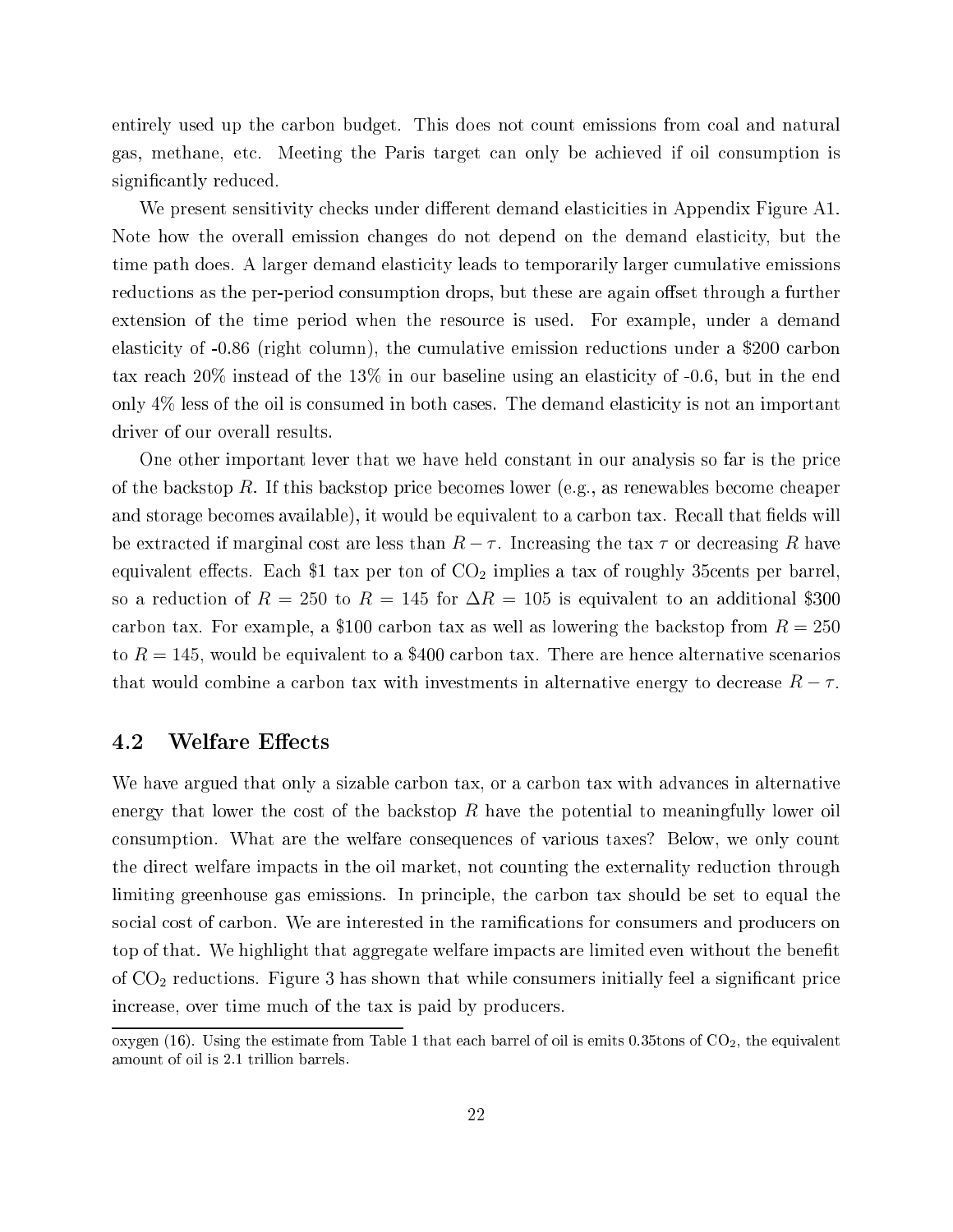Table 2 presents the net present value of various scenarios. The first row states again the cumulative amount of oil that will be extracted under various carbon taxes. It is simply the sum of all future extraction shown in Figure 2. The next three rows present producer surplus, onsumer surplus, and tax revenue, all in net present value terms again assuming a discount rate of 3\%. Producer surplus is the difference between the price in each period and the extraction cost as given by Rystad (recall that for undiscovered assets these include cost for exploration and development). Our backward solution gives us how much will be produ
ed by ea
h asset on ea
h day over the next 100 years as well as the pri
e. This allows us to take the simple difference and discount it. Consumer surplus is the area under the iso-elastic demand curve between the current price and the backstop of  $R = 250$ , i.e., the surplus to consumers from having lower energy prices than under the backstop.<sup>11</sup> We use quantity and pri
e information from Figure 2, al
ulate the surplus under the iso-elasti demand curve, and discount it to 2019 with a interest rate of 3%. Finally, tax revenue is the quantity onsumed times the arbon tax rate, again dis
ounted to the present.

First, note how for moderate carbon tax rates, e.g., up to \$100, the overall welfare impacts are limited to at most  $1.5\%$ . This is the flip side of the fact that a carbon tax up to \$100 does not significantly reduce overall emissions, i.e., there is limited deadweight loss from taxation (again, not ounting externality redu
tions). The roughly equal losses to produ
er and consumer surplus are offset by increased tax revenue. For example, a \$100 carbon tax reduces producer surplus by 15 trillion, consumer surplus by 14 trillion, but increases tax revenues by 26 trillion, for a net surplus loss of less than 3 trillion.

Second, a carbon tax of \$500 would reduce carbon emissions by just under 30%, but expropriate most of the producers and consumer surplus. The reason is that the supply curve for oil is fairly flat for the first two thirds of oil reserves and hence producers find it still profitable to extract oil at much lower oil prices. At the same time, consumer prices (produ
er pri
es plus the tax) in
rease enough to also eliminate most of the onsumer surplus. Combined produ
er and onsumer surplus ollapses from 144 trillion to 25 trillion, i.e., by more than  $80\%$ . This is again offset by 91 trillion in tax revenue. The flat initial supply curve implies that significant reductions in oil use are only possible when most of the consumer and produ
er surplus is wiped out.

We next split producer surplus changes by country in Table 3. The reduction in producer surplus is not proportional but depends on the cost structure of each country. For example, Saudi Arabia is not only one of the biggest producers, but also has really low production

<sup>&</sup>lt;sup>11</sup>The formula for consumer surplus for the iso-elastic demand function is  $\frac{\alpha}{1+\eta}$ [250<sup>1+η</sup> –  $p^{1+\eta}$ ]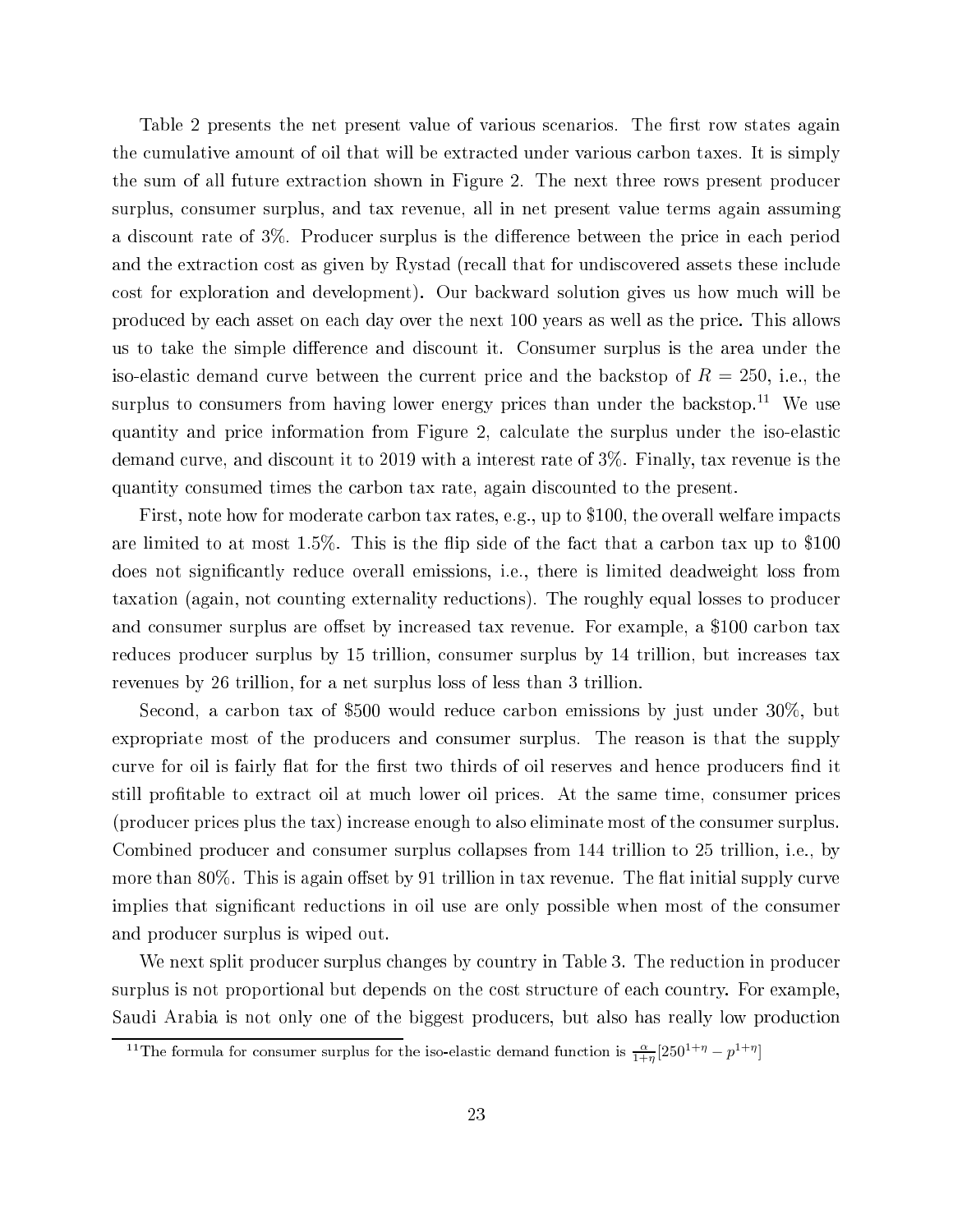cost, resulting in high producer surplus. A carbon tax of \$200 would eliminate 38\% of that surplus. On the other hand, the same carbon tax would eliminate more than 50% of Canada's surplus, as the country extracts oil from high-cost tar sands, and a comparable reduction in pri
e hen
e implies a large relative redu
tion in rents.

Since oil demand will likely shift significantly between countries in future years, e.g., a higher share will be consumed by developing countries, an analysis of consumer surplus by ountry for all future years is beyond the s
ope of this paper as we would have to simulate the shift in onsumption. Instead we present an analysis for 2016, the last year for whi
h the Energy Information Administration is providing data for most ountries at the time of writing. Table 4 list the 25 countries with the highest decrease in overall surplus under a \$50 arbon tax, while Table 5 gives the 25 ountries with the highest gains. All numbers are in billion dollars. Effects on producer surplus are split into two components. Column (1) gives the revenue effect, by multiplying the current production of each country by the decline in producer price that would result from the \$50 carbon tax. The carbon tax will drive a wedge between produ
er and onsumer pri
es. While produ
er pri
es fall, onsumer prices increase and hence demand will decrease. The drop in demand has to be matched by a drop in production. We present two counterfactuals: the first shown in column (2a) scales down the production of each country by the same relative aggregate drop in production. eliminating the reserves with the highest marginal cost in each country. On the other hand, column (2b) eliminates the production of the most expensive reserves around the world. For example, Saudi Arabia is a lowost produ
er and hen
e would keep its produ
tion unchanged, while high-cost producers like Canada would reduce output by a higher ratio that the global reduction in output.

Consumer surplus changes are given in column (3), assuming the same iso-elastic demand function with an elasticity of  $-0.6$  in each country and using 2016 consumption quantities as given by EIA. Column (4) is the tax revenue of ea
h ountry, assuming that it is proportional to domestic consumption after the carbon tax is imposed, i.e., it assumes that each country imposes the same carbon tax on consumption and it is not imposed by producing countries. Columns (5a) and (5b) give the ombined impa
t of produ
er surplus, onsumer surplus, and the tax revenue. The difference between  $(5a)$  and  $(5b)$  is whether the producer surplus component  $(2a)$  or  $(2b)$  are used, respectively.

Intuitively, the biggest losers in Table 4 are countries that are net exporters of oil, e.g., Saudi Arabia. The drop in producer surplus is no longer offset by an increase in tax revenue. which occurs where oil is consumed. On the flip side, winners in Table 5 are generally net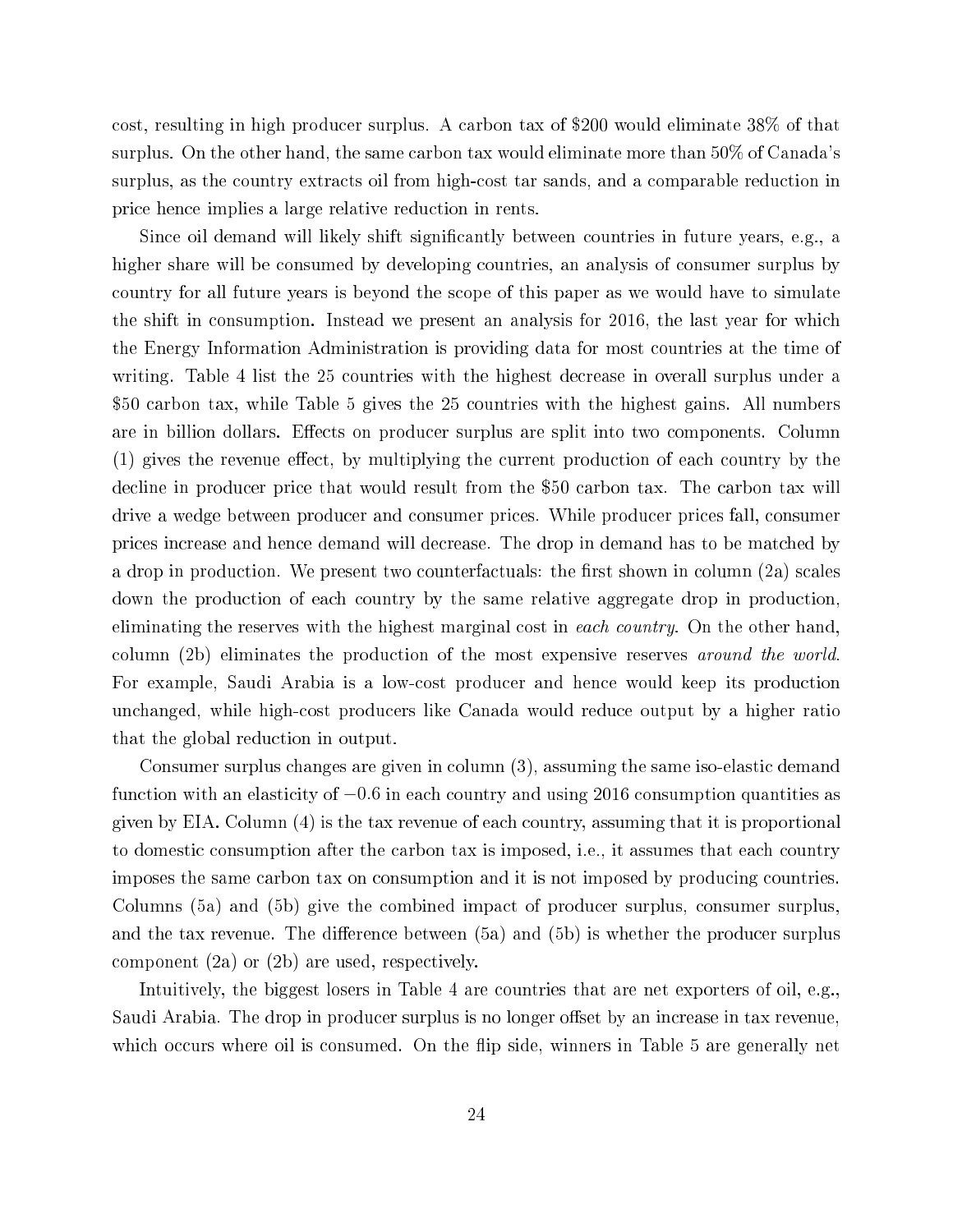importers of oil, e.g., Japan, China and Germany. The increase in tax revenue more than offsets the decrease in consumer and producer surplus.<sup>12</sup> The tables also clearly show the high cost producers, e.g., Canada and Brazil. The producer surplus loss in column (2b) is mu
h higher as most of a ountry's reserves should be shut down when the globally most expensive reserves are used to balance the implied demand reduction, while column (2a) reduces each country's output proportionally. Tables 4 and 5 is to stress that the aggregate impa
ts mask spatial heterogeneity.

## 4.3 Comparison to Re
ent Carbon Taxes

Some regions (e.g., British Columbia) or ountries (Denmark, Finland, Sweden) have established carbon taxes. Several studies have argued that these taxes have led to significant reductions in  $CO<sub>2</sub>$  emissions. For example, Brian Murray & Nicholas Rivers (2015) find that a modest carbon tax of \$30 per ton of  $CO<sub>2</sub>$  has reduced emissions by 5-15%, while Boqiang Lin & Xuehui Li  $(2011)$  find mixed results for Scandinavian countries. Finland seems to have significantly reduced its emissions, while other countries do not see significant drop in emission, likely due to the fact that some emission intensive sectors are exempt.

These studies only look at partial regulation of small subset of the global economy. Their results are not at odds with ours. A partial regulation of a country might indeed reduce emissions of that country as firms in that countries shift away from energy as input to other factors or become more efficient. These partial regulations are not expected to have a sizable effect on global emissions and have the ramification we consider here: feedback on the optimal pri
e and extra
tion path of an exhaustible resour
e. These onsiderations arise when a global carbon tax was to be imposed. Our study focuses on such a global carbon tax. There is a catch 22: overall emissions are only meaningfully impacted if all major emission sources are regulated, but if we regulate them all, it would have ramifications on the extra
tion path that we emphasize.

# 5 Con
lusions

In a static one-period framework a carbon tax is an obvious Pigouvian policy response to the global warming problem. However, the repla
ement of fossil fuels by alternatives will

 $12$ As previously mentioned, we used consumption quantity for 2016, the latest year for which EIA published demand estimates around the world at the time of writing. The United States have sin
e be
ome a net exporter.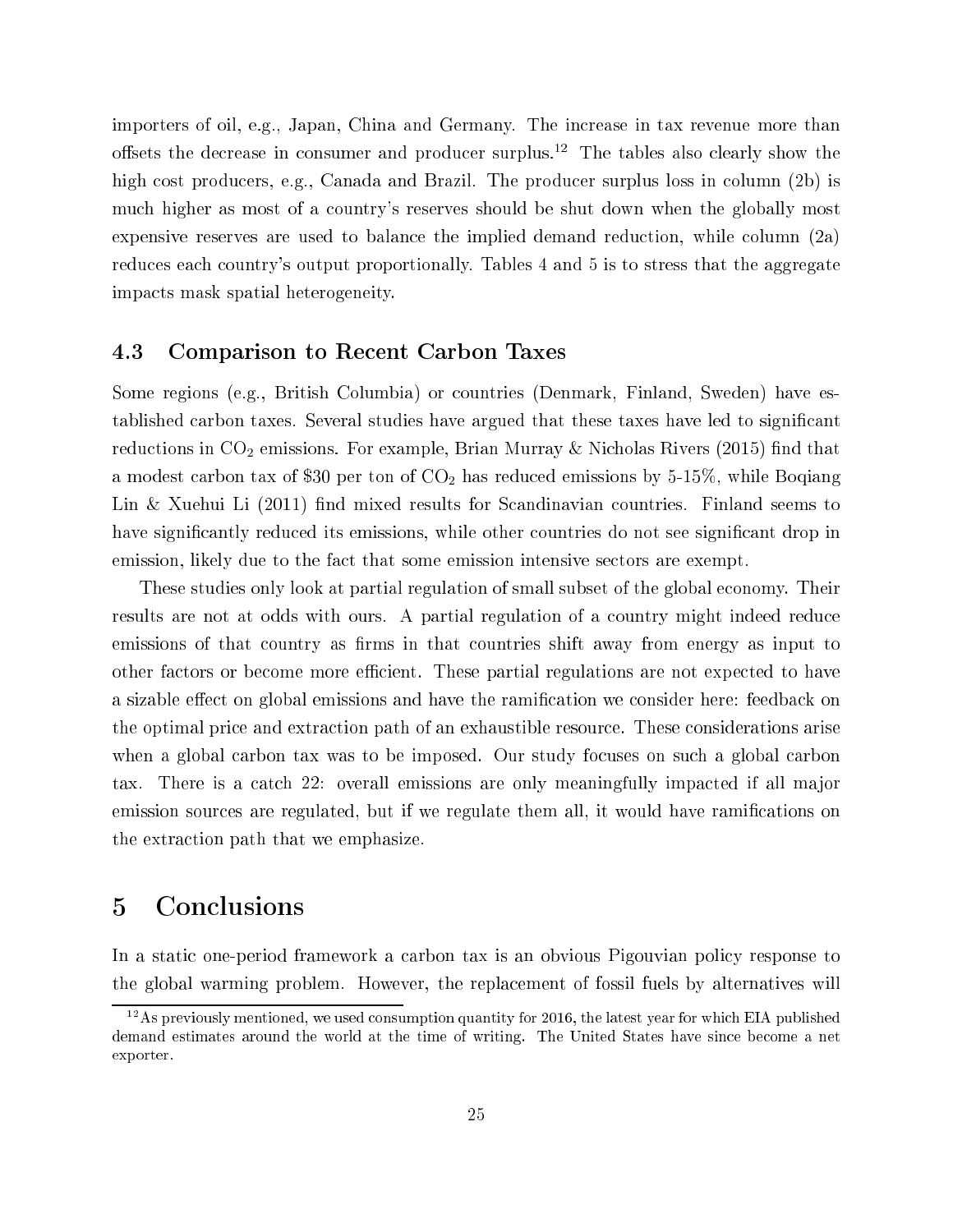play out over several de
ades, whi
h is long enough for intertemporal substitution to ome into play. This is what is emphasized by the Hotelling model of extractive resource markets: equilibrium is a dynamic process not a static state. As a result, the effects of taxes are not immediately obvious. Taking the dynamics of resource use into account shows that a carbon tax may act in two ways: it can delay the consumption of a fossil fuel, leading to lower emissions of greenhouse gases at any date but the same emissions umulatively over time. Alternatively, it may for
e a fossil fuel out of the market and so redu
e total emissions and lead to the replacement of fossil by renewable energy. There are cases in which both of these effects will be seen, in particular the case where there are multiple grades of fossil fuel with varying extraction costs. In practice we can expect to see both effects of a carbon tax, with the balance between the two depending on how much fossil fuel is selling for a price close to its backstop price. The latter effect is where a carbon tax will reduce fuel consumption and greenhouse gas emissions, and seems to be especially relevant for coal, which would be phased out under a carbon tax. The effect on crude oil is less clear. The remaining oil reserves are large enough that their use would release almost as much as  $CO<sub>2</sub>$  as the remaining carbon budget that would keep the world within 2 ◦C. If other greenhouse gas emissions (natural gas use, methane emissions, agricultural uses, etc) are added, it becomes clear that staying within 2<sup>°</sup>C requires a reduction in oil use as well.

Applying our framework to empirical micro-level data on the MECs of crude oil suggests that a arbon tax would need to be mu
h larger than is ommonly suggested to have a significant impact on oil consumption. A carbon tax of \$100 would only reduce cumulative oil emissions by  $1.6\%$ . Some of the initial reductions in oil use are offset through an extended time of consumption. Around 70-80% of the tax will initially be passed on to consumers. but the passthrough is de
lining in time and even be
omes negative in later years as the tax shifts oil consumption from the present to the future. In net present value terms, consumer and producer surplus in the oil market decline by equal amounts, most of which is offset by carbon tax revenues. Global welfare impacts in the oil market are limited: a carbon tax of \$100 reduces surplus in the oil market by less than 1.5%, not counting the externality of oil use. Given the convexity of the oil supply curve, significant reductions in oil use can only be a
hieved if most produ
er and onsumer surplus are taxed away.

Another important lever when regulating oil consumption is the price of the backstop R. If this backstop price becomes lower (e.g., as renewables become cheaper and storage becomes available), it would be equivalent to a carbon tax. Recall that fields will be extracted if marginal cost are less than  $R - \tau$ . Increasing the tax  $\tau$  or decreasing R have equivalent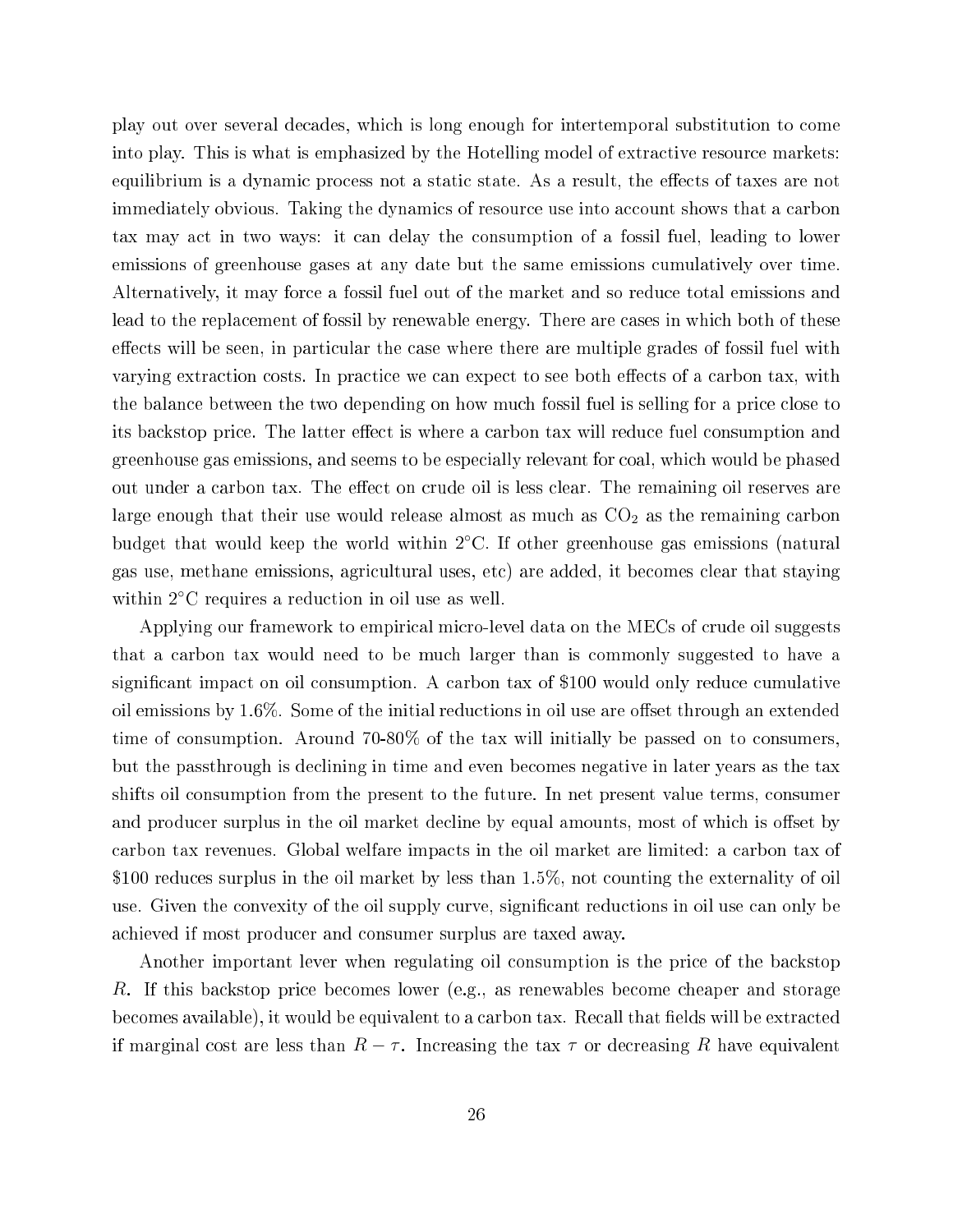effects. The result that the marginal reduction in oil use is highly convex in the carbon tax, implies equivalently that a carbon tax together with a lower backstop price (e.g., cheaper renewables) will decrease carbon emissions much more than either of the two policy levers by itself.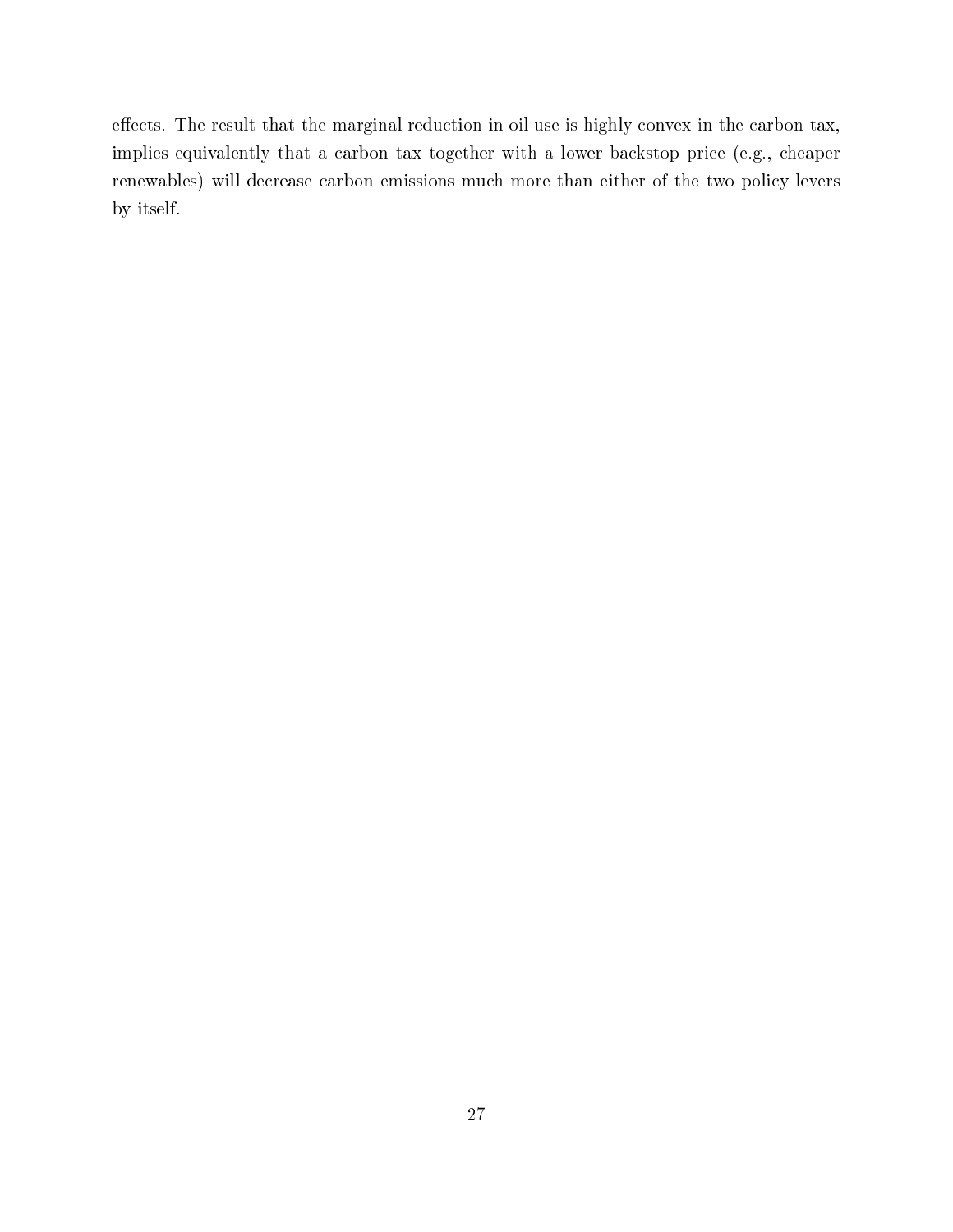# Referen
es

- Anderson, Soren T., Ryan Kellogg, and Stephen W. Salant. 2018. "Hotelling under Pressure." Journal of Political Economy,  $126(3)$ : 984–1026.
- Asker, John, Allan Collard-Wexler, and Jan De Loecker. 2019. "(Mis)Allocation, Market Power, and Global Oil Extraction." American Economic Review, 109(4): 1568– 1615.
- Cairns, Robert. 2012. "The Green Paradox of the Economics of Exhaustible Resources." McGill University, Department of Economics, Working Paper.
- **Coase, Ronald.** 1960. "The Problem of Social Cost." Journal of Law and Economics, III: 1– 44.
- Cullen, Joseph A., and Erin T. Mansur. 2017. "Inferring Carbon Abatement Costs in Electricity Markets: A Revealed Preference Approach Using the Shale Revolution." American Economic Journal: Economic Policy, 9(3): 106–133.
- Dasgupta, Partha, and Geoffrey Heal. 1979. Economic Theory and Exhaustible Resour
es. Cambridge Handbooks in E
onomi
s, Cambridge University Press.
- Dasgupta, Parth, Geoffrey Heal, and Joseph Stiglitz. 1980. "The Taxation of Exhaustible Resources." In Public Policy and the Tax System: Essays in Honour of James *Meade.*, ed. Gordon Hughes and Geoffrey Heal. Harper Collins.
- Gerlagh, Reyer. 2010. "Too Much Oil." Fondazione Eni Enrico Mattei: Nota di Lavoro, https://www.e
onstor.eu/bitstream/10419/43557/1/640265332.pdf.
- **Hamilton, James D.** 2009. "Understanding Crude Oil Prices." *Energy Journal*, 30(2): 179– 206.
- **Heal, Geoffrey.** 1976. "The Relationship between Price and Extraction Cost for a Resource with a Backstop Technology." Bell Journal of Economics, 7(2): 371-378.
- Hoel, Michael. 2010. "Is There a Green Paradox?" CESifo working Paper 3168, https://ssrn.
om/abstra
t=1679663.
- Hoel, Michael. 2012. "Carbon Taxes and the Green Paradox." In *Climate Change and* Common Sense: Essays in Honour of Tom Schelling,., ed. Robert Hahn and Alistair Ulph. Oxford University Press.
- Hotelling, Harold. 1931. "The Economics of Exhaustible Resources." Journal of Political  $Economy, 39(2): 137-75.$
- Jensen, Sven, Kristina Mohlin, Karen Pittel, and Thomas Sterner. 2015. "An Introduction to the Green Paradox: The Unintended Consequences of Climate Policies." Review of Environmental Economics and Policy, 9(2): 246–265.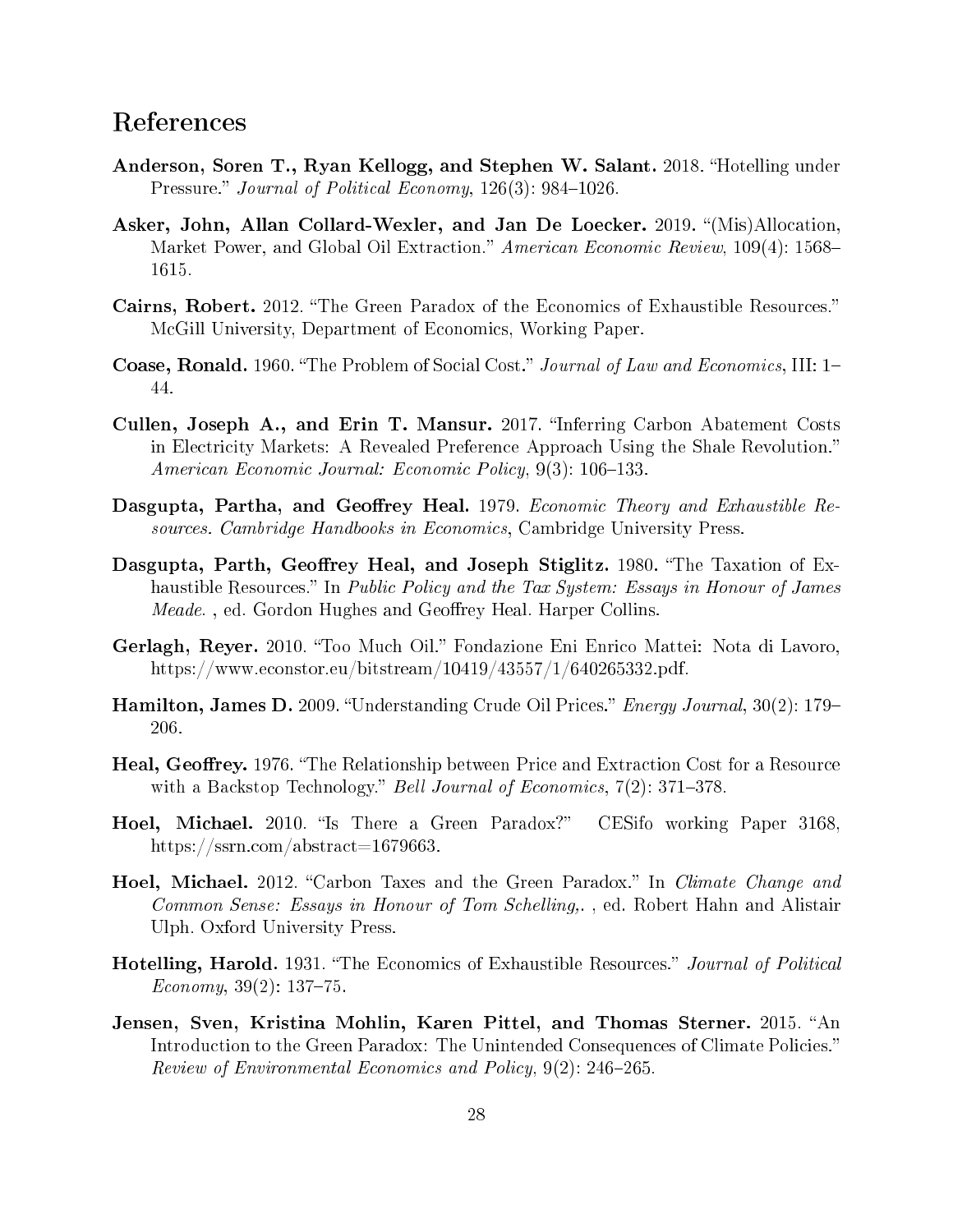- Lin, Boqiang, and Xuehui Li. 2011. "The effect of carbon tax on per capita  $CO<sub>2</sub>$  emissions." *Energy Policy*,  $39(9)$ :  $5137-5146$ .
- Millar, Ri
hard J., Jan S. Fuglestvedt, Pierre Friedlingstein, Joeri Rogelj, Mi
hael J. Grubb, H. Damon Matthews, Ragnhild B. Skeie, Piers M. Forster, David J. Frame, and Myles R. Allen. 2017. "Emission budgets and pathways consistent with limiting warming to 1.5C." Nature Geoscience, 10: 741-747.
- Morris, Adele. n.d.. "The Many Benefits of a Carbon Tax."
- Murray, Brian, and Nicholas Rivers. 2015. "British Columbia's revenue-neutral carbon tax: A review of the latest "grand experiment" in environmental policy." Energy Policy, 86: 674–683.
- Pigou, Arthur Cecil. 1920. The Economics of Welfare. London: Macmillan.
- **Preonas, Louis.** 2019. "Market Power in Coal Shipping and Implications for U.S. Climate Policy." Working Paper.
- Sinn, Hans-Werner. 2012. The Green Paradox: A Supply-Side Approach to Global Warming. Cambridge, Mass.:M.I.T. Press.
- Sinn, Hans-Werner. 2015. "The Green Paradox: A Supply-Side View of the Climate Problem." Review of Environmental Economics and Policy,  $9(2)$ : 239–245.
- van der Ploeg, Rick, and Cees Withagen. 2010. "Is There Really a Green Paradox?" CESifo working Paper 2963, https://ssrn.com/abstract=1562463.
- van der Ploeg, Rick, and Cees Withagen. 2015. "Golbal Warming and the Green Paradox: A Review of Adverse Effects of Climate Policies." Review of Environmental Economics and Policy,  $9(2)$ : 285-303.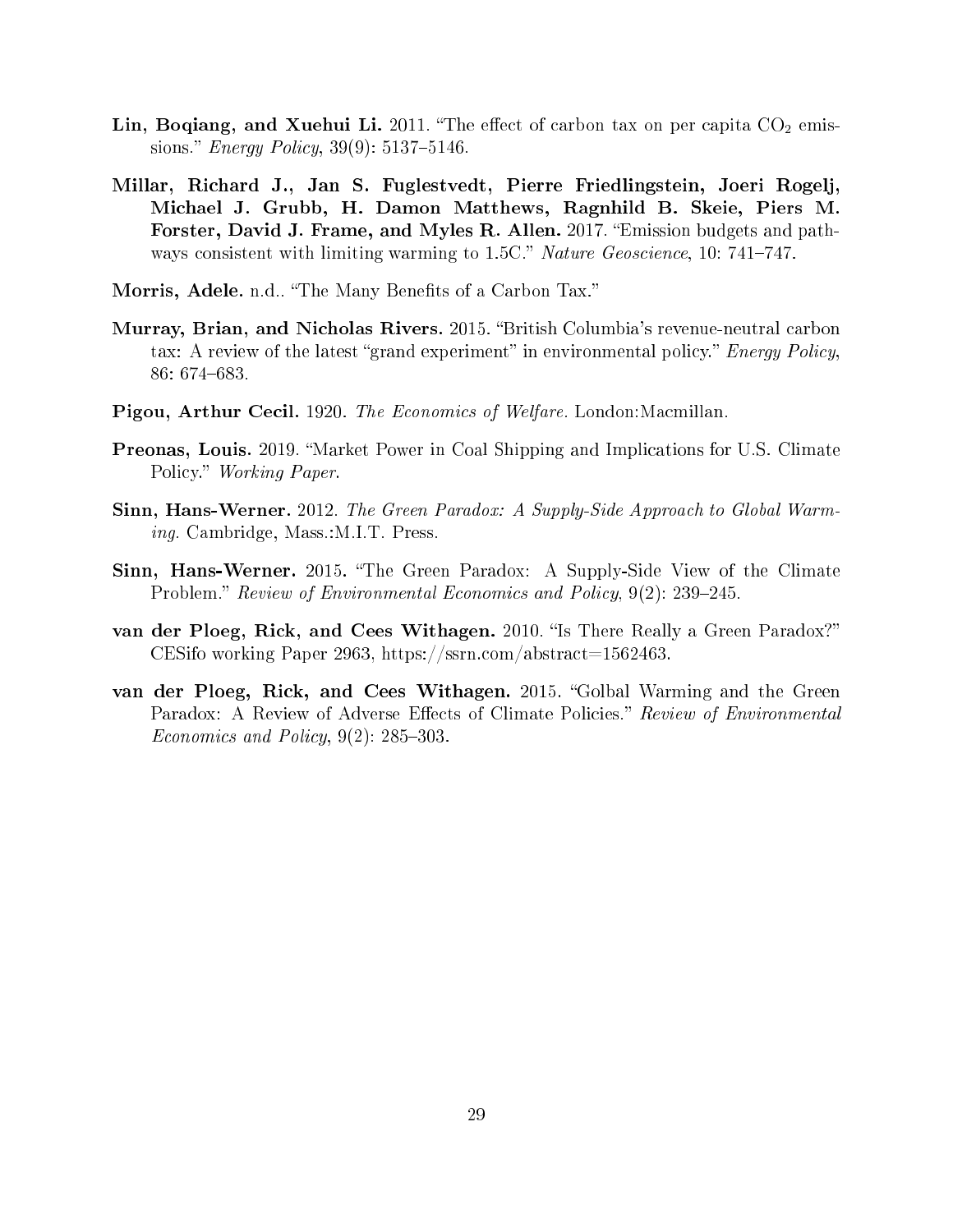

Figure 1: Supply Curve

Notes: Figure displays the supply curve for crude oil using data for all discovered (dark blue) and undiscovered (light blue) reserves. The red line combines the two. Break-even price for producing fields do not consider sunk exploration and set-up cost, while they are included for fields that need to be developed first. Supply curves order fields from least to highest cost. The horizontal axis shows cumulative reserves.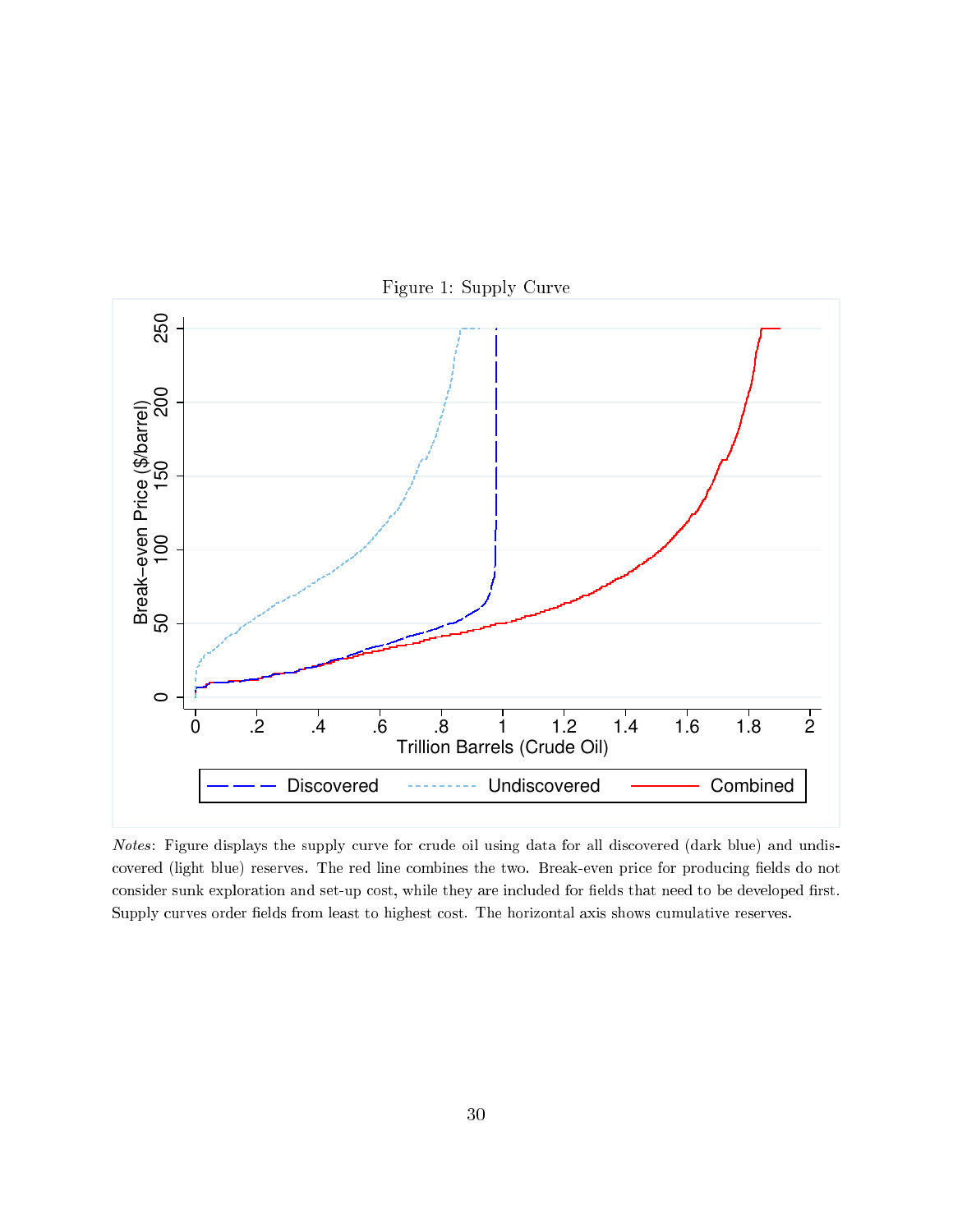

Figure 2: Oil Pri
es and Quantity Consumed Over Time

Notes: Figure displays oil prices faced by consumers (producer prices plus the carbon tax, displayed as red lines) as well oil consumption (blue lines) over time. Different shades indicated carbon taxes ranging from <sup>50</sup> to <sup>400</sup> dollars per ton of CO2. <sup>A</sup> arbon tax of \$1 per ton of CO2 implies <sup>a</sup> sur
harge of 0.84 ents per gallon of gasoline or 35 ents per barrel of oil.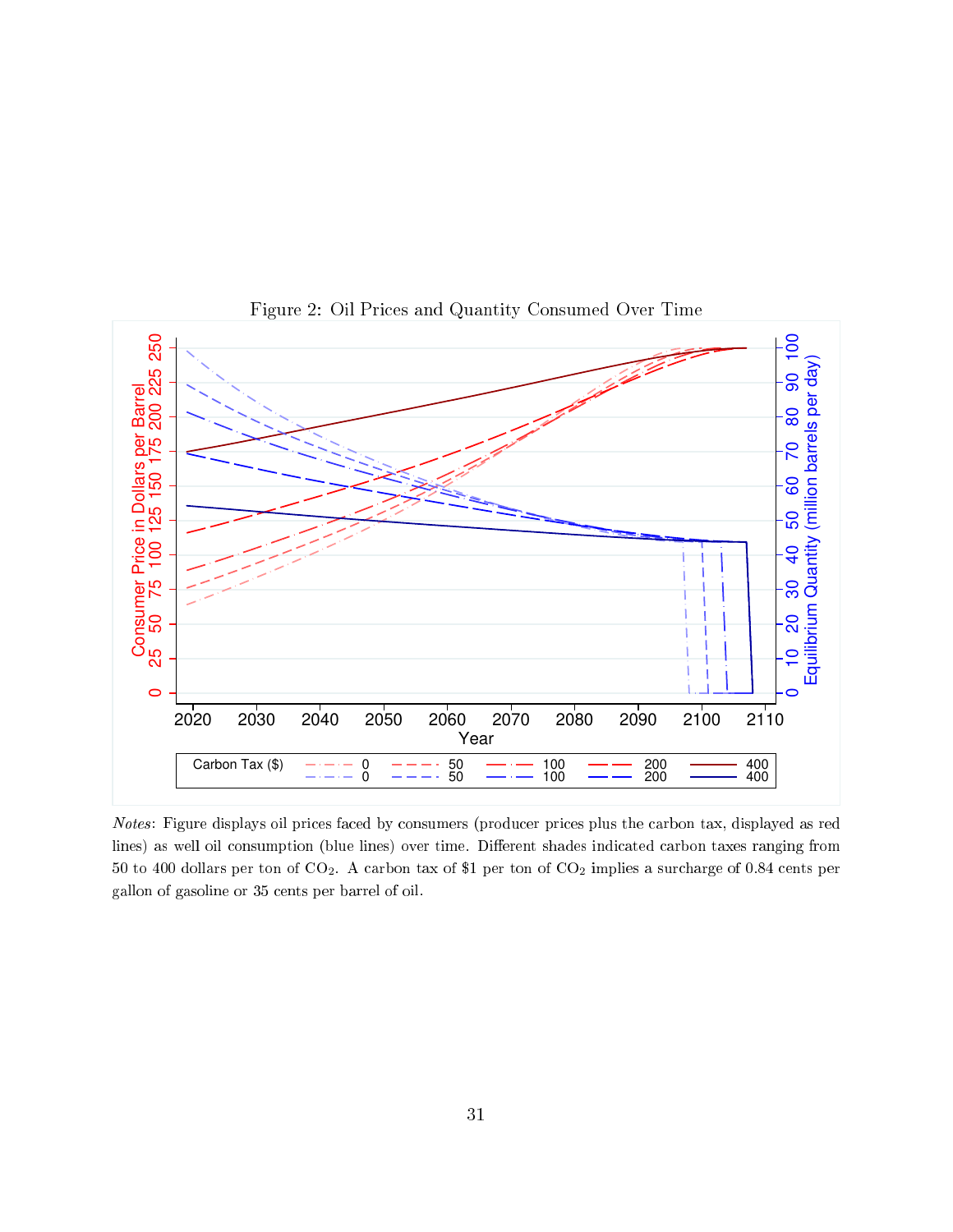

Figure 3: Share of Tax Paid by Consumers

Notes: Figure displays the share of the carbon tax that is paid for by consumers, i.e., how much oil prices will be higher at each point in time in Figure 2 compared to the case without a tax. Since a carbon tax reallocates some of the oil consumption to future years, the share can be negative when oil prices will be lower than they would have been without a tax. Different shades indicated carbon taxes ranging from 50 to 400 dollars per ton of  $CO_2$ . A carbon tax of \$1 per ton of  $CO_2$  implies a surcharge of 0.84 cents per gallon of gasoline or 35 ents per barrel of oil.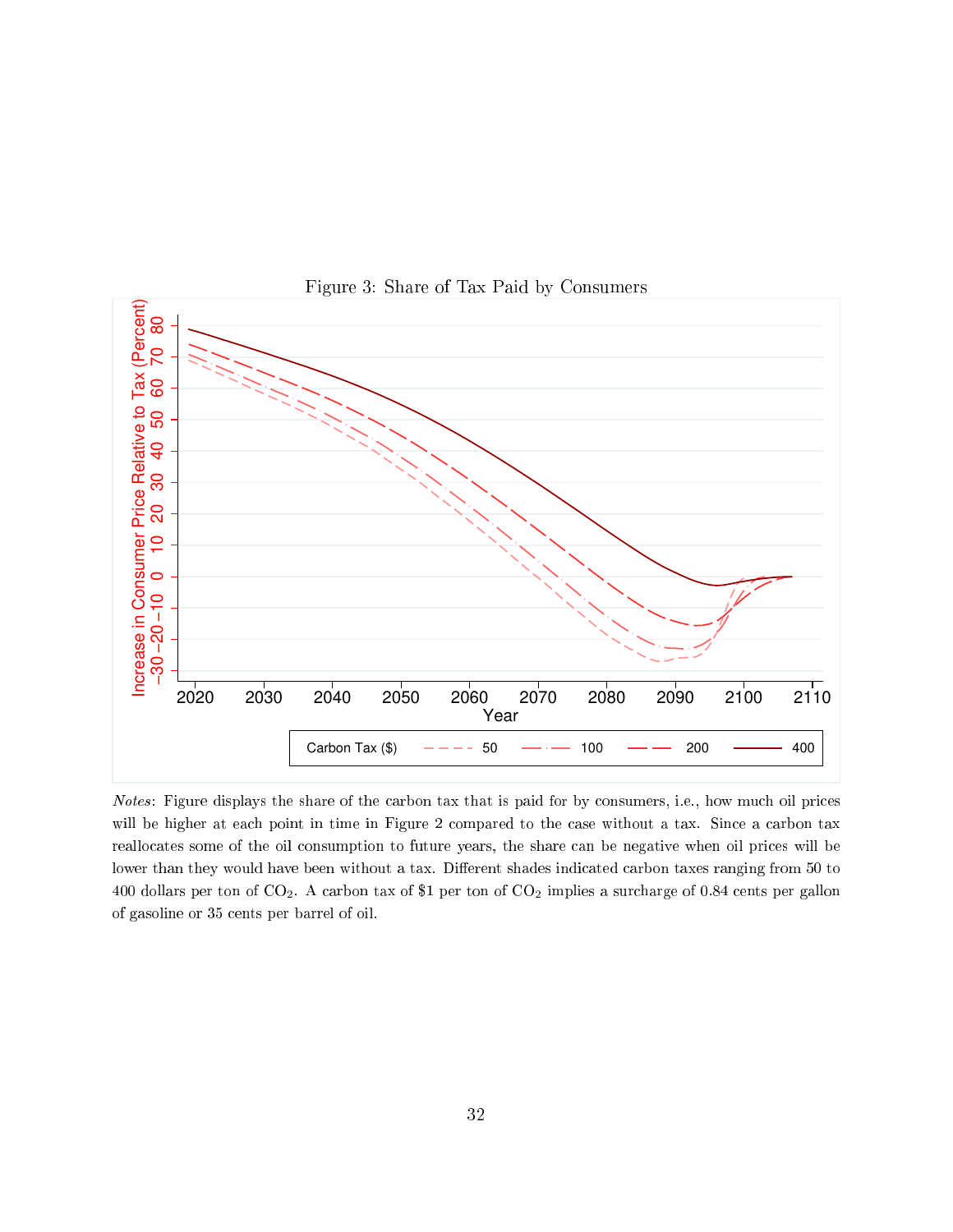

Figure 4: Cumulative Redu
tion in Oil Use

Notes: Figure displays the cumulative reduction in oil up to that point in time. As shown in Figure 2, a carbon tax will initially decrease oil consumption and hence lower cumulative use. Around 2080, oil prices will be lower under a carbon tax than they would have been without a tax, leading to a reversal in cumulative oil use. Finally, a carbon extends the time period of oil use beyond 2097, which will offset some of the saving in earlier years as shown by the uptick in the graph. Different shades indicated carbon taxes ranging from <sup>50</sup> to <sup>400</sup> dollars per ton of CO2. <sup>A</sup> arbon tax of \$1 per ton of CO2 implies <sup>a</sup> sur
harge of 0.84 ents per gallon of gasoline or 35 ents per barrel of oil.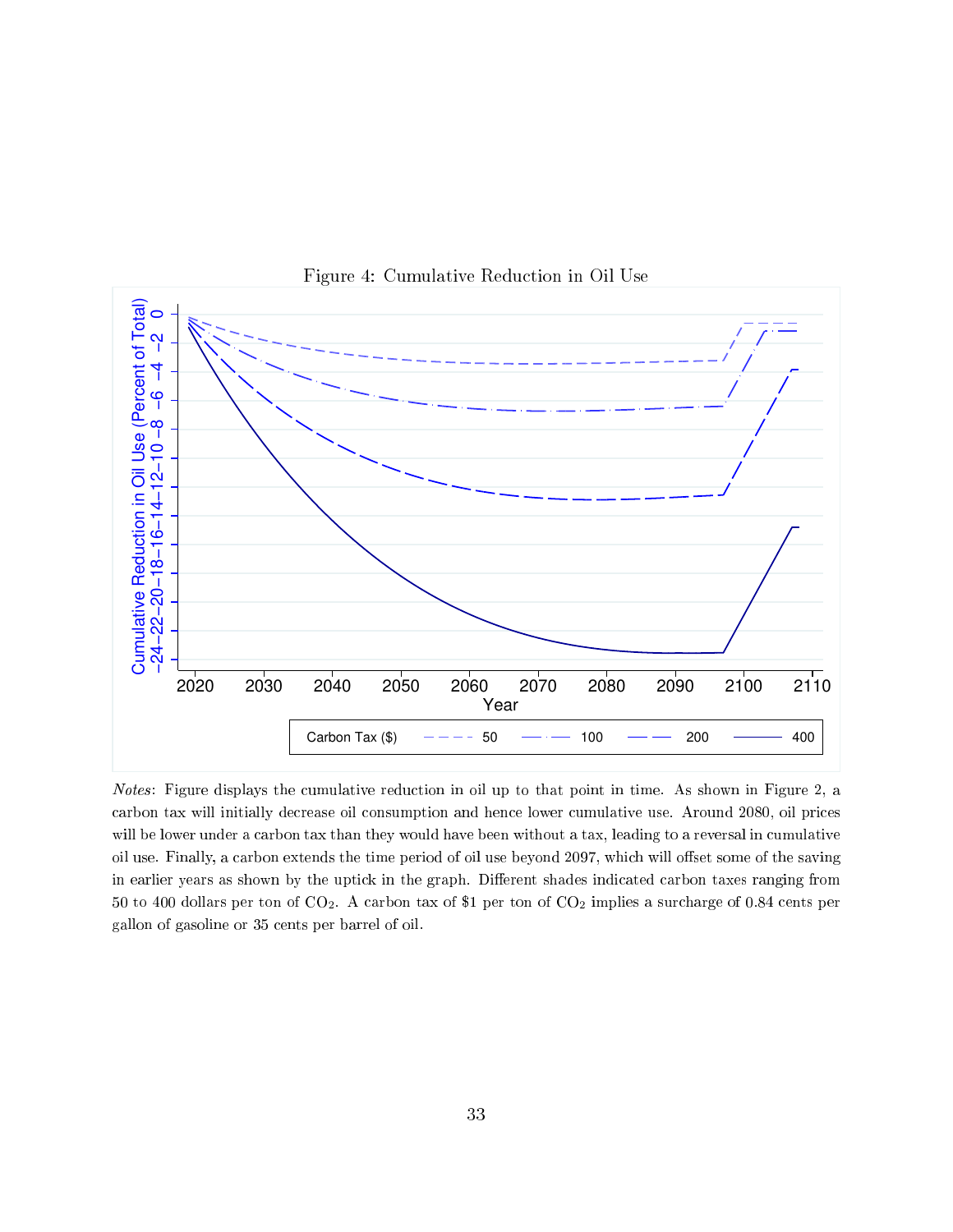

Figure 5: Required Carbon Tax

Notes: Figure displays the required carbon tax (\$ per ton of  $CO<sub>2</sub>$ ) for various desired reductions in cumulative oil use over all future years.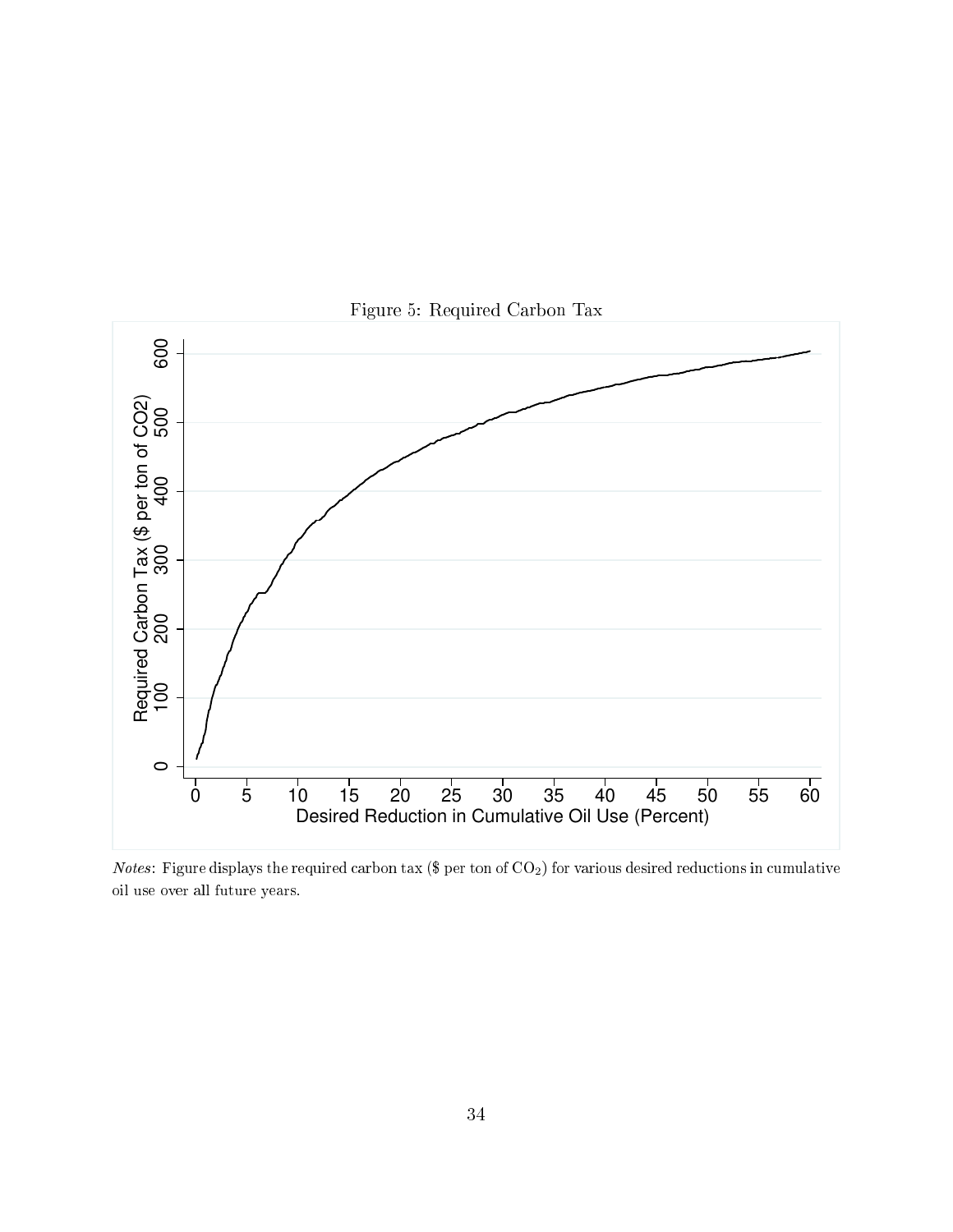|      | Fuel Units | $CO2$ Emissions Current Price<br>(mt per fuel unit) (\$ per fuel unit) (\$ per fuel unit) |    | Carbon Tax |
|------|------------|-------------------------------------------------------------------------------------------|----|------------|
| Coal | mt         | 2.86                                                                                      | 50 | 143        |
| Gas  | mmbtu      | 0.053                                                                                     |    | 2.65       |
| ∩il  | hhl        | 0.35                                                                                      | 6U | 17 6       |

Table 1: Carbon Tax and Cost of Various Fuels

Notes: Table translates a uniform carbon tax of \$50 per ton into cost for various fuels. The first column lists the fuel type, the second column the common unit in which the fuel is measured: metric tons (mt), millon BTU (mmbtu), or barrels (bbl). The third column shows the  $CO<sub>2</sub>$  emissions in metric tons for each unit of a fuel. The fourth column gives the current average price, while the last column shows the cost of a \$50 arbon tax on ea
h unit of fuel.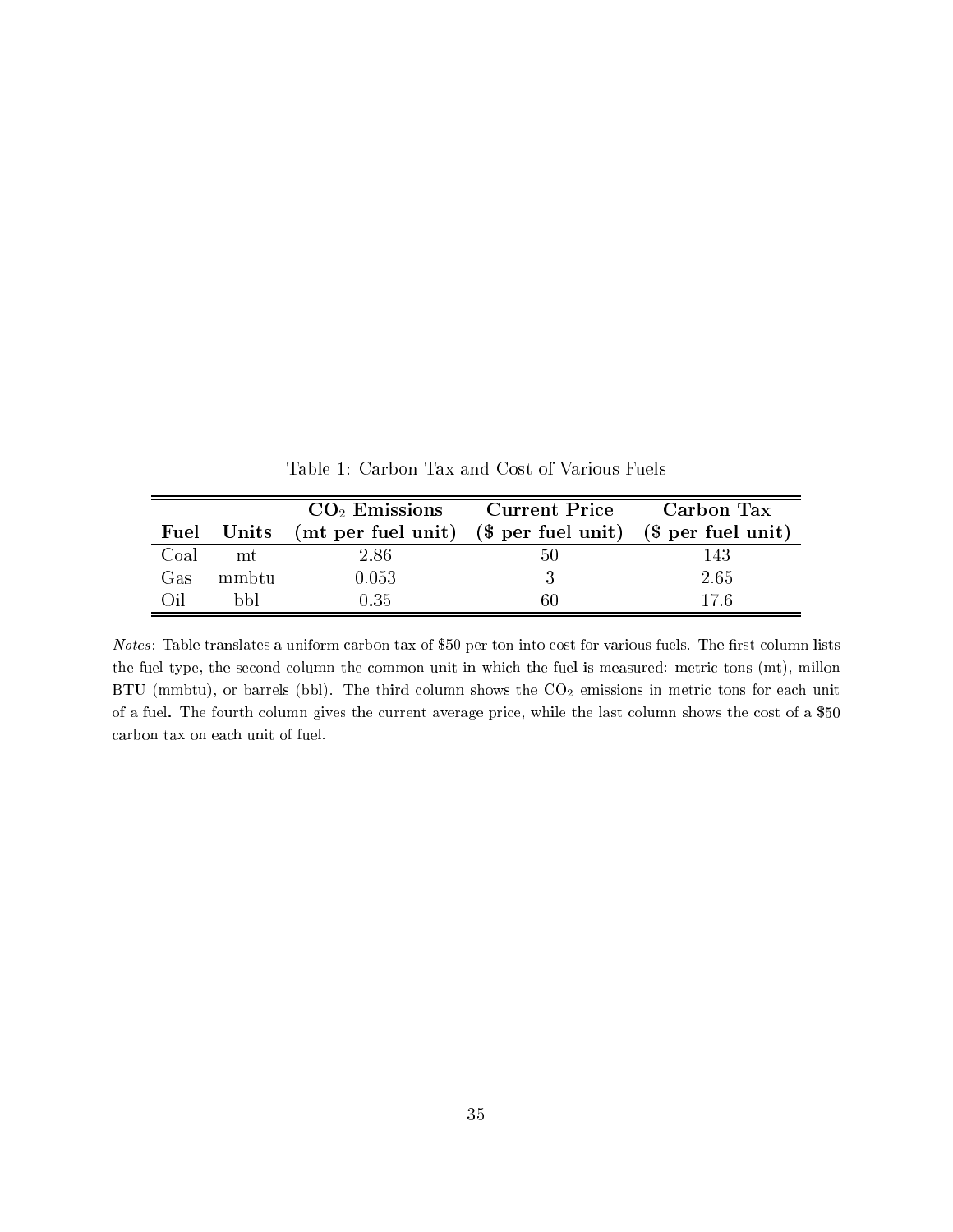Table 2: Simulated Cumulative Effects over all Future Years

| Carbon Tax (Dollar per ton of $CO2$ ) |        | 10     | 30     | $50\,$ | $100\,$ | 200    | 400      | 500    | 600   |
|---------------------------------------|--------|--------|--------|--------|---------|--------|----------|--------|-------|
| Oil Reserves Used (Billion Barrels)   | 1842   | 1840   | 1832   | 1824   | 1812    | 1765   | $1560\,$ | 1321   | 756   |
| Producer Surplus (Trillion Dollars)   | 57.36  | 55.70  | 52.53  | 49.53  | 42.77   | 31.81  | 16.89    | 11.31  | 5.41  |
| Consumer Surplus (Trillion Dollars)   | 86.77  | 85.46  | 82.80  | 80.07  | 73.03   | 58.29  | 28.38    | 14.43  | 3.35  |
| Tax Revenue (Trillion Dollars)        | 0.00   | 2.85   | 8.39   | 13.71  | 26.16   | 47.78  | 80.43    | 91 24  | 86.32 |
| Total Surplus (Trillion Dollars)      | 144 13 | 144 02 | 143.71 | 143.32 | 141.96  | 137.88 | 125.71   | 116.98 | 95.09 |

*Notes*: Table gives the value of all future global oil consumption, producer surplus, consumer surplus and tax revenues. Top header list the  $\alpha$  carbon tax, ranging from 10 to 600 dollars per ton of  $\rm CO_2$ . The first row of the Table gives total oil consumption over all future years. The remaining rows give the discounted net present value using a discount rate of  $3$  percent. Producer surplus is the rent (price - marginal extraction cost), consumer surplus is the area under the demand curve from the curent price to the backstop price of 250 dollars per barrel. Tax revenue<br>. is the quantity onsumed times the arbon tax.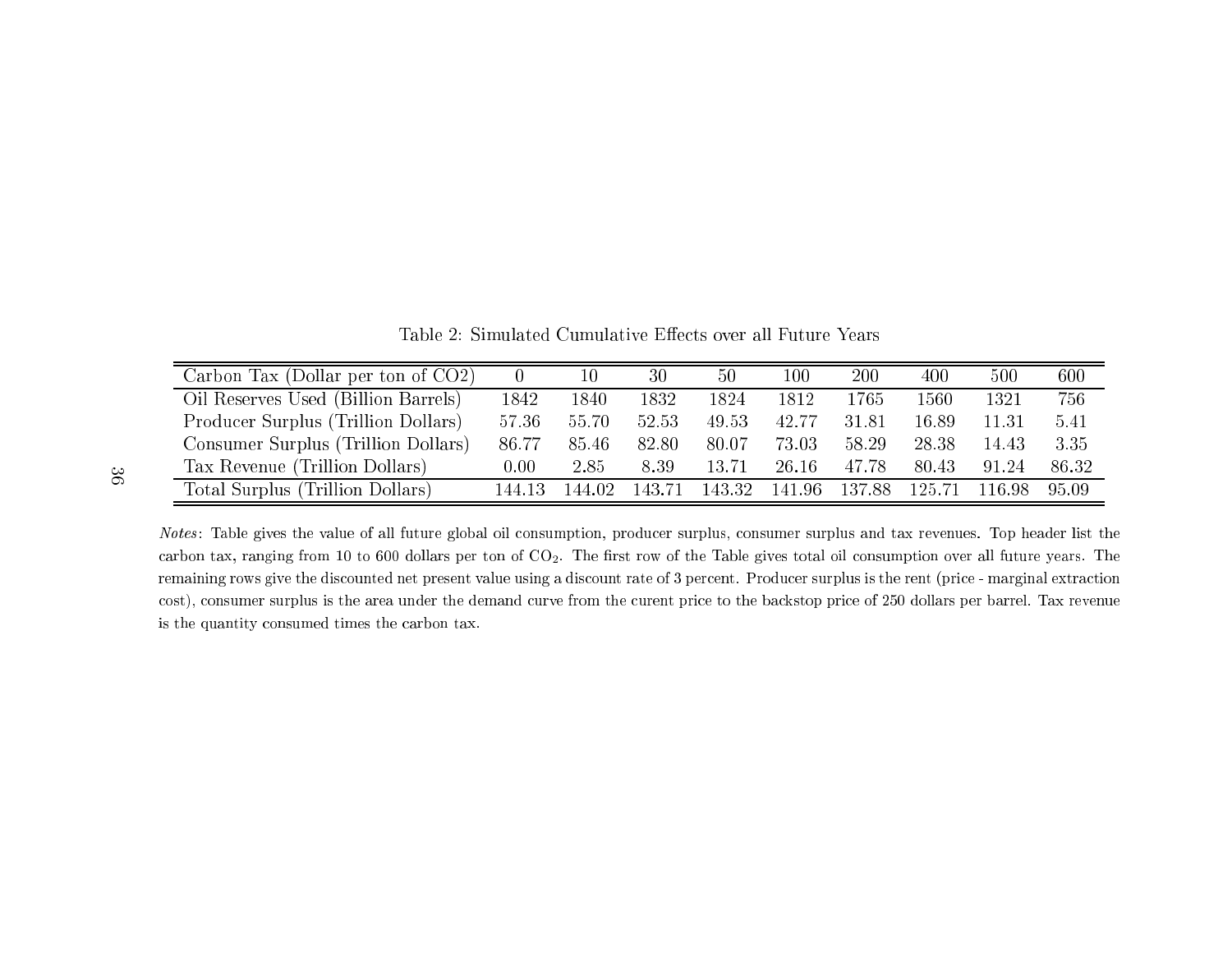| Carbon Tax     | $\overline{0}$ | 10   | 30   | 50   | 100  | 200  | 400      | 500  | 600  |
|----------------|----------------|------|------|------|------|------|----------|------|------|
| Saudi Arabia   | 10.06          | 9.81 | 9.34 | 8.90 | 7.89 | 6.24 | $3.92\,$ | 2.97 | 1.80 |
| United States  | 6.56           | 6.36 | 5.96 | 5.59 | 4.76 | 3.41 | 1.61     | 0.93 | 0.23 |
| Russia         | 4.69           | 4.54 | 4.27 | 4.01 | 3.42 | 2.48 | 1.22     | 0.73 | 0.21 |
| Iran           | 3.88           | 3.78 | 3.59 | 3.40 | 2.99 | 2.31 | 1.34     | 0.96 | 0.52 |
| Iraq           | 3.74           | 3.65 | 3.48 | 3.31 | 2.93 | 2.32 | 1.47     | 1.14 | 0.72 |
| UAE            | 2.63           | 2.57 | 2.45 | 2.33 | 2.08 | 1.66 | 1.08     | 0.84 | 0.54 |
| China          | 2.48           | 2.41 | 2.27 | 2.13 | 1.83 | 1.34 | 0.65     | 0.39 | 0.12 |
| Canada         | 2.43           | 2.35 | 2.20 | 2.05 | 1.73 | 1.20 | 0.52     | 0.27 | 0.06 |
| <b>Brazil</b>  | 2.36           | 2.28 | 2.13 | 1.99 | 1.67 | 1.15 | 0.45     | 0.22 | 0.05 |
| Kuwait         | 2.24           | 2.18 | 2.08 | 1.99 | 1.77 | 1.41 | 0.89     | 0.69 | 0.44 |
| Venezuela      | 1.62           | 1.57 | 1.46 | 1.37 | 1.15 | 0.80 | 0.32     | 0.15 | 0.02 |
| Mexico         | 1.52           | 1.47 | 1.39 | 1.30 | 1.12 | 0.81 | 0.39     | 0.24 | 0.09 |
| Kazakhstan     | 1.42           | 1.38 | 1.31 | 1.24 | 1.08 | 0.82 | 0.45     | 0.30 | 0.13 |
| Norway         | 0.83           | 0.80 | 0.76 | 0.71 | 0.62 | 0.45 | 0.23     | 0.15 | 0.06 |
| Australia      | 0.80           | 0.78 | 0.74 | 0.69 | 0.60 | 0.45 | 0.23     | 0.14 | 0.05 |
| Libya          | 0.71           | 0.69 | 0.65 | 0.62 | 0.53 | 0.40 | 0.21     | 0.13 | 0.06 |
| Nigeria        | 0.69           | 0.67 | 0.63 | 0.59 | 0.49 | 0.35 | 0.14     | 0.08 | 0.02 |
| Algeria        | 0.45           | 0.43 | 0.40 | 0.38 | 0.32 | 0.22 | 0.09     | 0.05 | 0.01 |
| India          | 0.43           | 0.42 | 0.40 | 0.38 | 0.33 | 0.25 | 0.14     | 0.09 | 0.04 |
| Azerbaijan     | 0.42           | 0.41 | 0.38 | 0.36 | 0.31 | 0.23 | 0.12     | 0.08 | 0.03 |
| United Kingdom | 0.39           | 0.38 | 0.36 | 0.33 | 0.28 | 0.21 | 0.10     | 0.05 | 0.01 |
| Somalia        | 0.36           | 0.35 | 0.32 | 0.30 | 0.24 | 0.15 | 0.03     | 0.01 | 0.00 |
| Angola         | 0.35           | 0.33 | 0.31 | 0.29 | 0.24 | 0.16 | 0.07     | 0.04 | 0.01 |
| Indonesia      | 0.32           | 0.31 | 0.29 | 0.27 | 0.23 | 0.16 | 0.08     | 0.05 | 0.02 |
| Argentina      | 0.31           | 0.30 | 0.28 | 0.26 | 0.22 | 0.15 | 0.06     | 0.03 | 0.01 |

Table 3: Dis
ounted Net Produ
er Surplus over All Future Years

Notes: Table breaks the global producer surplus of all future oil production (second row of Table 2) by country and lists the 25 countries with the highest surplus under no carbon tax (column 1). Producer surplus is the rent (price - marginal extraction cost), discounted at 3 percent discount rate and given in trillion 2019 US dollars. Subsequent columns give the surplus under various carbon taxes ranging from 10 to  $600$  dollars per ton of  $CO<sub>2</sub>$ .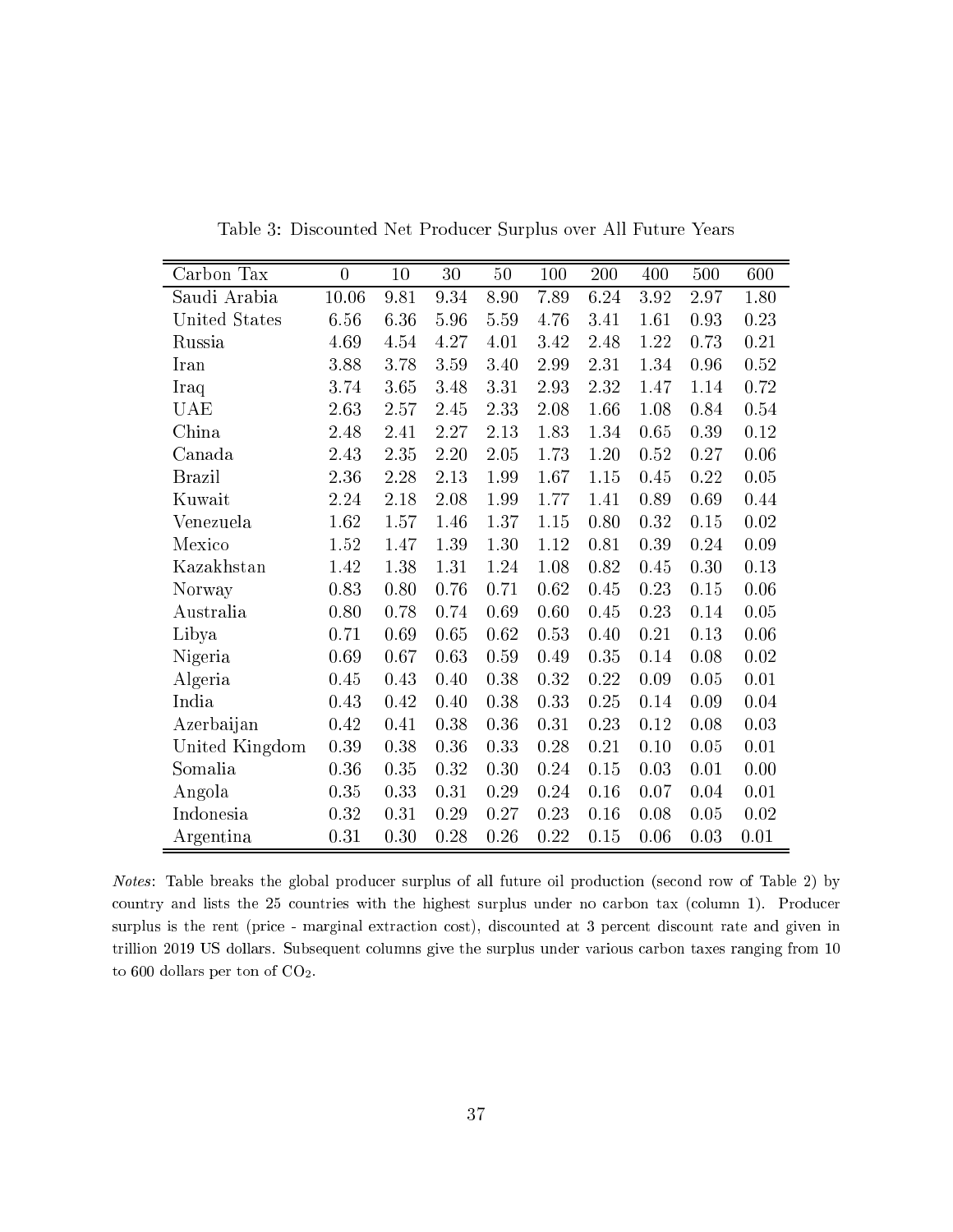|                   | $\Delta_{ProductSurplus}$ |          |          | $\Delta_{CS}$ | $\Delta_{Tax}$   |          | Overall  |
|-------------------|---------------------------|----------|----------|---------------|------------------|----------|----------|
|                   | $\left( 1\right)$         | (2a)     | (2b)     | (3)           | $\left(4\right)$ | (5a)     | (b)      |
| Saudi Arabia      | $-20.61$                  | $-19.54$ | 0.00     | $-13.97$      | 19.10            | $-35.02$ | $-15.48$ |
| Russia            | $-20.00$                  | $-18.03$ | $-0.41$  | $-15.36$      | 21.00            | $-32.38$ | $-14.76$ |
| Iraq              | $-8.71$                   | $-8.64$  | $-0.04$  | $-3.62$       | 4.96             | $-16.01$ | $-7.41$  |
| Iran              | $-6.88$                   | $-6.38$  | $-0.11$  | $-7.63$       | 10.43            | $-10.46$ | $-4.19$  |
| Kuwait            | $-5.49$                   | $-5.51$  | 0.00     | $-1.52$       | 2.08             | $-10.43$ | $-4.93$  |
| UAE               | $-6.05$                   | $-5.57$  | 0.00     | $-3.79$       | 5.18             | $-10.23$ | $-4.66$  |
| Canada            | $-7.08$                   | $-3.61$  | $-23.22$ | $-10.45$      | 14.30            | $-6.85$  | $-26.46$ |
| Venezuela         | $-4.04$                   | $-3.07$  | $-6.31$  | $-2.53$       | 3.46             | $-6.18$  | $-9.42$  |
| Angola            | $-3.31$                   | $-2.31$  | $-2.14$  | $-0.56$       | 0.77             | $-5.41$  | $-5.24$  |
| Norway            | $-3.13$                   | $-1.90$  | $-1.80$  | $-0.91$       | 1.25             | $-4.70$  | $-4.60$  |
| Mexico            | $-4.20$                   | $-3.16$  | $-0.81$  | $-8.68$       | 11.87            | $-4.17$  | $-1.82$  |
| Kazakhstan        | $-2.69$                   | $-1.92$  | $-1.65$  | $-1.37$       | 1.88             | $-4.11$  | $-3.84$  |
| Nigeria           | $-2.78$                   | $-1.54$  | $-1.50$  | $-1.81$       | 2.48             | $-3.65$  | $-3.62$  |
| Algeria           | $-2.11$                   | $-1.96$  | $-0.00$  | $-1.81$       | 2.48             | $-3.40$  | $-1.45$  |
| <b>Brazil</b>     | $-4.85$                   | $-2.85$  | $-10.82$ | $-12.62$      | 17.26            | $-3.05$  | $-11.02$ |
| Azerbaijan        | $-1.51$                   | $-1.23$  | $-0.20$  | $-0.41$       | 0.56             | $-2.58$  | $-1.55$  |
| Oman              | $-1.78$                   | $-0.75$  | $-1.06$  | $-0.77$       | 1.06             | $-2.24$  | $-2.55$  |
| Colombia          | $-1.66$                   | $-1.08$  | $-3.26$  | $-1.51$       | 2.06             | $-2.18$  | $-4.36$  |
| Qatar             | $-1.27$                   | $-1.09$  | $-0.24$  | $-0.73$       | 0.99             | $-2.09$  | $-1.25$  |
| Ecuador           | $-1.06$                   | $-1.01$  | $-0.00$  | $-1.10$       | 1.50             | $-1.67$  | $-0.66$  |
| Libya             | $-0.77$                   | $-0.67$  | 0.01     | $-0.94$       | 1.29             | $-1.09$  | $-0.42$  |
| Congo             | $-0.58$                   | $-0.36$  | $-0.36$  | $-0.07$       | 0.10             | $-0.91$  | $-0.91$  |
| Argentina         | $-0.96$                   | $-0.83$  | $-0.05$  | $-3.00$       | 4.10             | $-0.69$  | $0.09\,$ |
| Malaysia          | $-1.12$                   | $-0.62$  | $-1.40$  | $-2.99$       | 4.10             | $-0.64$  | $-1.42$  |
| Equatorial Guinea | $-0.33$                   | $-0.22$  | $-2.02$  | $-0.02$       | 0.03             | $-0.54$  | $-2.34$  |

Table 4: Change in 2016 Surplus from 50 Dollar Carbon Tax - 25 Biggest Losers

Notes: Table gives the effect of a US\$50 carbon tax for the most recent year in which EIA list consumption data: 2016. It separates overall surplus hange into hanges in produ
er surplus, onsumer surplus, and tax revenues raised. Column (1) gives the change in revenue from a price decline holding output constant  $q_{i0}(p_p$  $p_0$ ). Column (2a) gives the change in producer surplus from a constant proportional change in quantity produ
ed by all ountries. Columns (2b) repli
ate (2a) but no longer require a proportional redu
tion in every country but instead retires the fields with the highest cost in the entire world. Column (3) gives the change in consumer surplus assuming a common demand elasticity of -0.6 using a countries consumption from EIA. Tax revenues are given in olumn (4), whi
h are simply the after-tax onsumption times the tax rate. Overall effects of proportional production adjustments are given in columns (5a), which is the sum of  $(1)$ ,  $(2a)$ ,  $(3)$ , and  $(4)$ . Overall effects when the globally most costly fields are retired are given in columns  $(5b)$ , which is the sum of  $(1)$ ,  $(2b)$ ,  $(3)$ , and  $(4)$ . All numbers are in billion US\$.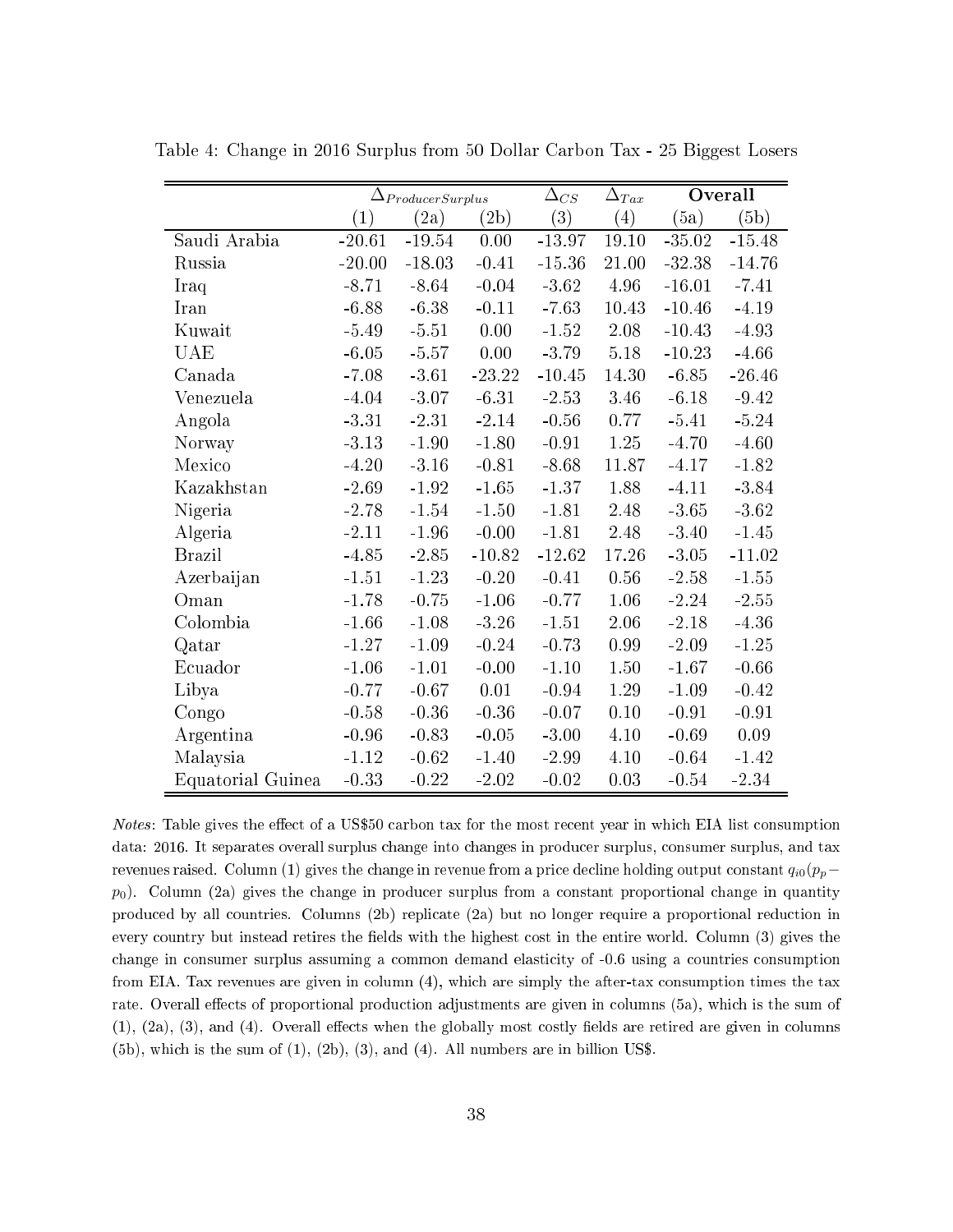|                | $\Delta_{ProductSurplus}$ |          |          | $\Delta_{CS}$ | Overall<br>$\Delta_{Tax}$ |          |          |
|----------------|---------------------------|----------|----------|---------------|---------------------------|----------|----------|
|                | $\left( 1\right)$         | (2a)     | (2b)     | (3)           | (4)                       | (5a)     | (5b)     |
| Peru           | $-0.08$                   | $-0.01$  | $-0.33$  | $-1.04$       | 1.42                      | 0.29     | $-0.03$  |
| Ukraine        | $-0.03$                   | $-0.03$  | $-0.00$  | $-1.03$       | 1.41                      | 0.32     | 0.34     |
| Israel         | $-0.00$                   | $-0.00$  | 0.00     | $-0.94$       | 1.28                      | 0.34     | 0.34     |
| Austria        | $-0.03$                   | $-0.03$  | 0.00     | $-1.13$       | 1.55                      | 0.36     | 0.39     |
| Morocco        | $-0.00$                   | $-0.00$  | 0.00     | $-1.16$       | 1.59                      | 0.43     | 0.43     |
| Greece         | $-0.01$                   | $-0.01$  | 0.00     | $-1.25$       | 1.71                      | 0.45     | 0.45     |
| Chile          | $-0.00$                   | $-0.00$  | 0.00     | $-1.49$       | 2.04                      | 0.54     | $0.54\,$ |
| Pakistan       | $-0.12$                   | $-0.12$  | $-0.00$  | $-2.35$       | 3.22                      | 0.63     | 0.74     |
| Philippines    | $-0.01$                   | $-0.00$  | $-0.04$  | $-1.81$       | 2.48                      | 0.65     | 0.61     |
| Poland         | $-0.04$                   | $-0.03$  | 0.00     | $-2.46$       | 3.37                      | 0.84     | 0.87     |
| South Africa   | $-0.00$                   | $-0.00$  | 0.00     | $-2.71$       | 3.70                      | 0.99     | 0.99     |
| Turkey         | $-0.10$                   | $-0.09$  | 0.00     | $-3.99$       | 5.45                      | 1.28     | 1.37     |
| Australia      | $-0.31$                   | $-0.02$  | $-0.66$  | $-4.68$       | 6.40                      | 1.39     | 0.76     |
| United Kingdom | $-1.56$                   | 0.54     | $-3.52$  | $-6.70$       | 9.16                      | 1.45     | $-2.61$  |
| Netherlands    | $-0.04$                   | $-0.01$  | $-0.03$  | $-4.14$       | 5.66                      | 1.48     | 1.46     |
| Taiwan         | $-0.00$                   | $-0.00$  | 0.00     | $-4.15$       | 5.68                      | 1.52     | 1.52     |
| Thailand       | $-0.31$                   | $-0.16$  | $-0.64$  | $-5.51$       | 7.53                      | 1.55     | 1.07     |
| Italy          | $-0.15$                   | $-0.04$  | $-0.10$  | $-5.23$       | 7.16                      | 1.74     | 1.68     |
| Spain          | $-0.00$                   | $-0.00$  | $-0.02$  | $-5.46$       | 7.46                      | 2.00     | 1.98     |
| France         | $-0.03$                   | $-0.02$  | $-0.11$  | $-6.99$       | 9.56                      | $2.52\,$ | 2.43     |
| Germany        | $-0.09$                   | $-0.09$  | 0.00     | $-10.17$      | 13.90                     | 3.55     | 3.64     |
| India          | $-1.34$                   | $-1.04$  | $-0.37$  | $-18.79$      | 25.70                     | 4.53     | $5.20\,$ |
| United States  | $-15.95$                  | $-10.00$ | $-12.22$ | $-83.27$      | 113.87                    | 4.65     | 2.43     |
| China          | $-7.79$                   | $-5.94$  | $-16.49$ | $-54.10$      | 73.99                     | 6.15     | $-4.40$  |
| Japan          | $-0.01$                   | $-0.01$  | 0.00     | $-16.96$      | 23.19                     | 6.21     | 6.22     |

Table 5: Change in 2016 Surplus from 50 Dollar Carbon Tax - 25 Biggest Winners

Notes: Table gives the effect of a US\$50 carbon tax for the most recent year for which EIA list consumption data: 2016. It separates overall surplus change into changes in producer surplus, consumer surplus, and tax revenues raised. Column (1) gives the change in revenue from a price decline holding output constant  $q_{i0}(p_p$  $p_0$ ). Column (2a) gives the change in producer surplus from a constant proportional change in quantity produ
ed by all ountries. Columns (2b) repli
ate (2a) but no longer require a proportional redu
tion in every country but instead retire the fields with the highest cost in the entire world. Column (3) gives the change in consumer surplus assuming a common demand elasticity of -0.6 using a countries consumption from EIA. Tax revenues are given in olumn (4), whi
h are simply the after-tax onsumption times the tax rate Overall effects of proportional production adjustments are given in columns (5a), which is the sum of  $(1)$ ,  $(2a)$ ,  $(3)$ , and  $(4)$ . Overall effects when the globally most costly fields are retired are given in columns  $(5b)$ , which is the sum of  $(1)$ ,  $(2b)$ ,  $(3)$ , and  $(4)$ . All numbers are in billion US\$.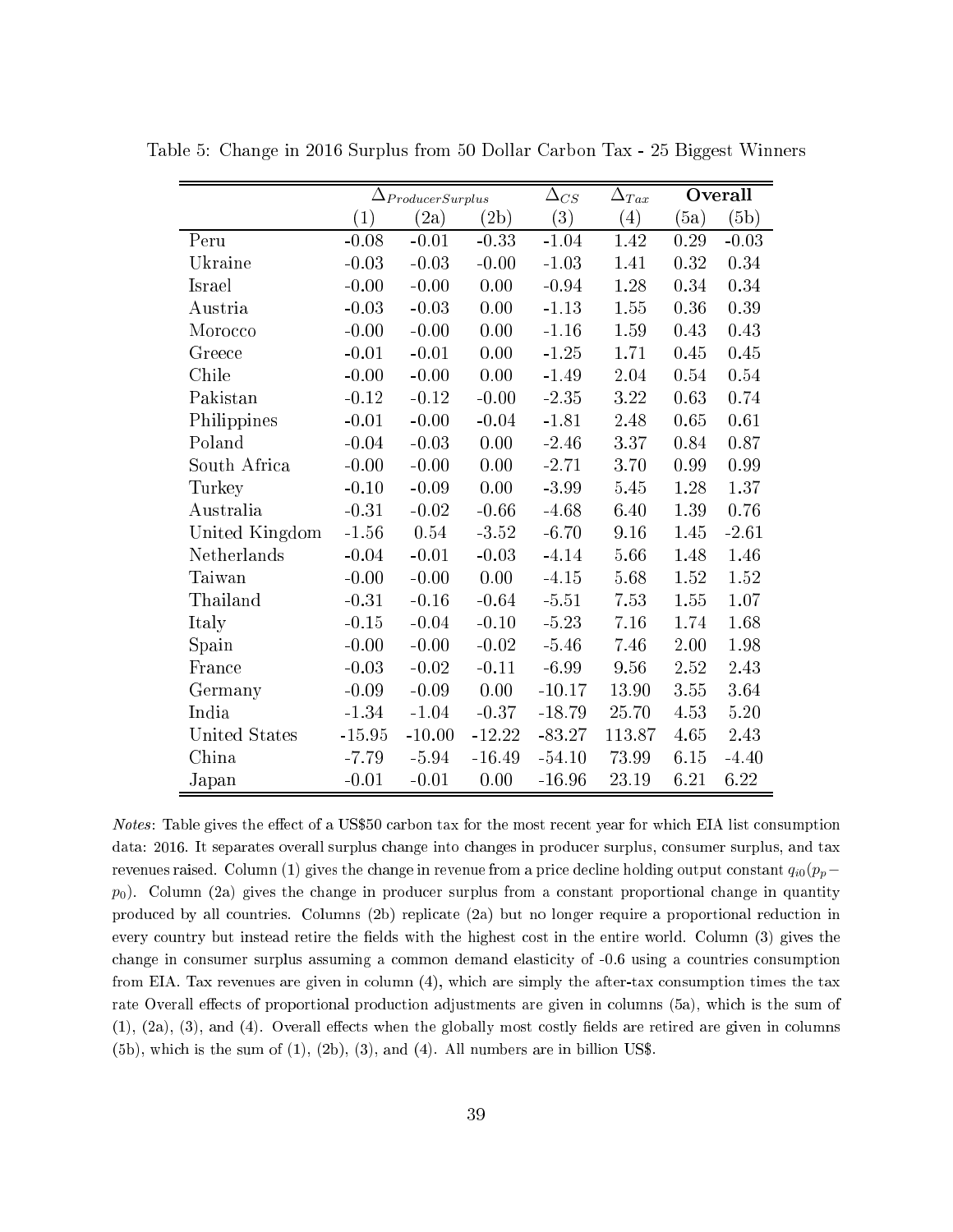# A1 Empiri
al Deviation of Equilibrium

The iso-elastic demand function is  $q_t = \alpha p_t^{\eta}$  and the inverse demand function is  $p_t(q_t)$  =  $\lceil \alpha \rceil$  $q_t$  $\frac{-1}{\eta}$ 

The final price will either be the backstop or the choke price, whichever one is lower. We call this R. Since we are solving the problem backwards, we start with  $p_T = R$  and solve for prices  $p_t$  backward for  $t < T$  until all reserves are extracted. The final step of this backward simulation gives the most current price and quantity, i.e.,  $p_{2019}$ ,  $q_{2019}$ .

Our baseline model uses a demand elasticity of  $\eta = -0.6$ , the average estimate of longterm elasticities in the literature (Hamilton 2009, Table 3), and sets the interest rate  $r =$ 0.03. We adjust the constant  $\alpha$  of the demand function so the demand at the start of extraction process (the end of the backward simulation, *i.e.*, corresponding to 2019) matches the observed demand quantity of 100 million barrels per day. In a first step we solve the below algorithm repeatedly until the simulated quantity we obtain from the backward simulation  $\widehat{q_{2019}}$  deviates at most 0.001 from 100, i.e., falls within [99.999, 10.001]. We do this by adjusting  $\alpha$  upward if the  $q_{2019}$  is too low and vice versa until convergence occurs. Specifically, we multiply the old  $\alpha$  by  $\frac{100}{q_{2019}}$ .

Below are the steps how we solve the problem ba
kwards: We use the results from the section on heterogenous extraction cost (section 2.4), which showed that the cheapest reserves will be extracted first and the most expensive last. Our backward induction hence starts with  $i = I$  (most expensive reserves) down to  $i = 1$  (cheapest reserves). Recall that  $t = T_i$  is the time when all reserves of quality  $i$  are extracted. Since cheapest reserves are extracted first, we get  $T_i < T_{i+1} < T_I$ . The carbon tax is  $\tau$ .

Looping over reserves  $i = I, I - 1, I - 2, \ldots, 1$ :

- 1) By the continuity of prices the final price for reserves i will be R. Start at step (1a) below
- 1a) If  $i = I$ : For the final reserve when we get  $p_{T_I} = m_I + \tau + h_I(T_I)$ . This can be solved for  $h_I(T_I) = R - m_I - \tau$ . Go to step 2.
- 1b) If  $i < I$ : For all but the final reserve we get by the continuity of prices that at the time when reserves *i* are exhausted, the final price equals the new starting price of the next reserves, or  $p_{T_i} = m_i + \tau + h_i(T_i) = m_{i+1} + \tau + h_{i+1}(T_i)$ . This can be solved for  $h_i(T_i) = h_{i+1}(T_i) + m_{i+1} - m_i.$
- 2) The resources rents  $h_i(t)$  have to rise at the rate of interest. Since we are solving backwards in time we get  $h_i(t < T_i) = h_i(T_i)e^{-rt}$  and hene prices  $p_t = m_i + \tau + h_i(t) =$  $m_i + \tau + h_i(T_i)e^{-rt}$  and quantity consumed  $q_t = \frac{\alpha}{n!}$  $\overline{p_t^\eta}.$  We solve this on a daily time step  $t=\frac{1}{365}$  and add up the daily demands until all reserves with marginal cost  $m_i$  are used up. Keeping note of the number of daily time steps  $\Delta t$  we know that  $T_{i-1} = T_i - \Delta t$ The remaining demand that could not be satisfied on the last day when reserves  $i$  are exhausted is carried over to the next reserve quality  $i-1$ . If  $i>1$  go back to step (1b) and de
rease i by one, otherwise go to step (3)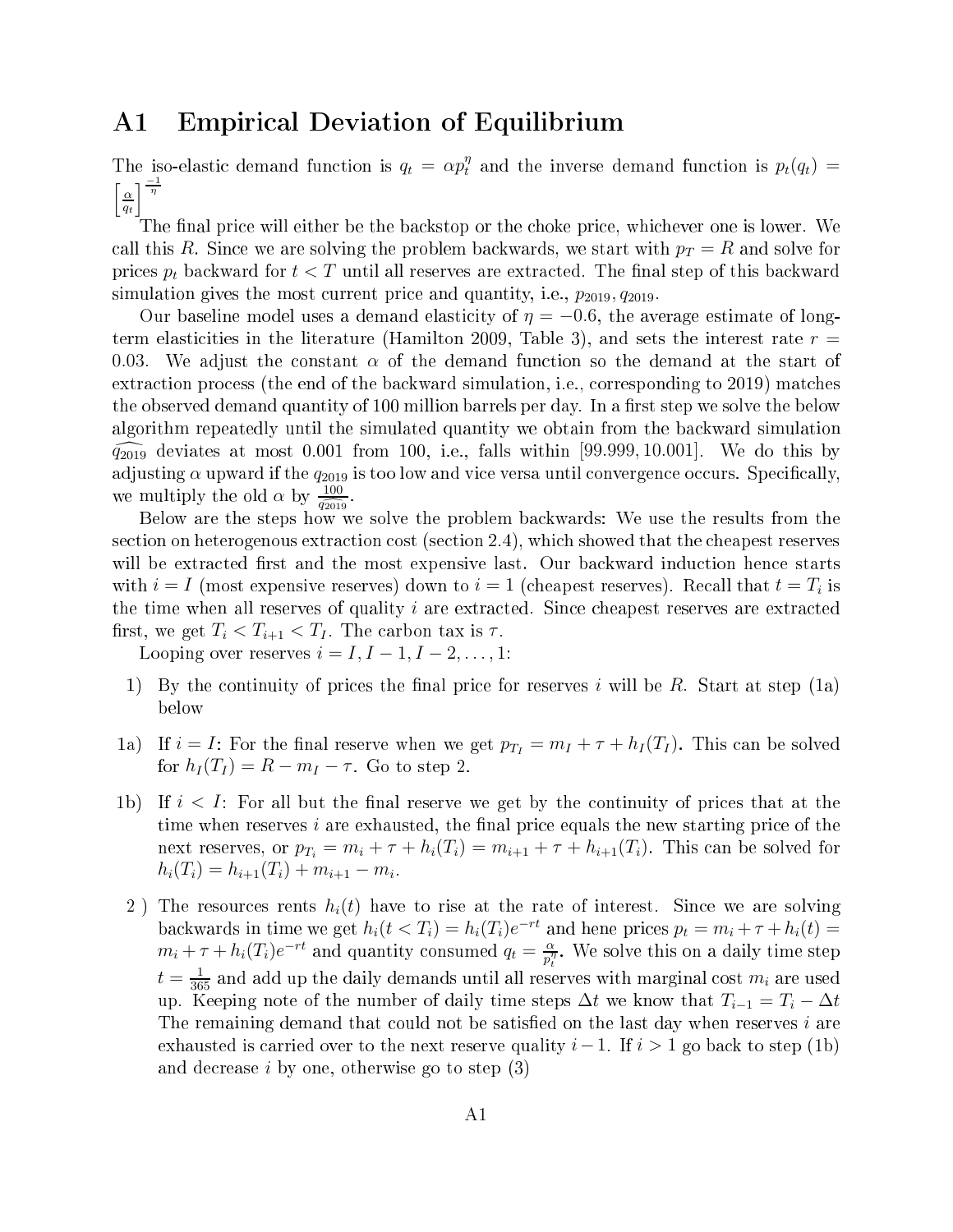3) This gives us the extraction time for reserves  $i = 1 \dots I$  and  $T_I$ . We renormalize time so that the current price / consumption are labeled  $p_{2019}, q_{2019}$